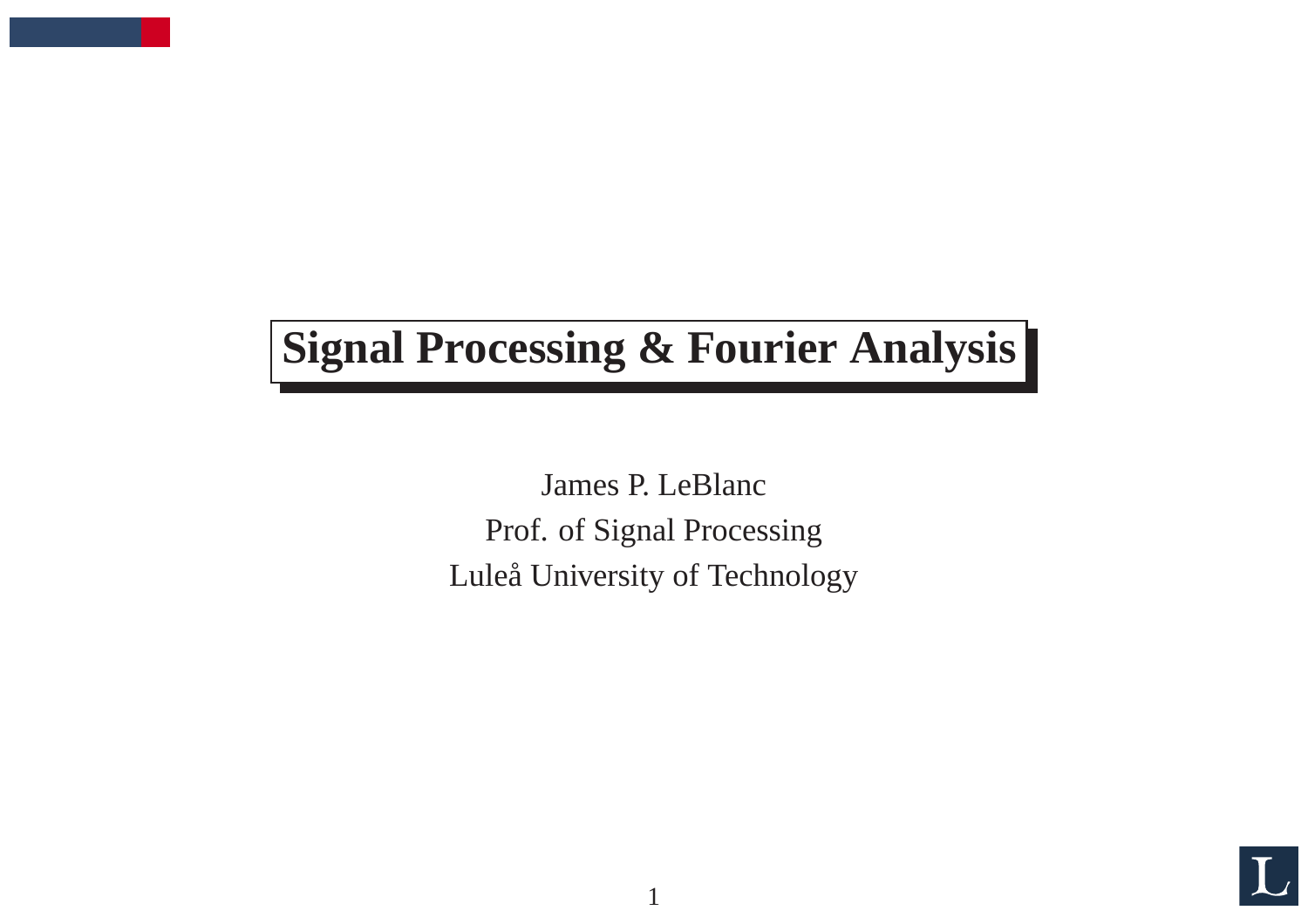## **Short Course Outline**

- Day 1
	- $\diamond$  Introduction & History
	- <sup>⋄</sup> Mathematical Preparation/Context
	- <sup>⋄</sup> Fourier Series
	- <sup>⋄</sup> Lunch Break
	- <sup>⋄</sup> Lab work I
- Day 2
	- $\Diamond$   $L^2$  Theory
	- <sup>⋄</sup> Fourier Transform
	- <sup>⋄</sup> Discrete Fourier
	- <sup>⋄</sup> Points in Space (a digression)
	- <sup>⋄</sup> Applications
	- <sup>⋄</sup> Lunch Break
	- <sup>⋄</sup> Lab work II

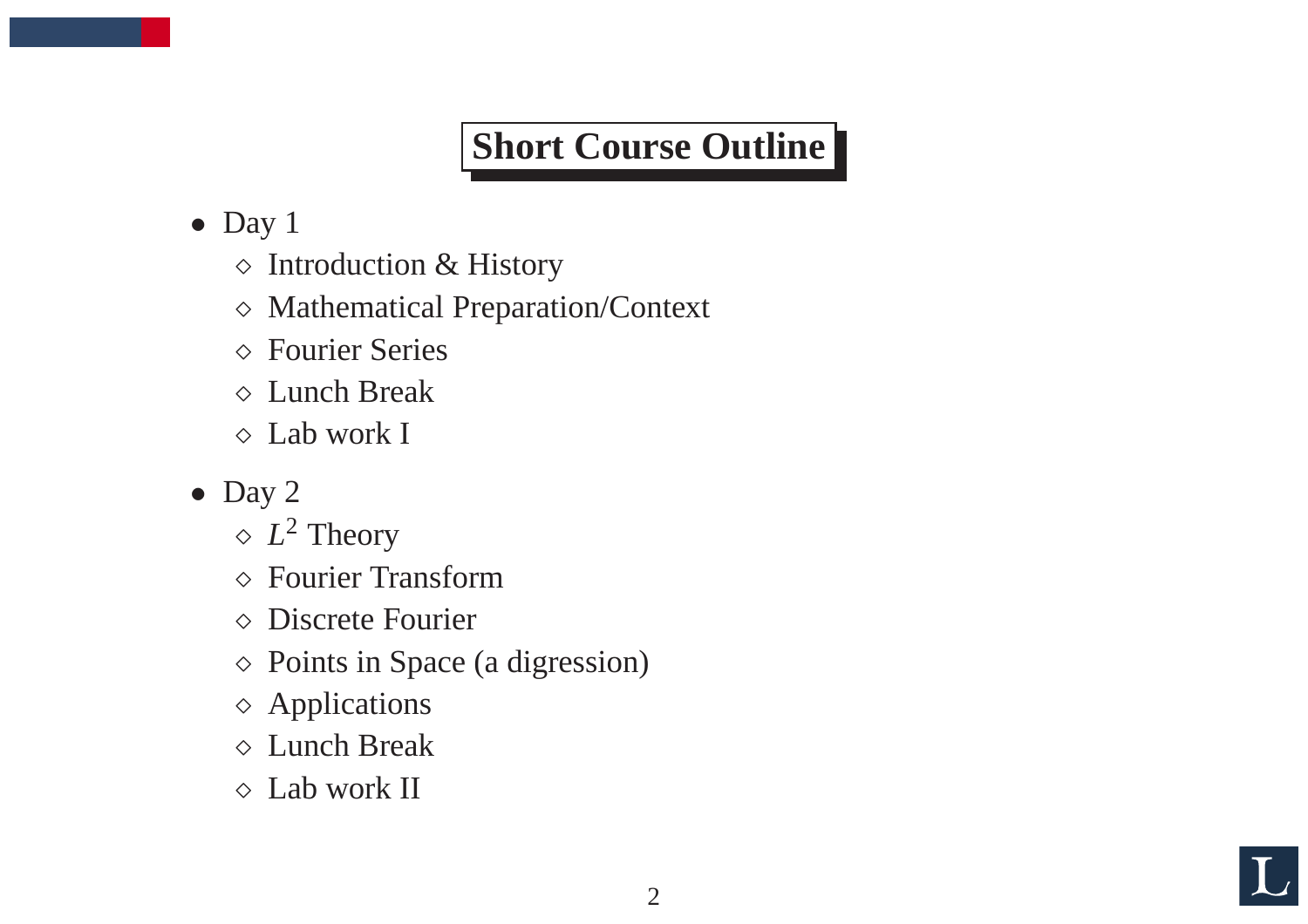# **Introduction & History**

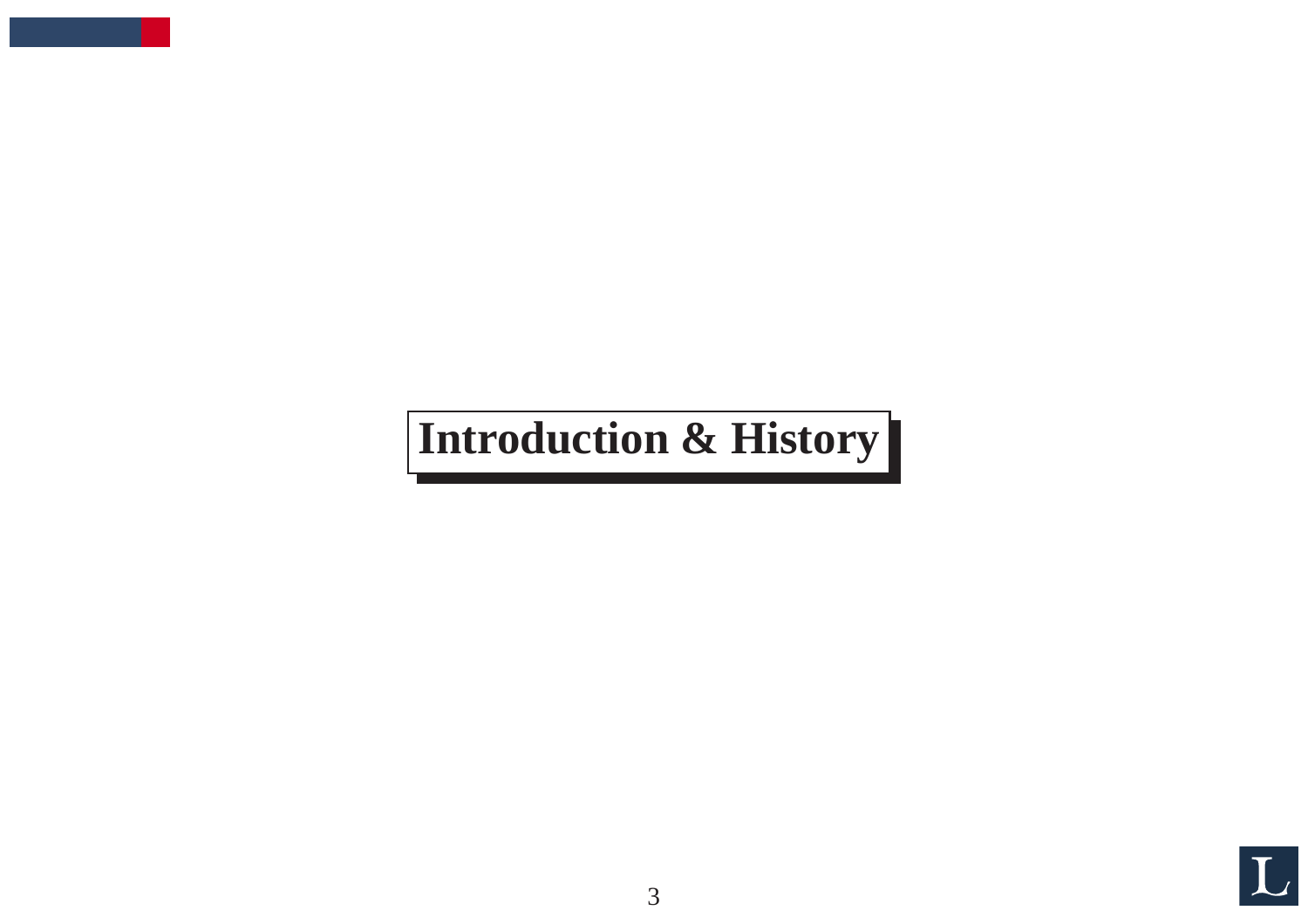# **Course Material**

Course material will be drawn from

- "Fourier Analysis and Its Applications" by Anders Vretbland, Springer.
- Some personal notes and perspectives

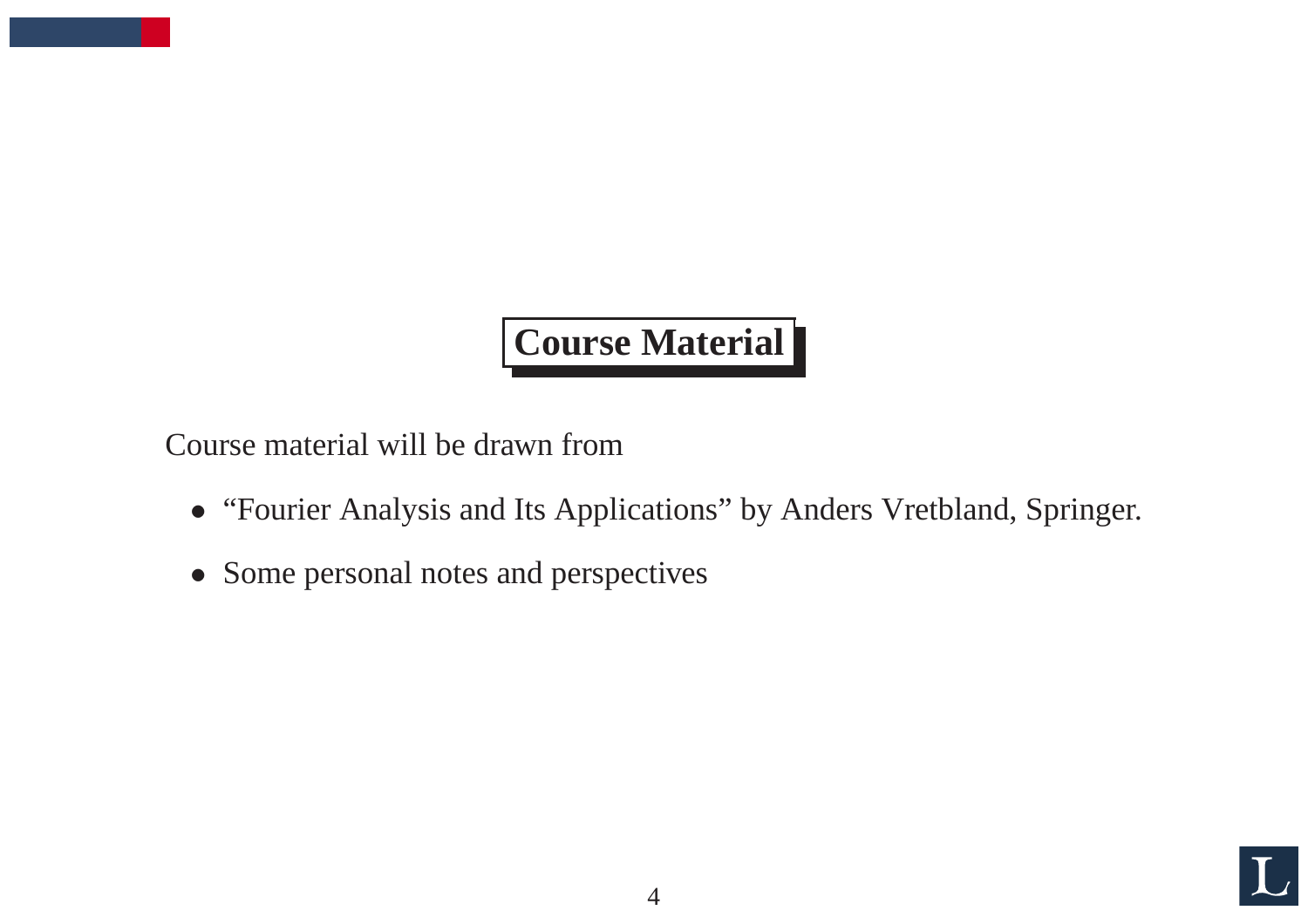# **Fourier?**

What do you think of when you hear the term "Fourier" ??

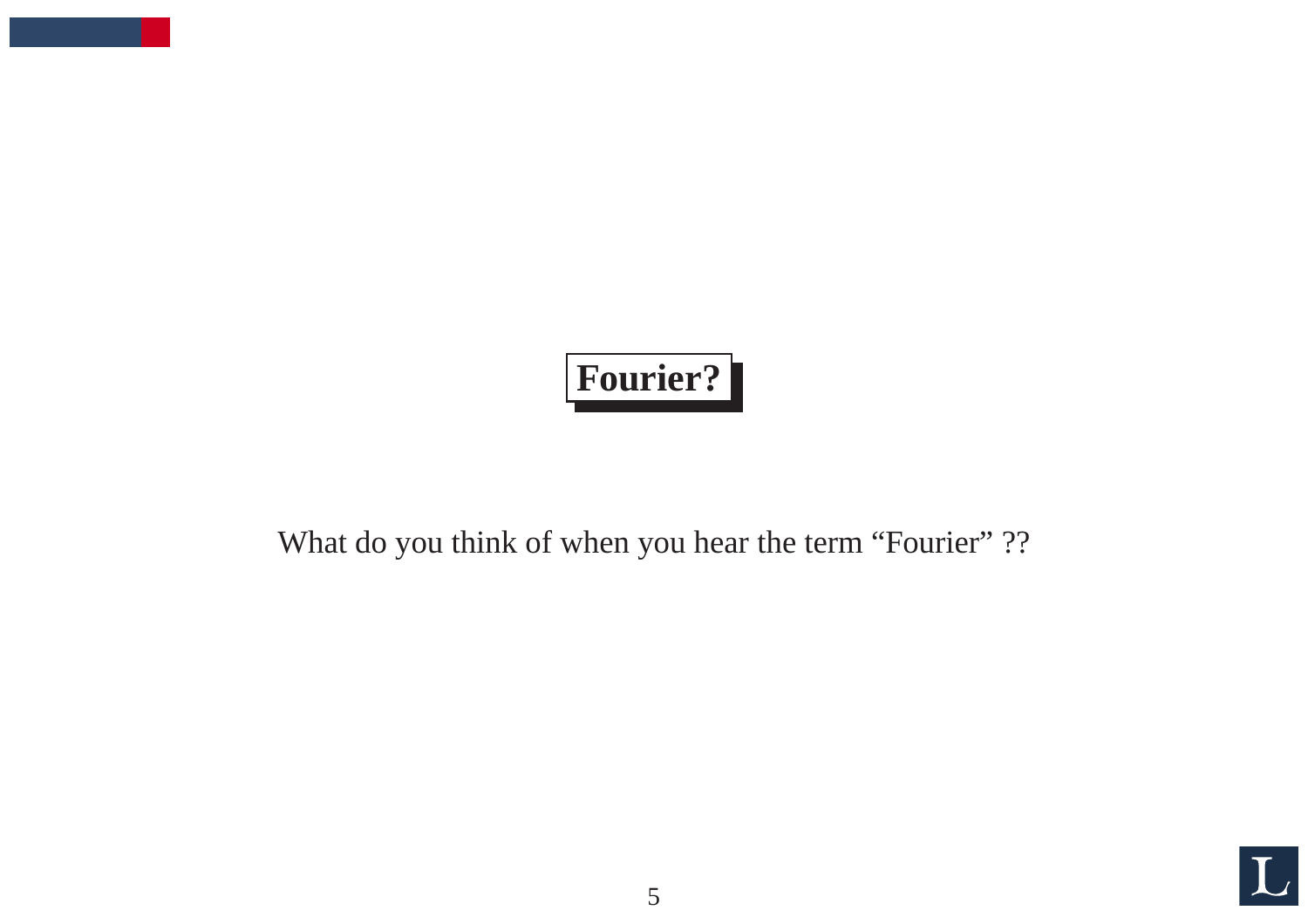## **Fourier, the person**



- Jean Baptiste Joseph Fourier 1768-1830
- French mathematician and physicist
- discovered "greenhouse effect"
- studied heat transfer
- "Theorie Analytique de la Chaleur" (1822)
- known for Fourier Series, Fourier Transform

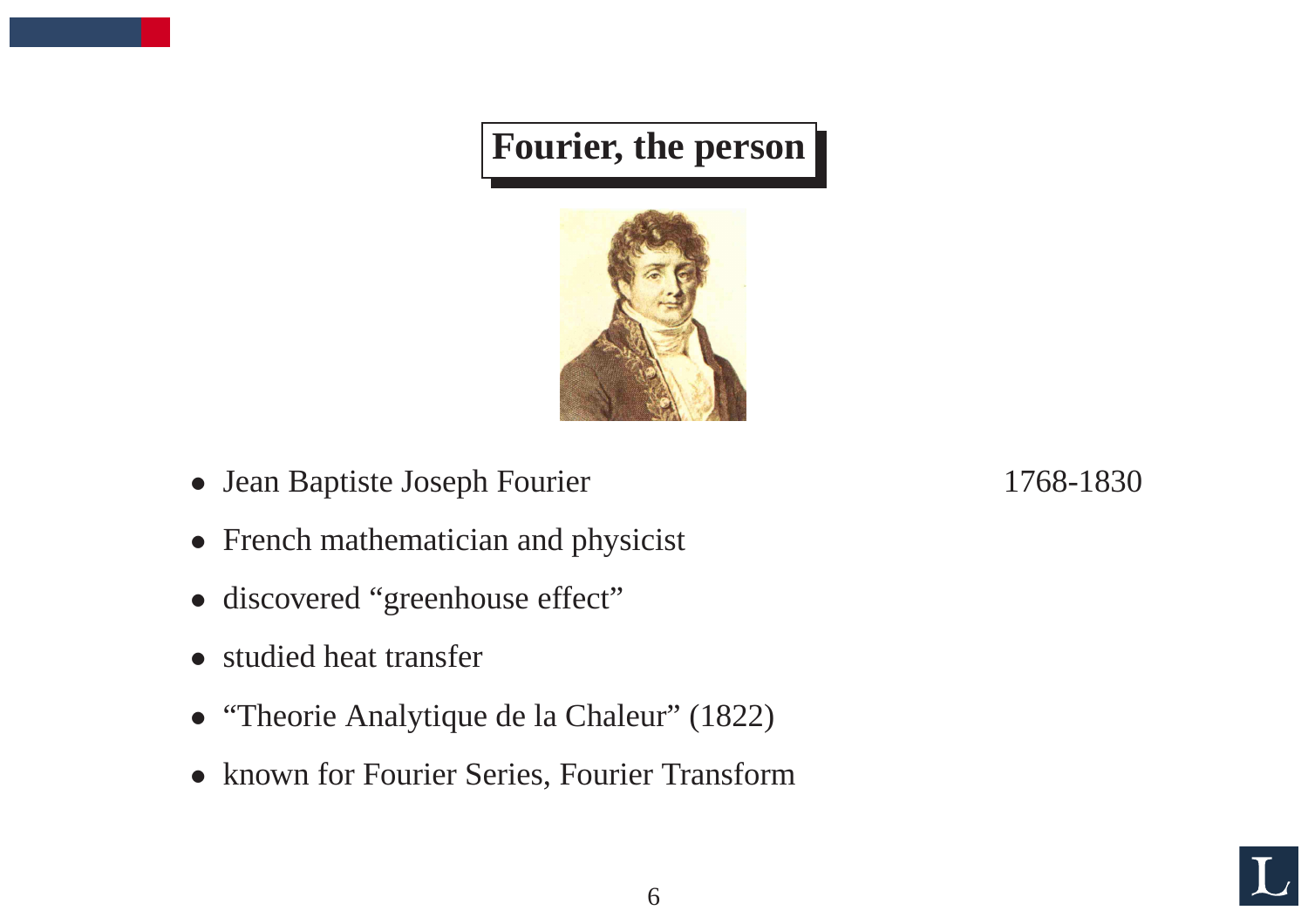#### **Some Notation**

• LaPlace Operator  $\Delta = \nabla^2 = \frac{\partial^2}{\partial x^2} + \frac{\partial^2}{\partial y^2} + \frac{\partial^2}{\partial z^2}$ • partial with respect to time  $u_t = \frac{\partial u}{\partial t}$ • second partial  $u_{xy} = \frac{\partial^2 u}{\partial x \partial y}$ • denote 3-d space as  $\Omega = \begin{bmatrix} x & y & z \end{bmatrix}$ 

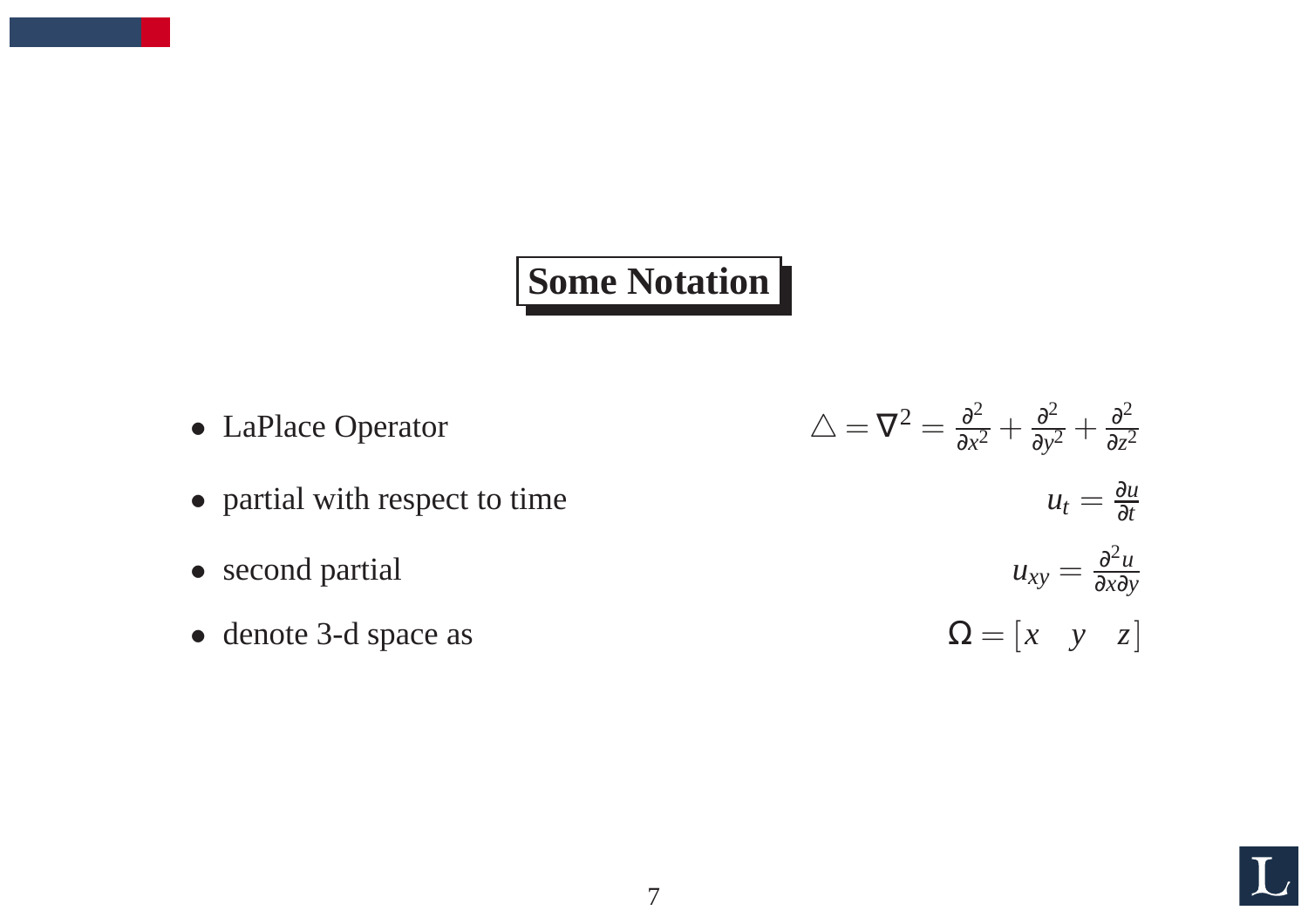#### **Well-posed Problems**

A problem is said to be "well-posed" when all three conditions are met:

- there exists a solution to the problem
- there exists *only one* solution
- the solution is *stable* (small changes in equation parameters produce small changes in solution)

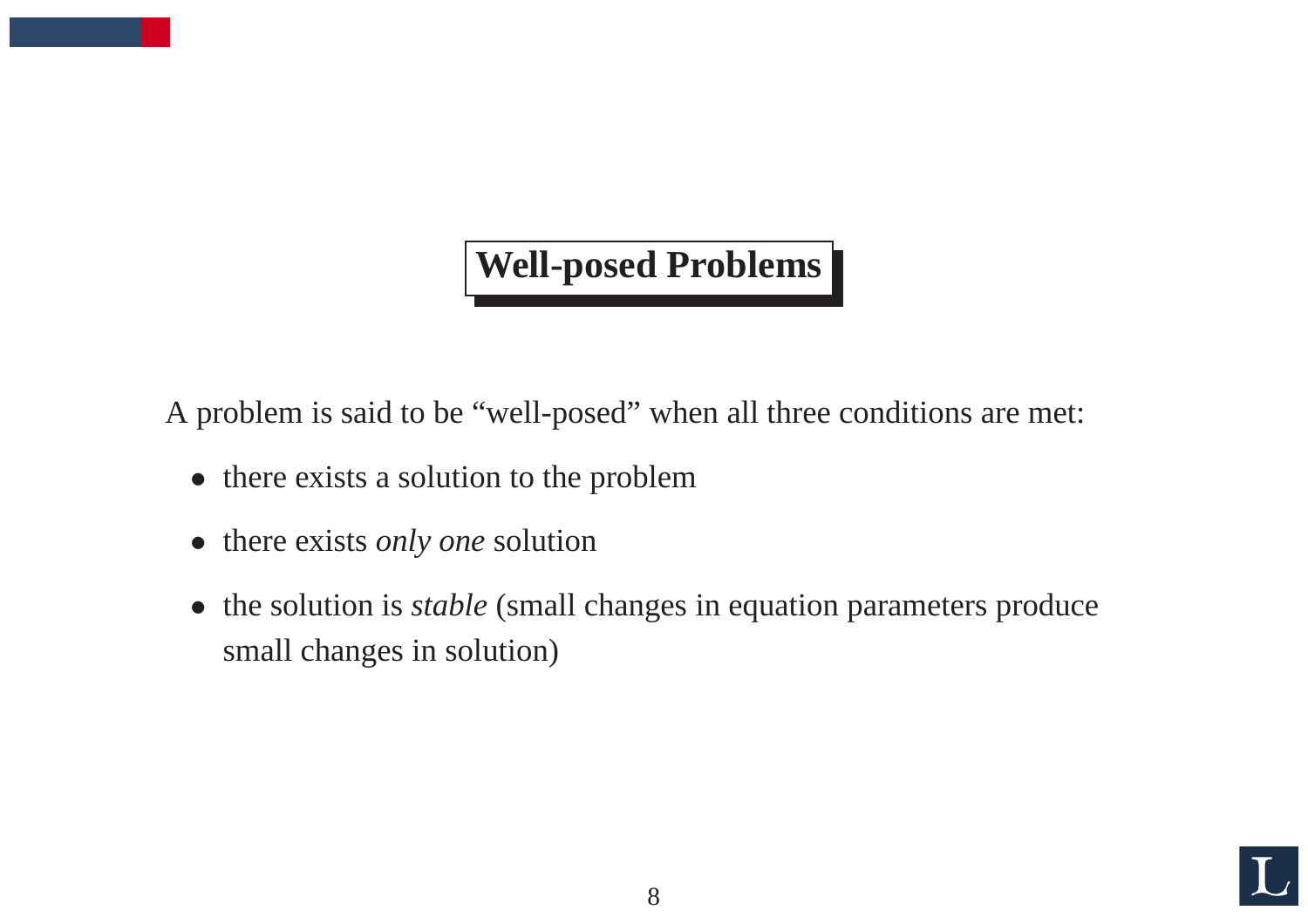## **Some Important Historical Physical Equations**

- The Wave Equation
- The Heat Equation
- The LaPlace Equation
- The Poisson Equation

We'll look at the first two more closely.

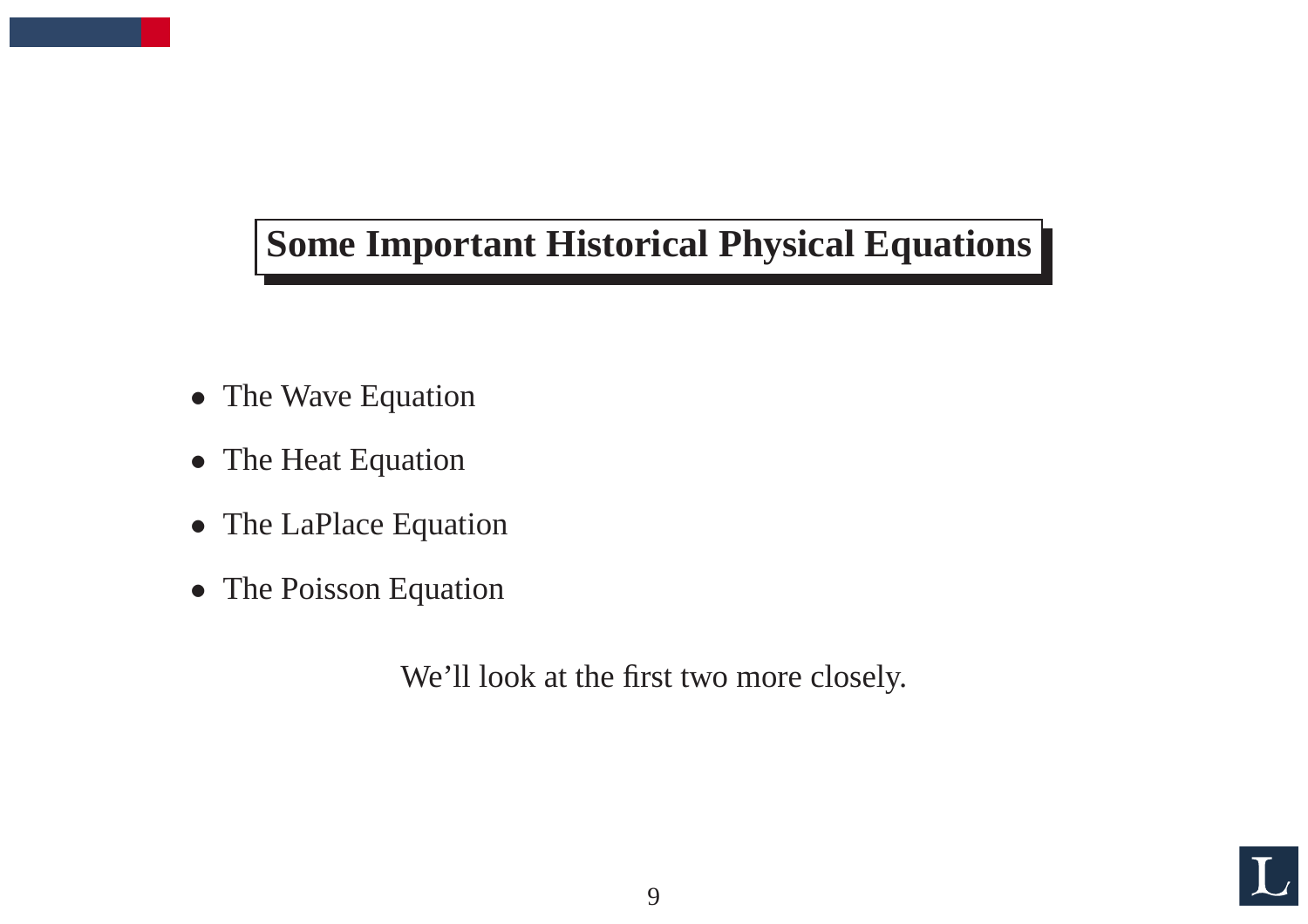## **The Wave Equation**

$$
\triangle u = \frac{\partial^2 u}{\partial x^2} + \frac{\partial^2 u}{\partial y^2} + \frac{\partial^2 u}{\partial z^2} = \frac{1}{c^2} \frac{\partial^2 u}{\partial t^2} \qquad (x, t) \in \Omega \times T
$$

$$
(x,t)\in\Omega\times T
$$

- $u(t, x)$  is the displacement at time *t* point *x*
- *<sup>c</sup>* is <sup>a</sup> constant depending on properties of material
- describes vibrations in <sup>a</sup> homogeneous medium
- reversible process

On <sup>a</sup> string, we can write:

$$
\frac{\partial^2 u}{\partial x^2} = \frac{1}{c^2} \frac{\partial^2 u}{\partial t^2}
$$

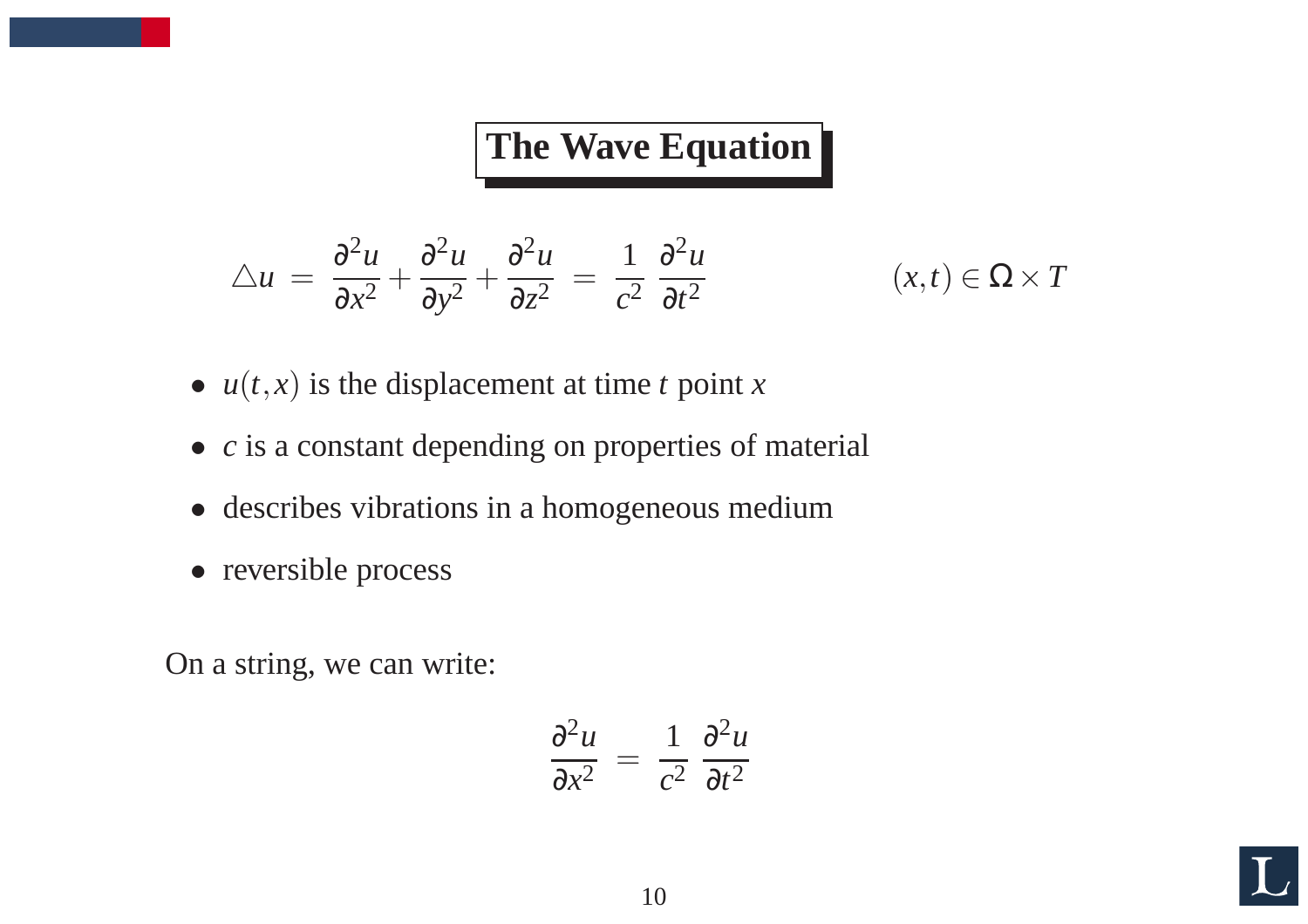**One Dimensional Wave Equation**

$$
c^2 \frac{\partial^2 u}{\partial x^2} = \frac{\partial^2 u}{\partial t^2}
$$

- Consider a sol'n in open half plane  $t > 0$
- introduce new coordinates  $\xi = x ct$ , and  $\eta = x + ct$

$$
\bullet \ \frac{\partial^2 u}{\partial x^2} = \frac{\partial^2 u}{\partial \xi^2} + 2 \frac{\partial^2 u}{\partial \xi \partial \eta} + \frac{\partial^2 u}{\partial \eta^2}
$$

$$
\bullet \ \frac{\partial^2 u}{\partial t^2} = c^2 \left( \frac{\partial^2 u}{\partial \xi^2} - 2 \frac{\partial^2 u}{\partial \xi \partial \eta} + \frac{\partial^2 u}{\partial \eta^2} \right)
$$

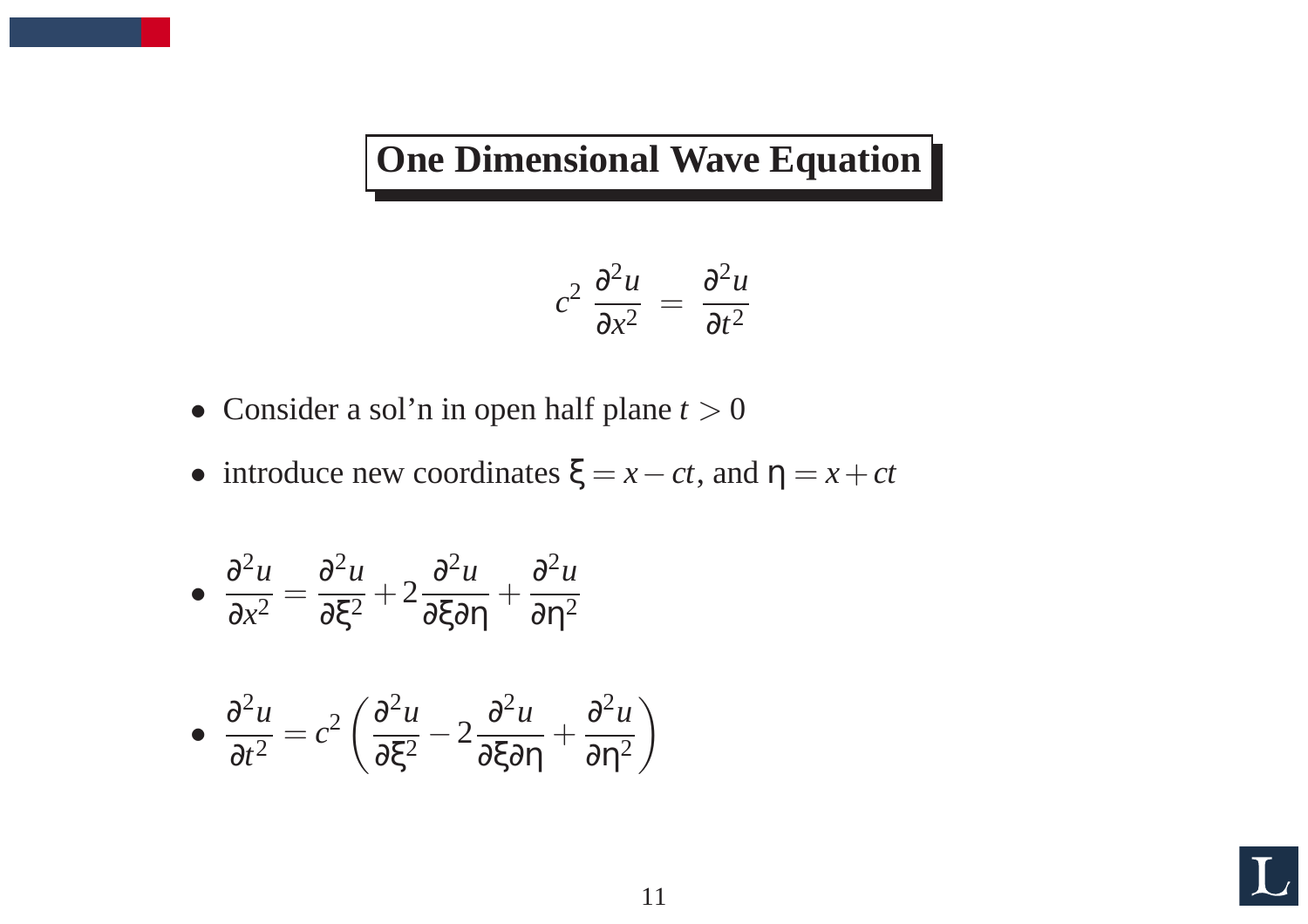#### **One Dimensional Wave Equation (cont.)**

• Inserting these into equation yields:

$$
c^2 4 \frac{\partial^2 u}{\partial \xi \partial \eta} = 0 \quad \Leftrightarrow \quad \frac{\partial}{\partial \xi} \left( \frac{\partial u}{\partial \eta} \right) = 0
$$
  
• We see  $\frac{\partial u}{\partial \eta}$  is only a function of  $\eta$ , say  $\frac{\partial u}{\partial \eta} = h(\eta)$ 

- Let φ be antiderivative of *h*, then another integration yields  $u = \phi(\eta) + \psi(n)$ , where  $\phi$  is a new arbitrary function.
- returning to original variables  $(x, t)$  we have found that  $u(x,t) = \phi(x-ct) + \psi(x+ct)$
- φ and  $\psi$  are more or less arbitrary functions of one variable.
- Note motion "to the left" and "to the right"

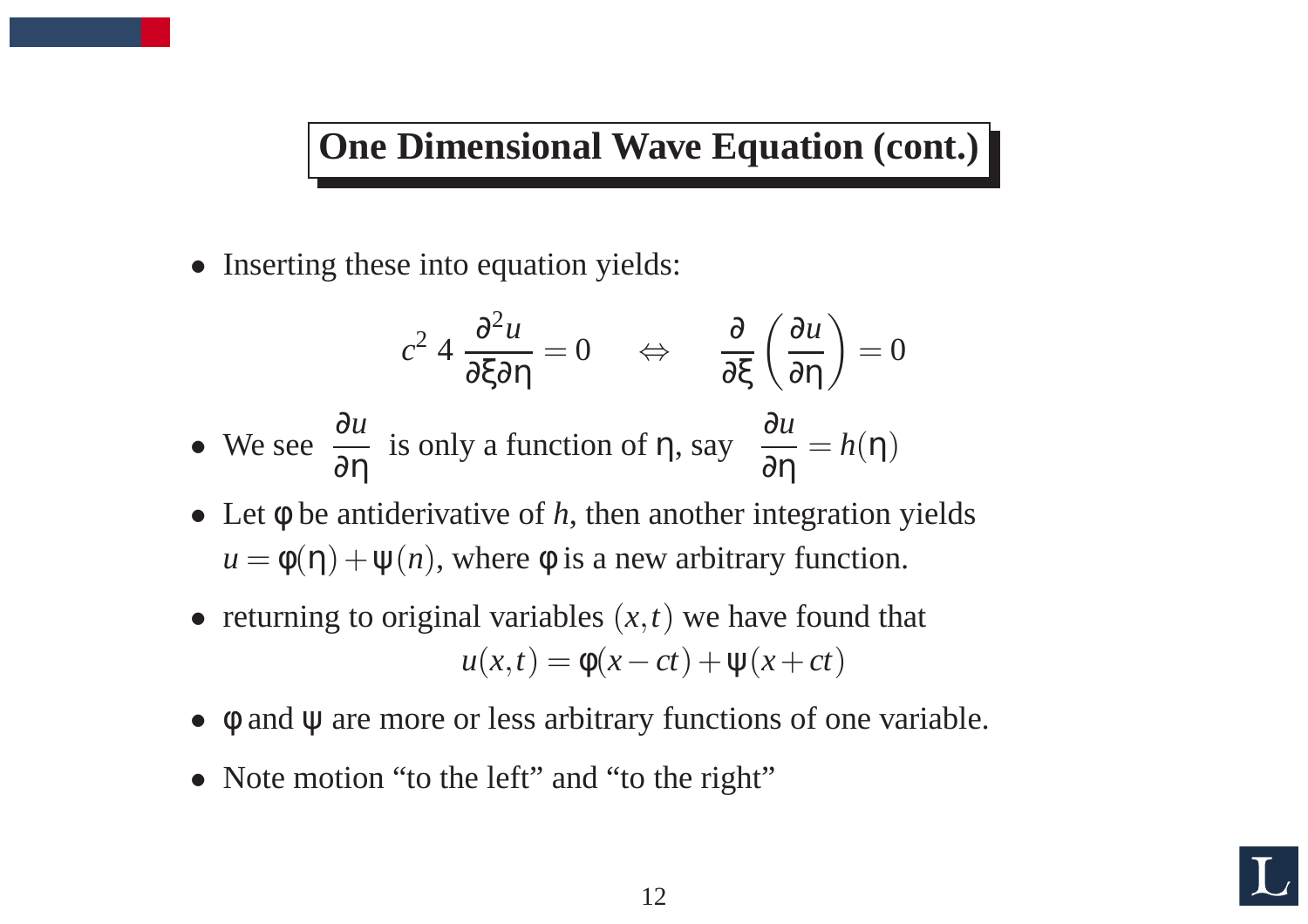### **The Heat Equation / The Diffusion Equation**

$$
\triangle u = \frac{\partial^2 u}{\partial x^2} + \frac{\partial^2 u}{\partial y^2} + \frac{\partial^2 u}{\partial z^2} = \frac{1}{a^2} \frac{\partial u}{\partial t} \qquad (x, t) \in \Omega \times T
$$

- $u(t, x)$  is the temperature at time t at point x
- describes the heat flow per unit time
- *a* is a constant depending on properties of material
- irreversible process

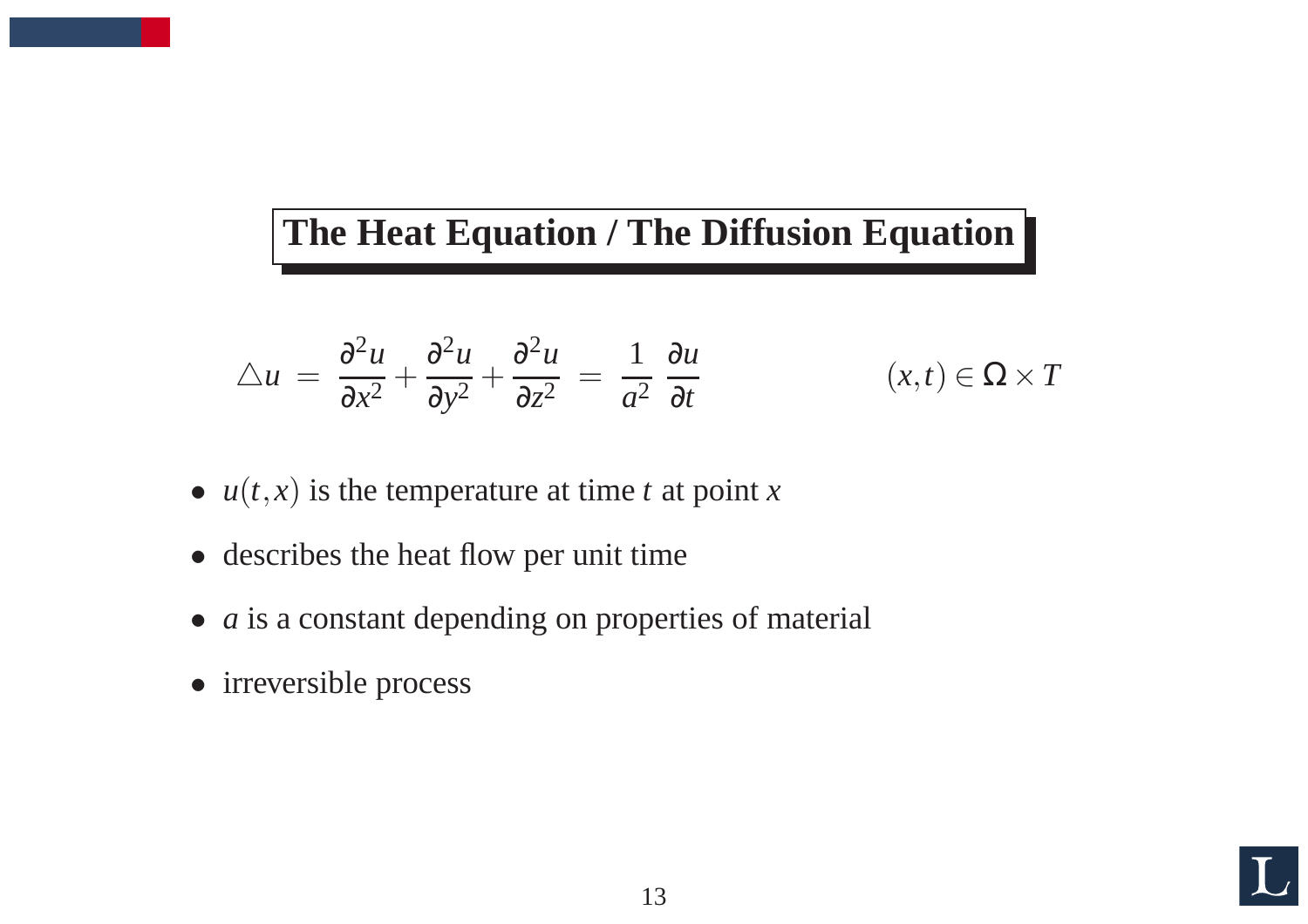#### **Fourier's Method (Theorie Analytique de la Chaleur-1822)**

- Attempt to solve Heat Equation  $\partial^2 u$  $\partial x^2$ = ∂ *u* ∂ *t*
- assume rod of length  $\pi$
- keep each end at temperature zero

$$
u(0,t) = u(\pi, t) = 0
$$

• assume an initial temperature distribution within rod is  $f(x) = u(x,0)$ 



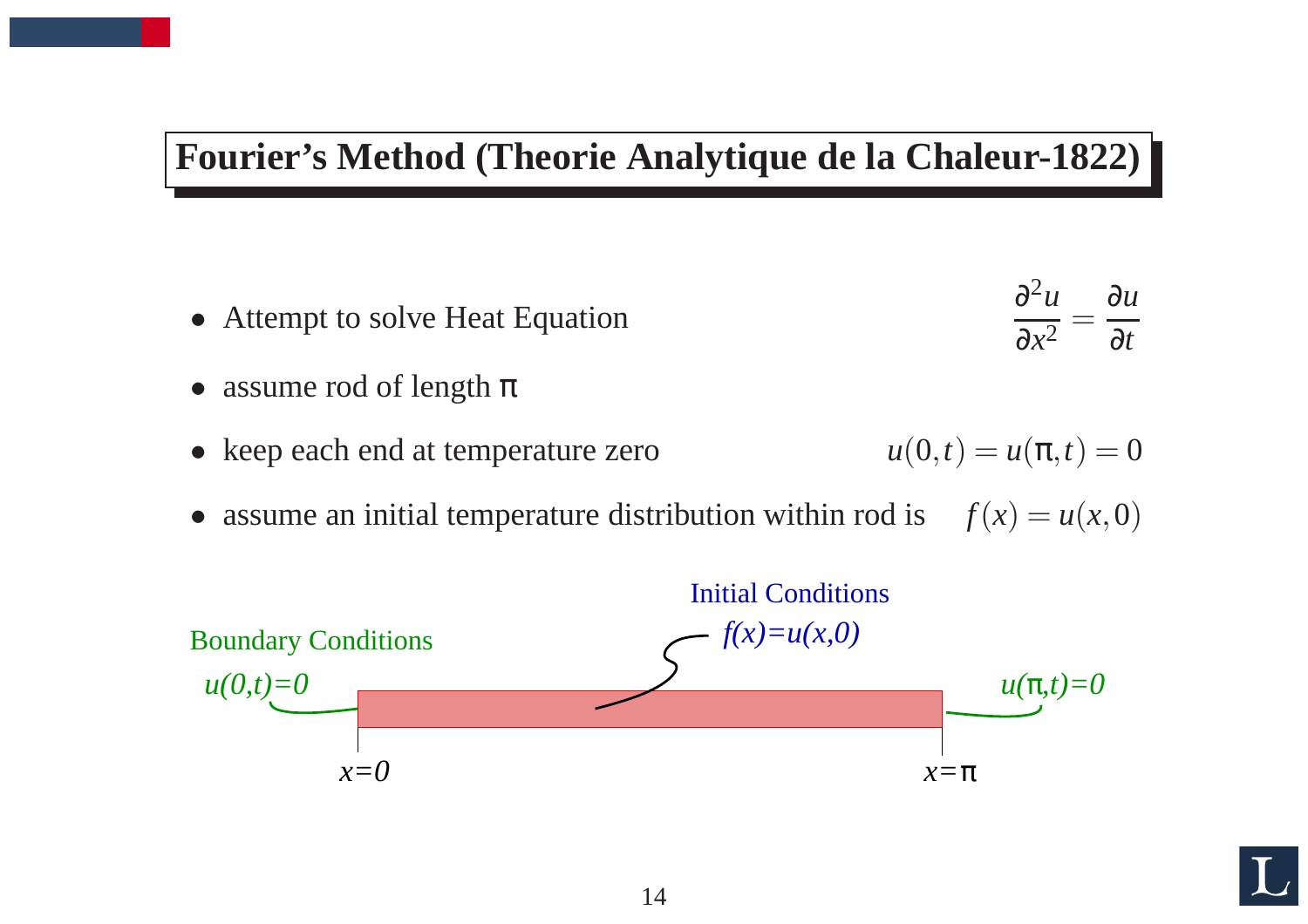# **Fourier's Method (cont.)** Initial Conditions *f(x)=u(x,0)*



Consider:

- equation **(E)**  $\partial^2 u$  $\partial x^2$ = ∂ *u* ∂ *t*  $0 < x < \pi$ ,  $t > 0$
- boundary cond. **(B)**  $u(0,t) = u(\pi,t) = 0$  $t > 0$
- intial cond. **(I)**  $u(x, 0) = f(x)$  $0 < x < \pi$

These are linear, if any *u* and *v* meets these, then so does  $\alpha u + \beta v$ !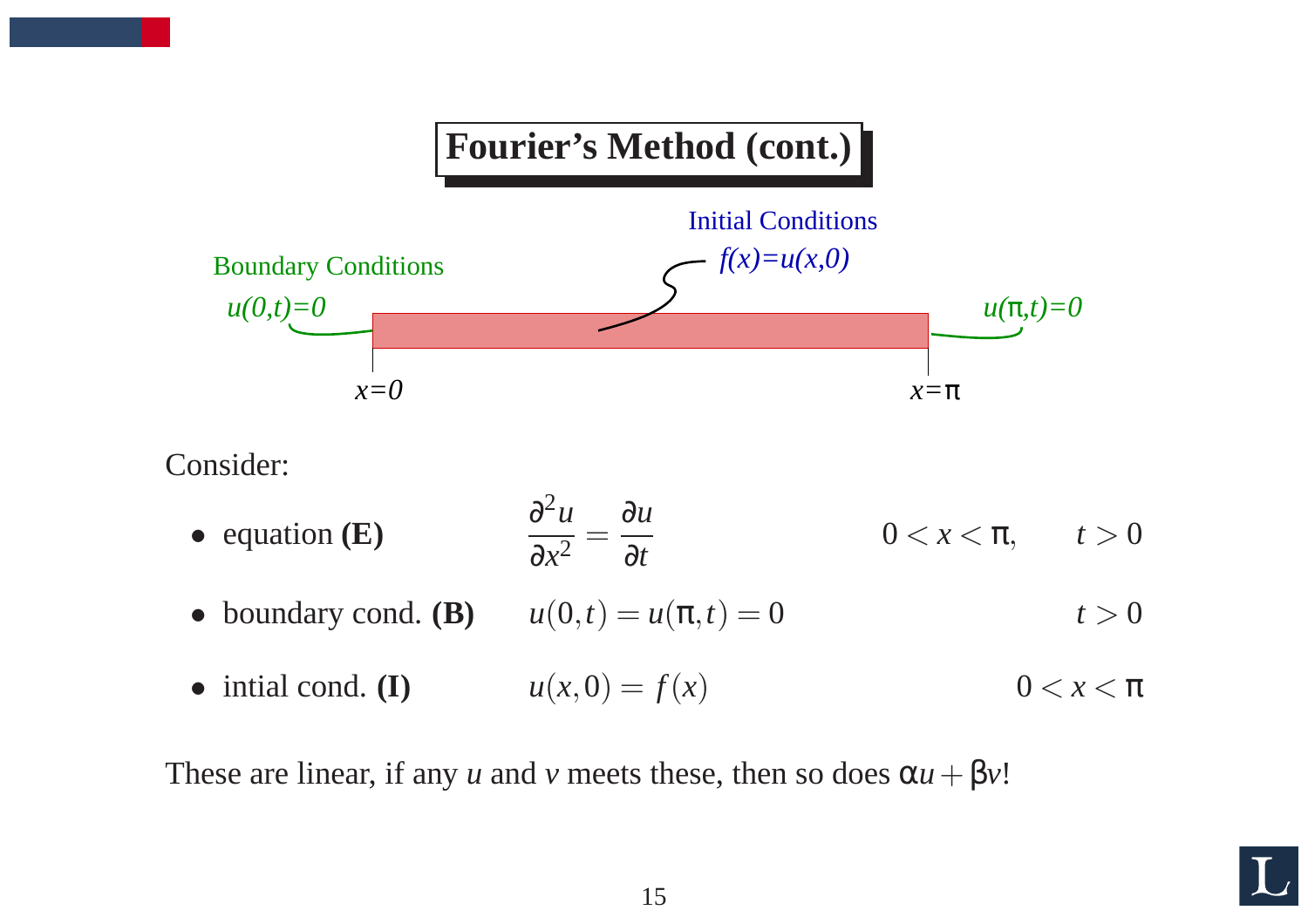## **Fourier's Idea**

• solve for partial problem consisting of just

$$
\diamond \frac{\partial^2 u}{\partial x^2} = \frac{\partial u}{\partial t}
$$
(E)  
\diamond u(0,t) = u(\pi, t) = 0 (B)

- considered solutions of form  $u(x,t) = X(x)T(t)$ 
	- $\Diamond$  *X*(*x*) depends on just one variable
	- $\Diamond$  *T*(*t*) depends on just one variable
- method is called "separation of variables"

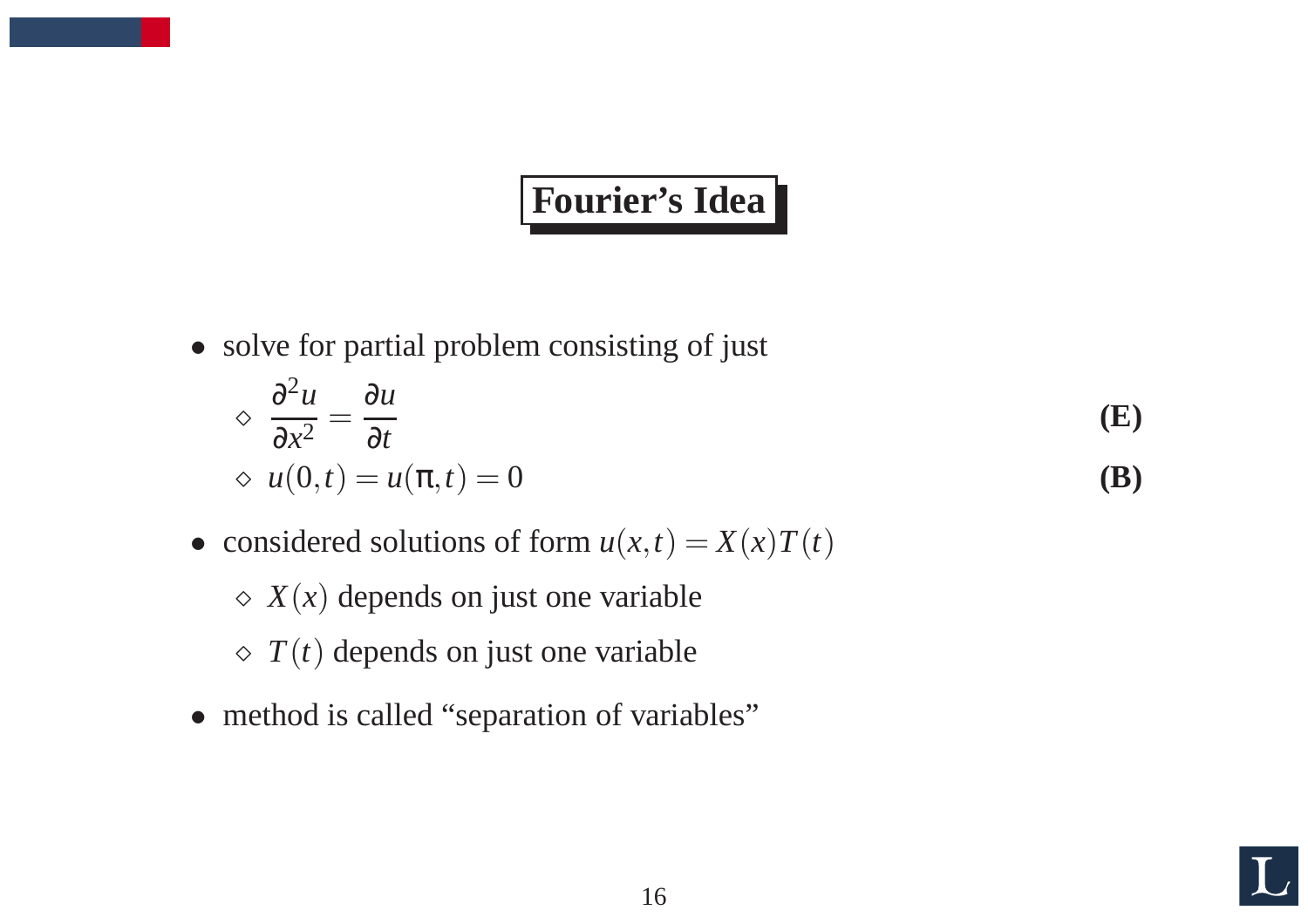## **Fourier's Idea (cont.)**

- when considering solutions of form  $u(x,t) = X(x)T(t)$  then **(E)**, ∂<sup>2</sup>*u* ∂*x*<sup>2</sup> = ∂*u* **becomes**  $X''(x)T(t) = X(x)T'(t)$   $0 < x < \pi, t > 0$
- rearrange as

$$
\frac{X''(x)}{X(x)} = \frac{T'(t)}{T(t)} \qquad 0 < x < \pi, \quad t > 0
$$

- has peculiar property that if we change  $t \rightarrow$  LHS is uneffected  $\rightarrow$  RHS is also uneffected. So this must be a **constant** (call this  $-\lambda$ )
- Similarly for changes of *<sup>x</sup>*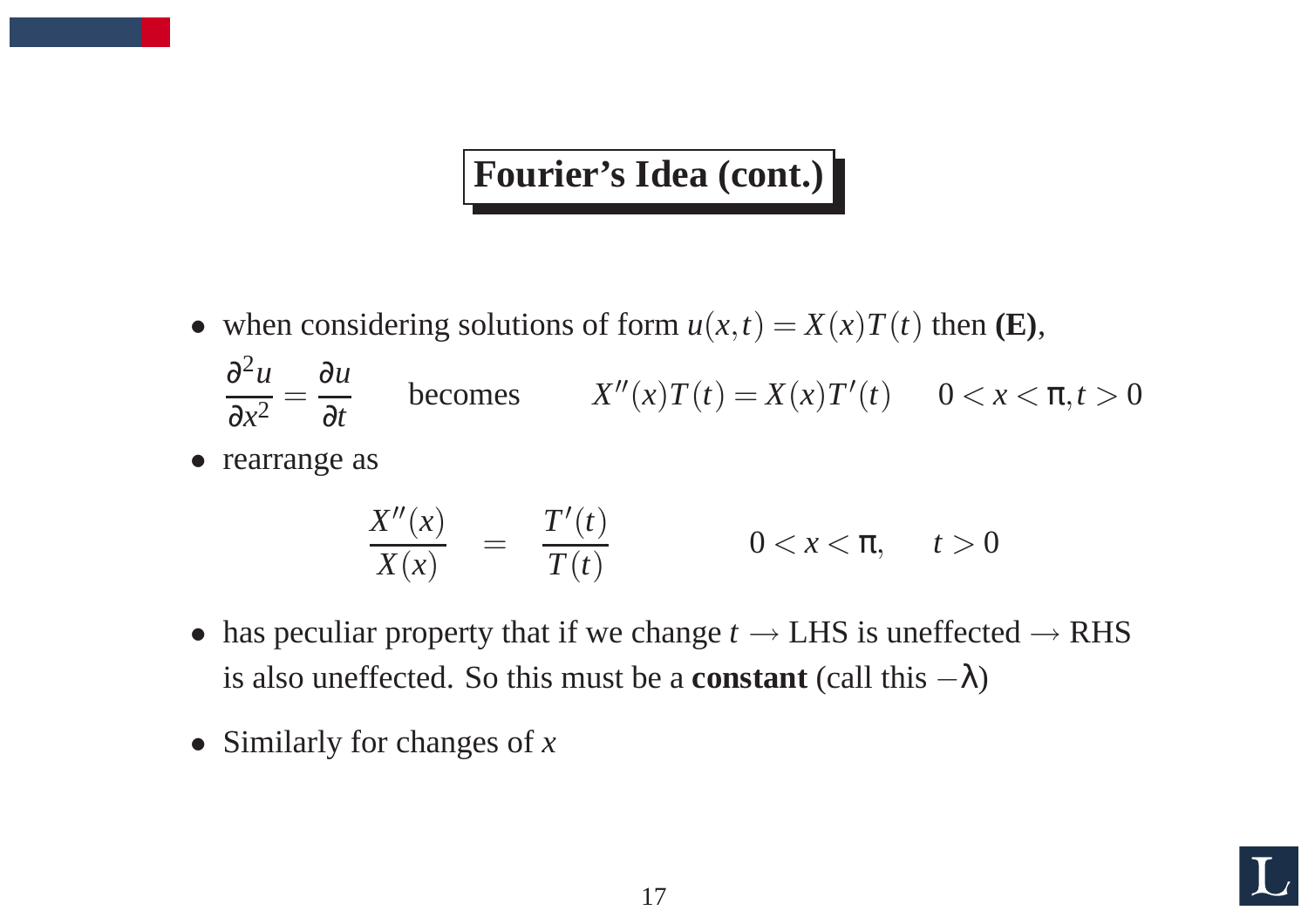#### **Fourier's Idea (cont.)**

• So, we have now <sup>−</sup><sup>λ</sup> <sup>=</sup> *<sup>X</sup>*′′(*x*) *<sup>X</sup>*(*x*) <sup>=</sup> *<sup>T</sup>*′(*t*) *<sup>T</sup>*(*t*)

$$
-\lambda = \frac{X''(x)}{X(x)} = \frac{T'(t)}{T(t)}
$$

• or,

$$
X''(x) + \lambda X(x) = 0
$$
  
 
$$
T'(t) + \lambda T(t) = 0
$$
  
 
$$
0 < x < \pi
$$
  
 
$$
t > 0
$$

- including **(B)** by  $u(x,t) = X(x)T(t)$  yields:
	- $\alpha X(0)T(t) = X(\pi)T(t) = 0$   $t > 0$

 $\Diamond$  if  $X(0) \neq 0 \rightarrow T(t) = 0$  for  $t > 0 \Rightarrow u(x,t) = 0$  (trivial sol'n)

 $\Diamond$  to get interesting sol'n, we must demand  $X(0) = X(\pi) = 0$ 

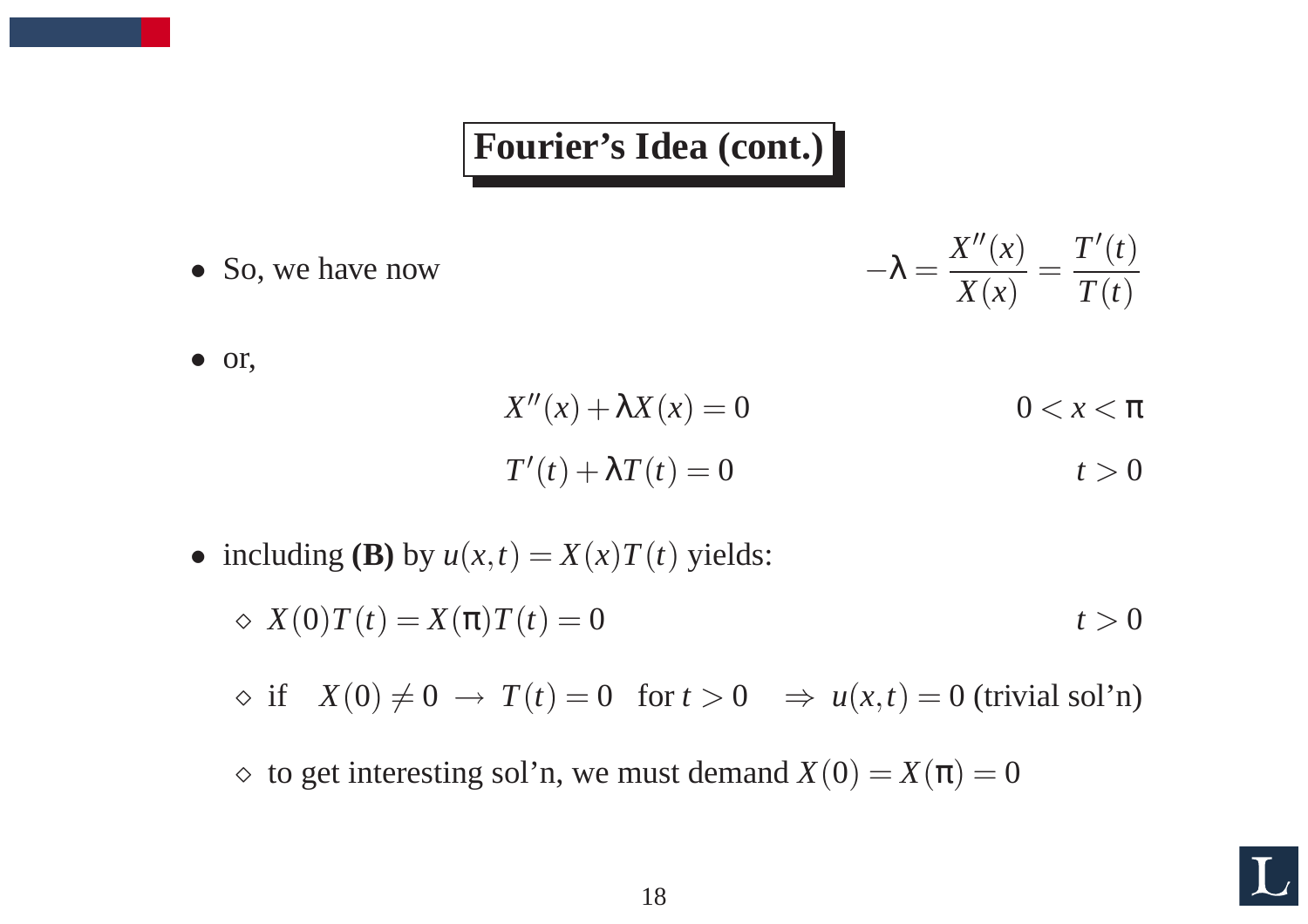## **Fourier's Idea (cont.)**

We then consider the boundary value problem of:

- $X''(x) + \lambda X(x) = 0$  0 < *x* <  $\pi$ with  $X(0) = X(\pi) = 0$
- must consider three cases of  $\lambda$ :

$$
\diamond \lambda < 0
$$
\n
$$
\diamond \lambda = 0
$$
\n
$$
\diamond \lambda > 0
$$

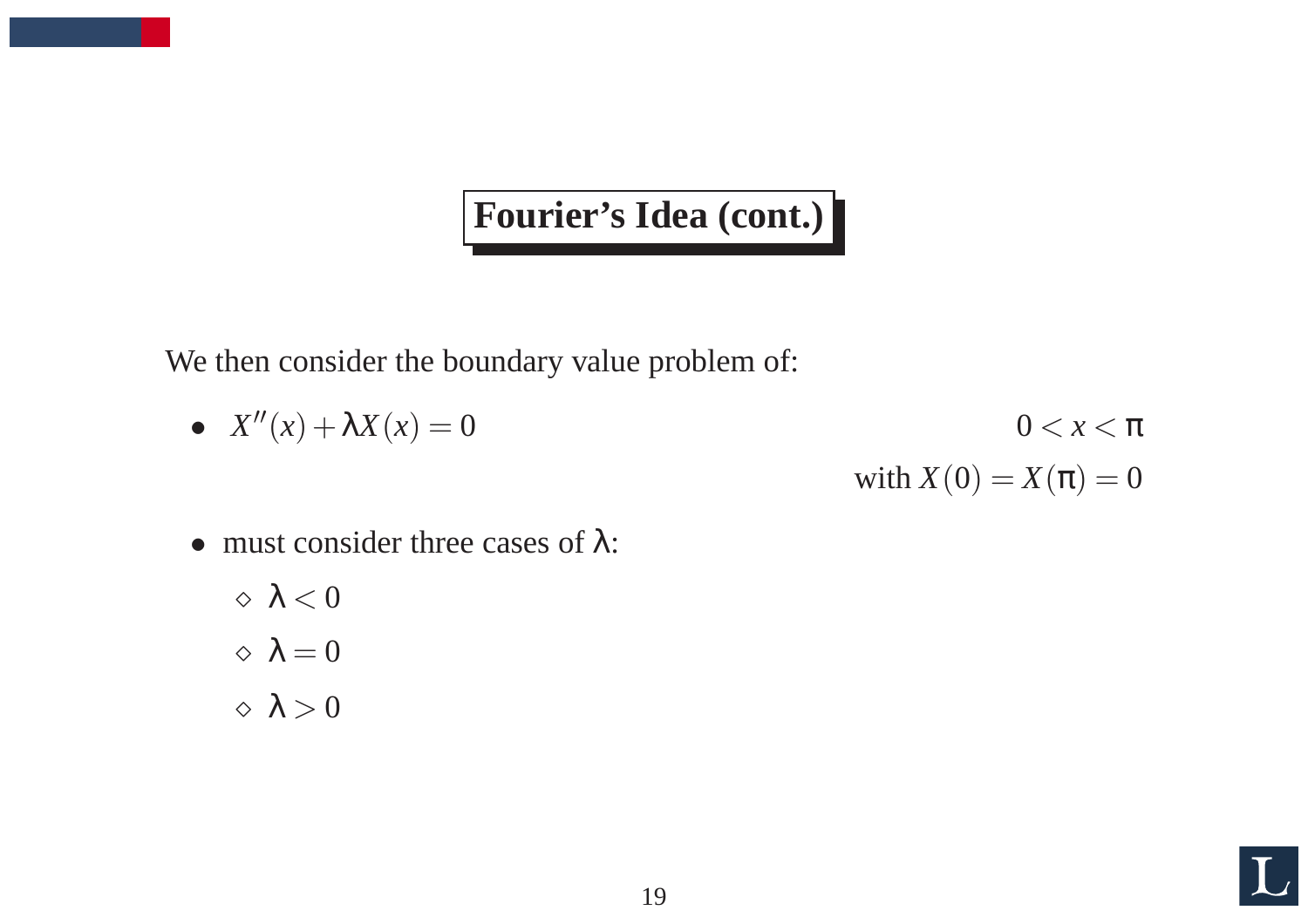# **Case**  $\lambda < 0$

$$
X''(x) + \lambda X(x) = 0, \quad X(0) = X(\pi) = 0,
$$

- can write  $\lambda = -\alpha^2$ , and assume  $\alpha > 0$ , yielding  $X''(x) \alpha^2 X(x) = 0$
- general sol'n is  $X(x) = Ae^{\alpha x} + Be^{-\alpha x}$
- **(B)** becomes  $0 = X(0) = A + B$  $0 = X(\pi) = Ae^{\alpha\pi} + Be^{-\alpha\pi}$
- homogenous linear system of equations, two equations, two unknowns
- this has **uninteresting**, unique sol'n  $A = B = 0$
- then  $X(x)$  is trivial (and uninteresting)

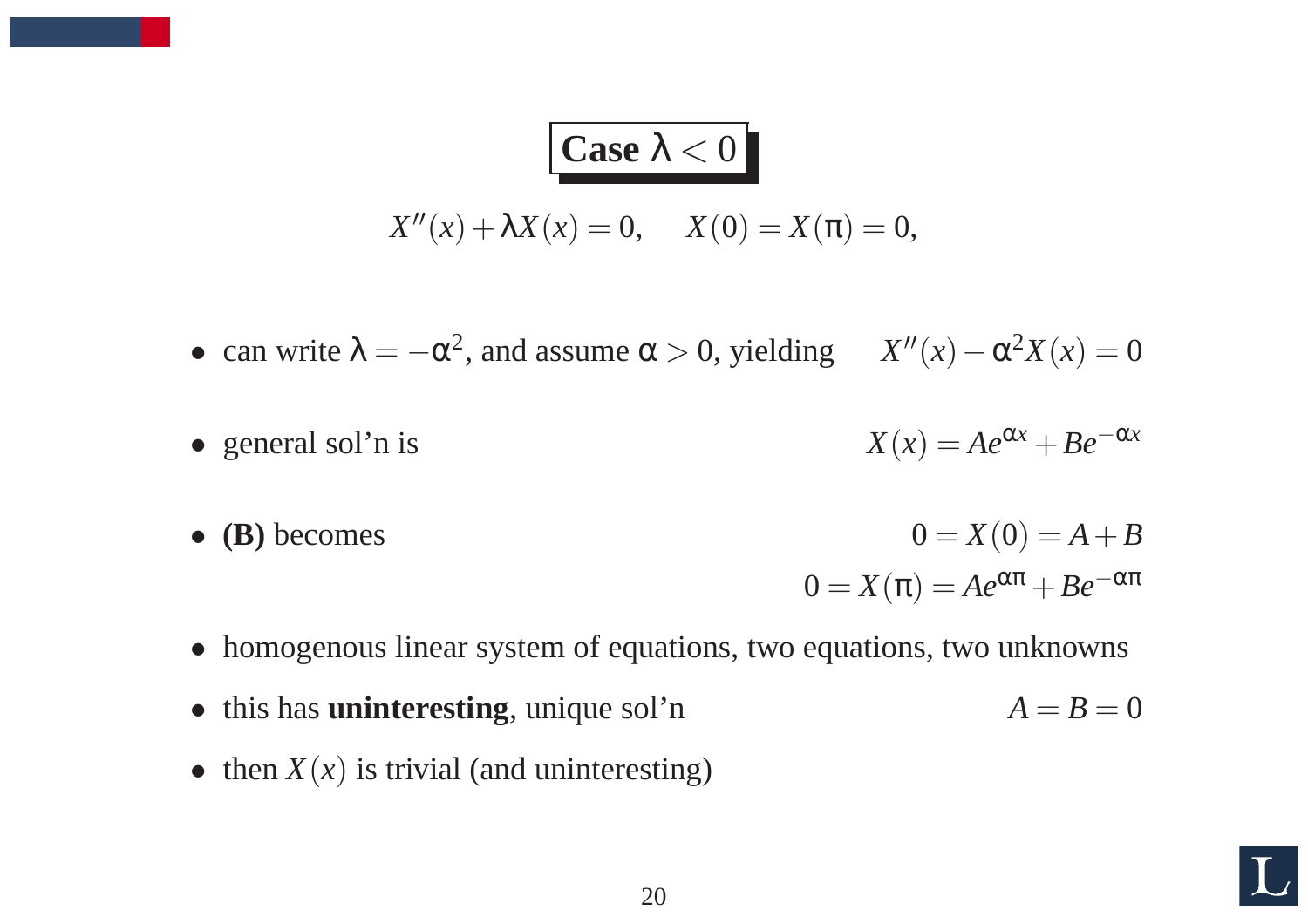$$
\begin{aligned}\n\text{Case } \lambda &= 0 \\
X''(x) + \lambda X(x) &= 0, \quad X(0) = X(\pi) = 0,\n\end{aligned}
$$

- differential equation reduces to  $X''(x) = 0$ • this has solution  $X(x) = Ax + B$ • again **(B)**,  $X(0) = X(\pi) = 0$   $\implies A = B = 0$
- $X(x)$  is again trivial (and uninteresting)

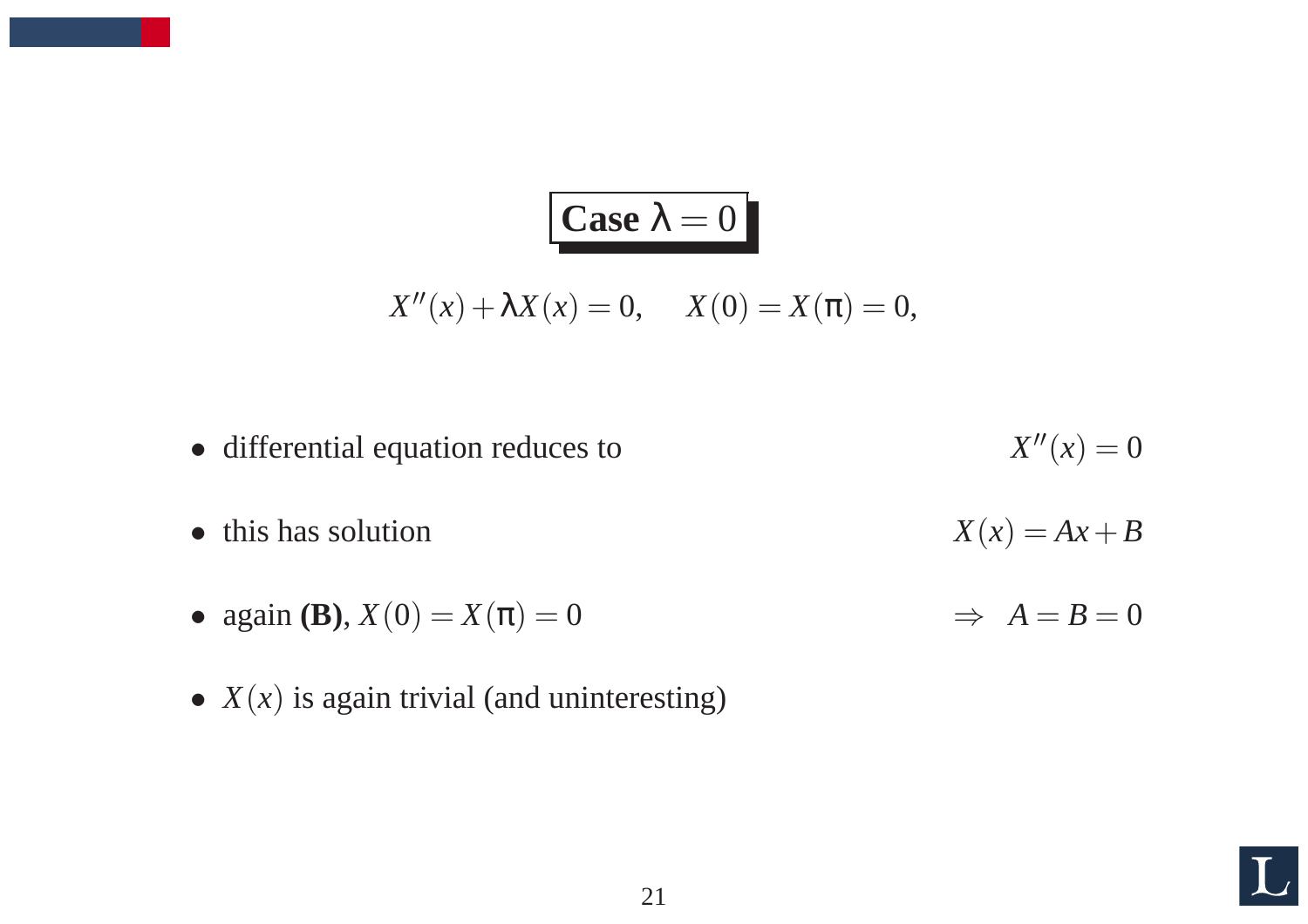# **Case**  $\lambda > 0$

- $X''(x) + \lambda X(x) = 0,$   $X(0) = X(\pi) = 0,$
- let  $\lambda = \omega^2$ , and assume  $\omega > 0$ , yielding  $X''(x) + \omega^2 X(x) = 0$
- general sol'n is  $X(x) = A\cos\omega x + B\sin\omega x$
- **(B)** of  $X(0) = 0$   $\Rightarrow A = 0$
- **(B)** of  $X(\pi) = 0$   $\Rightarrow X(x) = 0 = B \sin \omega \pi$
- if  $B = 0 \rightarrow$  uninteresting
- but  $B \neq 0$  becomes interesting!

 $B \sin \omega \pi = 0$  has sol'n whenever  $\omega$  is pos. integer

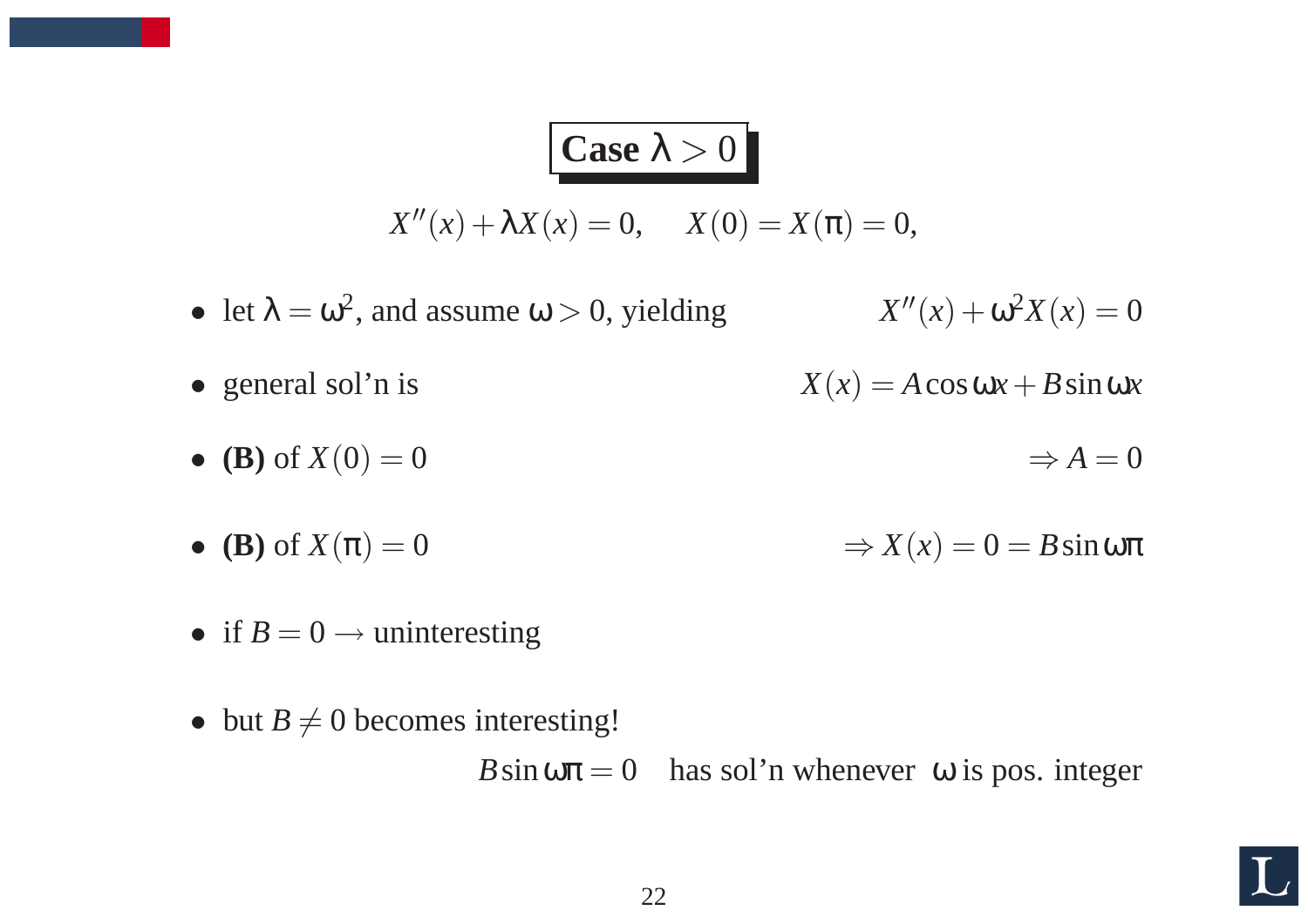# **Almost!**

- the problem  $X''(x) + \lambda X(x) = 0, \quad 0 < x < \pi, \quad X(0) = X(\pi) = 0$
- has non-trivial sol'n exactly for  $\lambda = n^2$  where *n* is pos. integer
- 

- this sol'n has form of  $X(x) = X_n(x) = B_n \sin nx$ where  $B_n$  is a constant
- For these values of  $\lambda$ , let's also solve  $T'(t) + \lambda T(t) = 0$

 $T'(t) = -n^2T(t)$ 

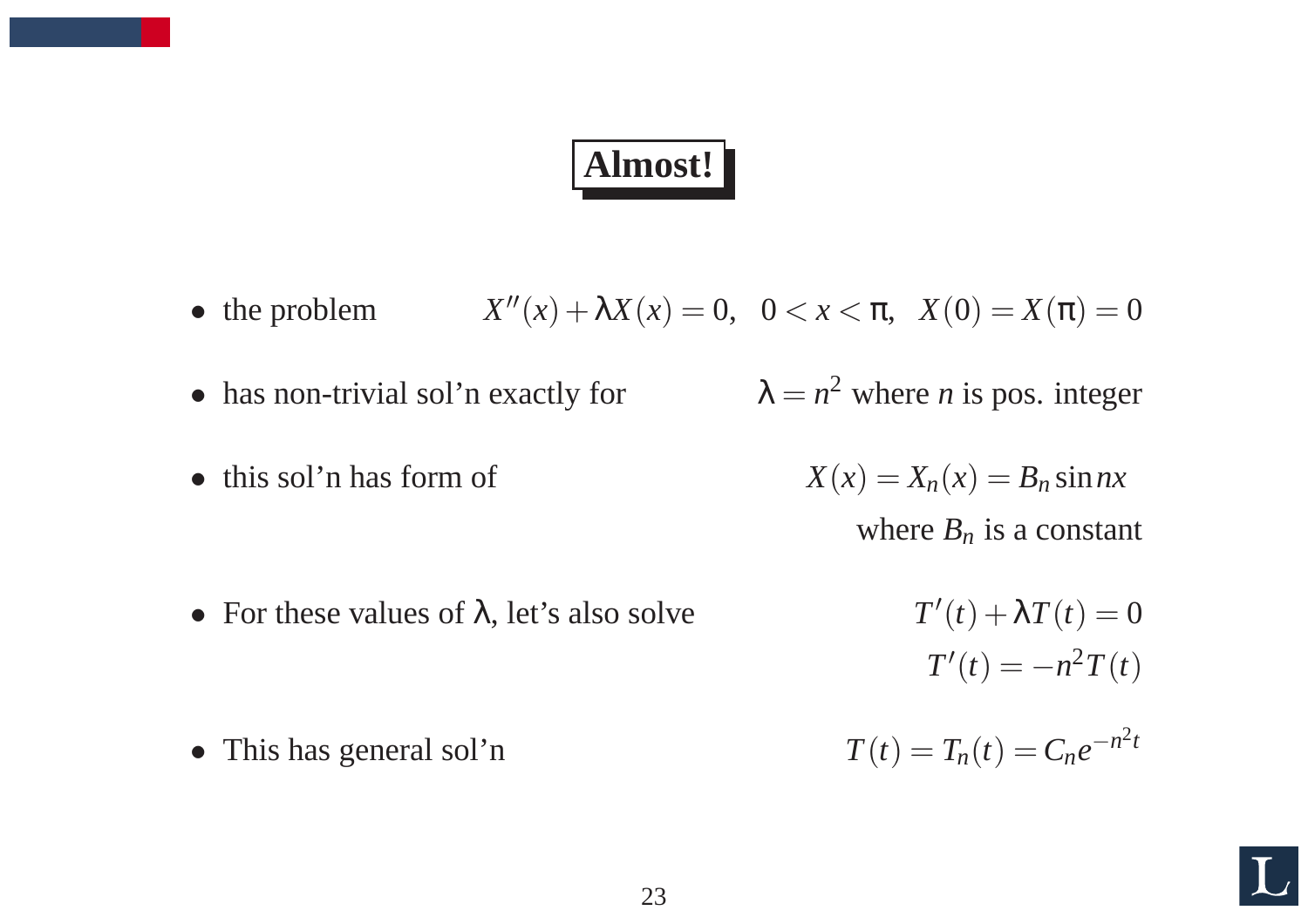# **Finally!**

- We have  $X(x) = B_n \sin nx$ , *n* is pos. int.  $T(t) = T_n(t) = C_n e^{-n^2 t}$
- Combining these two partial results, we have

$$
u(x,t) = X(x) T(t) = B_n \sin nx \ C_n e^{-n^2 t}
$$
  
= 
$$
B_n C_n \sin nx e^{-n^2 t} = b_n e^{-n^2 t} \sin nx
$$

• By **linearity**, all sums of such expressions are also solutions:

$$
u(x,t) = \sum_{n=1}^{N} b_n e^{-n^2t} \sin nx
$$

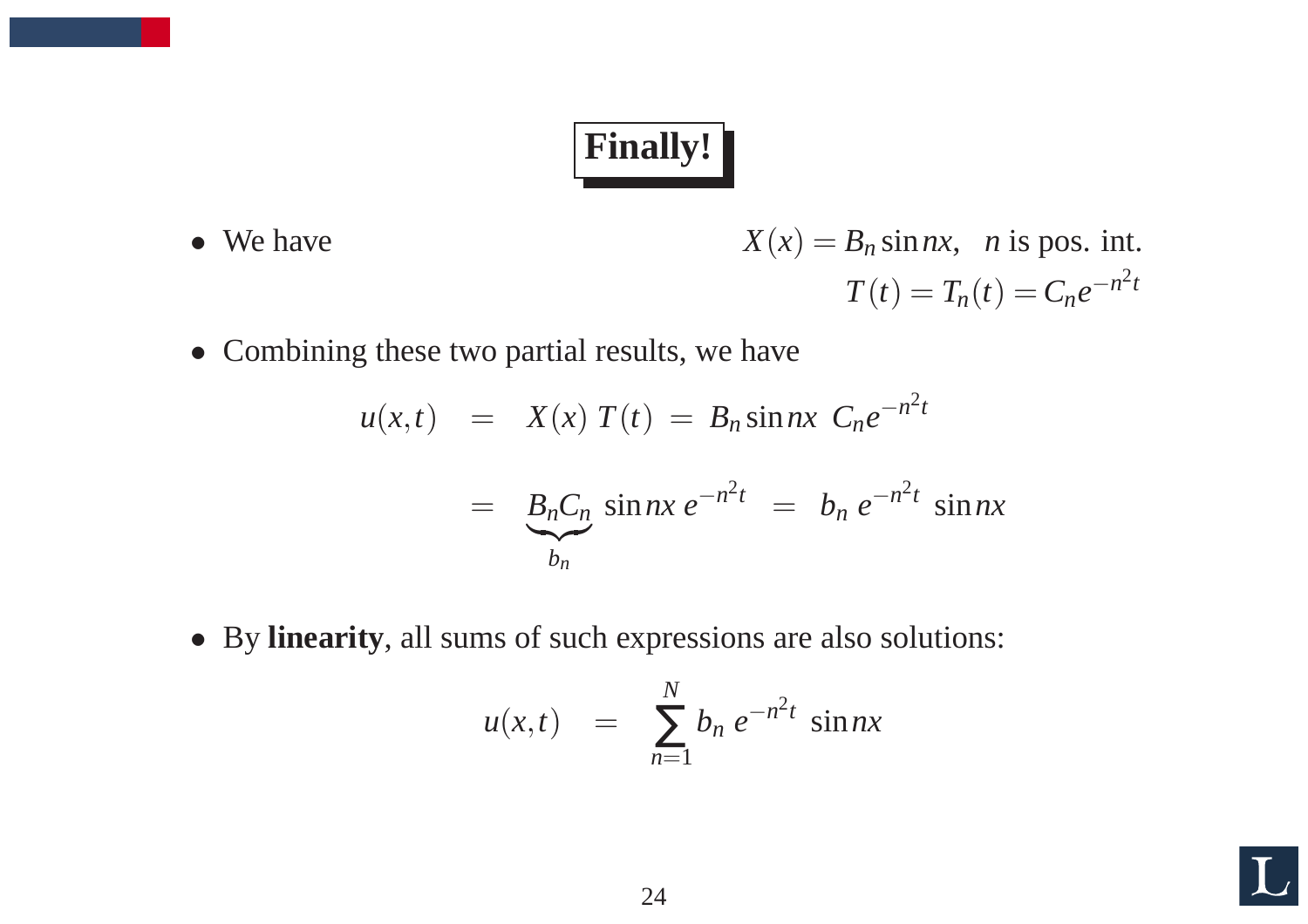#### **Summary of Fourier's Result**

• for **(I)**, initial conditions, of form

$$
f(x) = u(x,0) = \sum_{n=1}^{N} b_n \sin nx \qquad 0 < x < \pi
$$

• for **(B)**, boundary conditions

$$
u(0,t)=u(0,\pi)=0
$$

 $2\theta^2u$ 

 $\partial x^2$ 

=

 $\partial^2 u$ 

 $\partial t^2$ 

*c*

- one dimensional heat equation
- has solutions of the form:

$$
u(x,t) = \sum_{n=1}^{N} b_n e^{-n^2 t} \sin nx \qquad 0 < x < \pi, \quad t > 0
$$

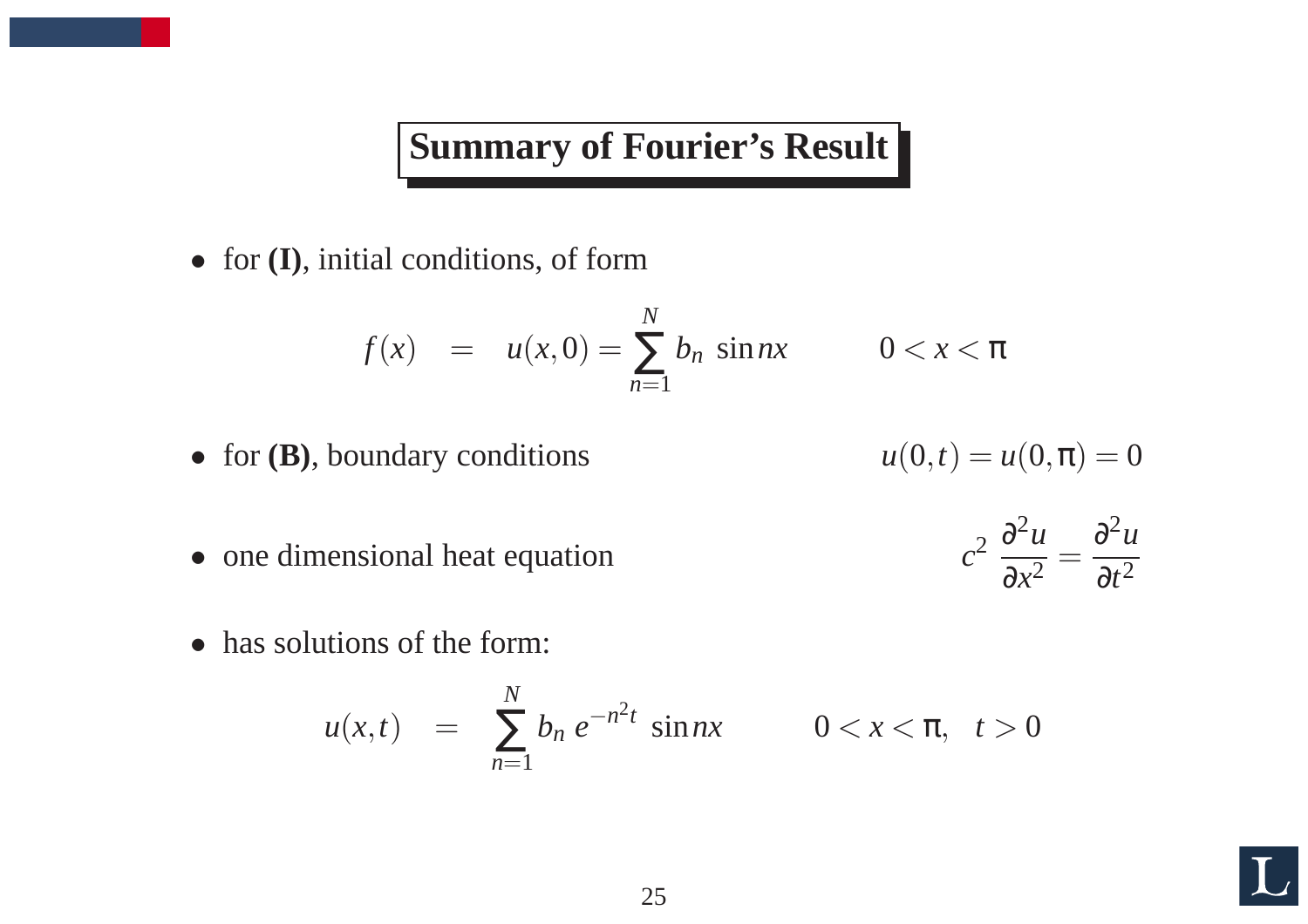#### **Numerical Experiment of Fourier's Result**

• We use MATLAB with Fourier's equation of solution to visualize two cases:



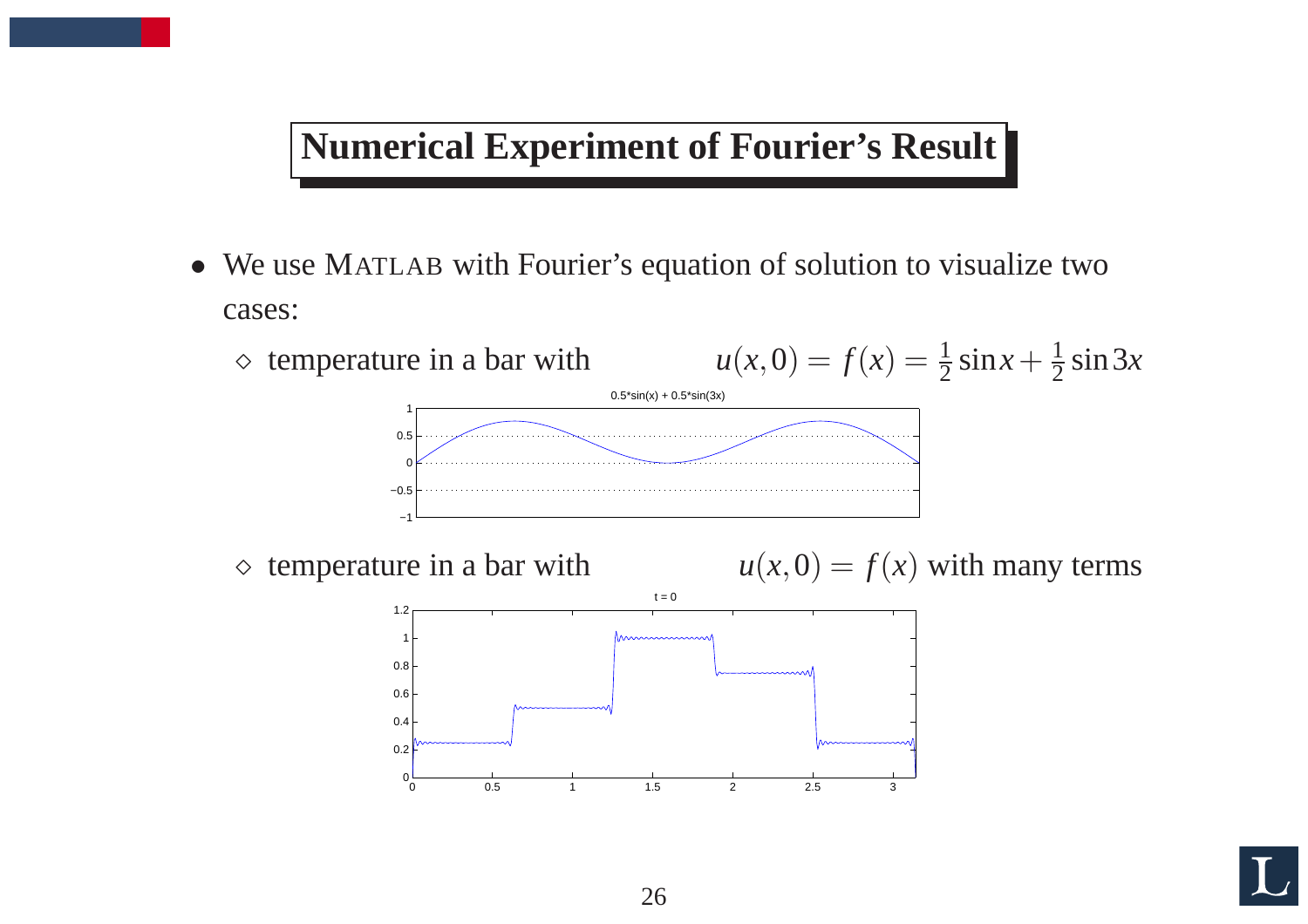## **Questions on Fourier's Result**

- Can we permit  $N \rightarrow \infty$ ?
- Is it possible to approximate an *arbitrary* function  $f(x)$  using sums of sinusoids?

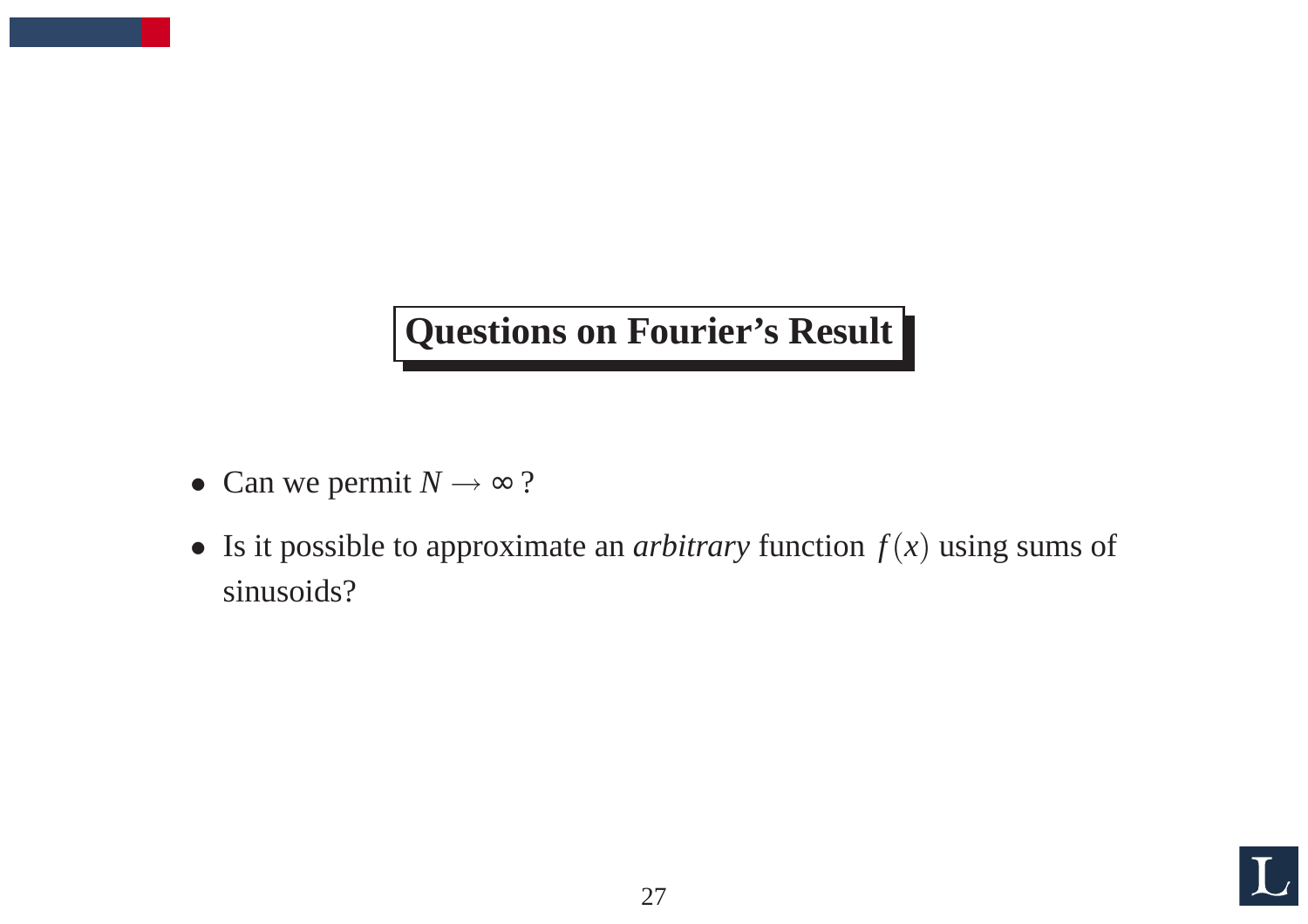# **Remarks**

- Initially, usefulness of Fourier's results were met with some scepticism
- The extension of  $f(x)$  to arbitrary functions was considered controversial
- Ideas on convergence of function needed to be more fully developed to assess situation
- The answer to these (and other questions) were a long time coming (ending in 1960's (?))

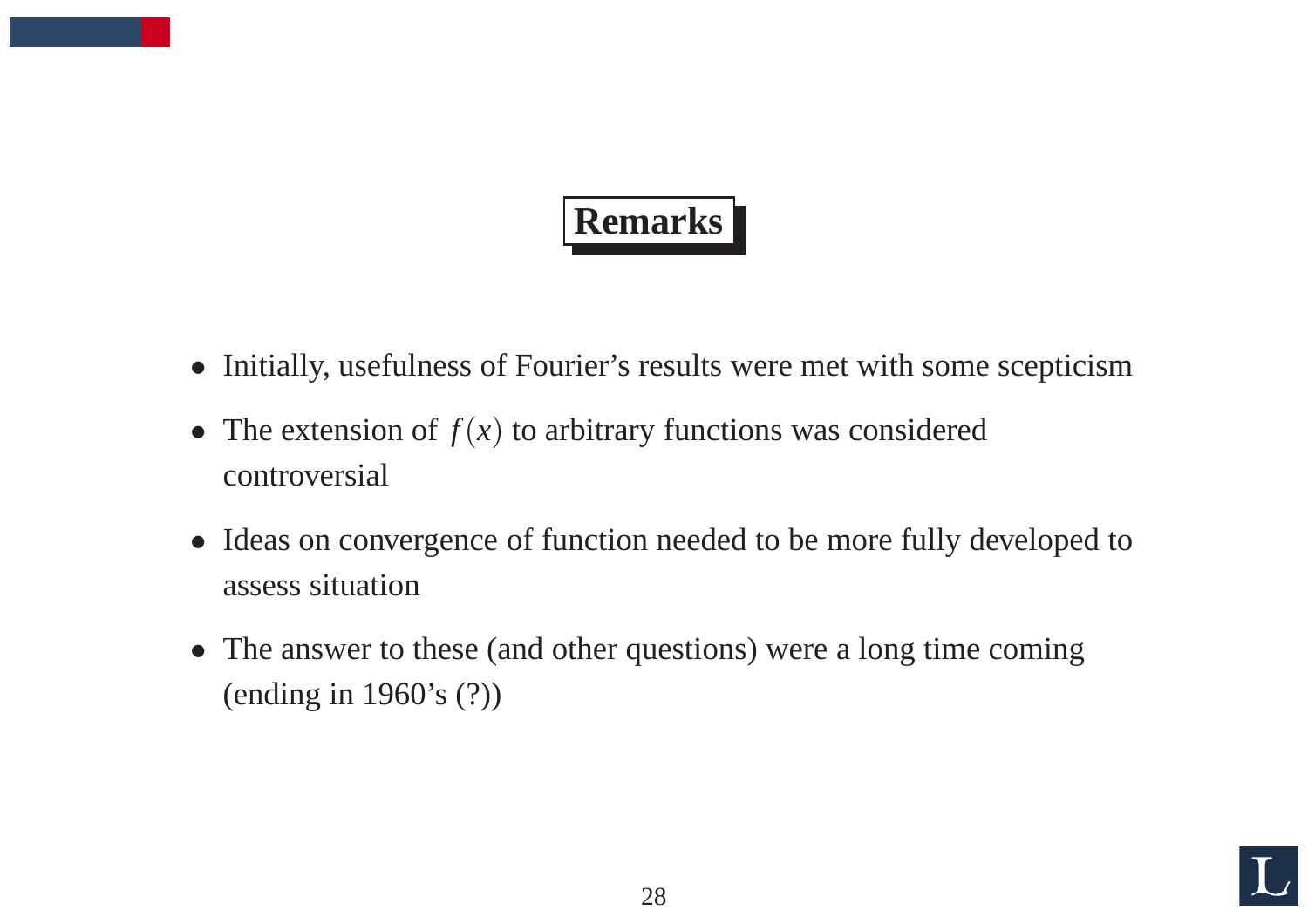# **Some Mathematical & Notational Preparation**

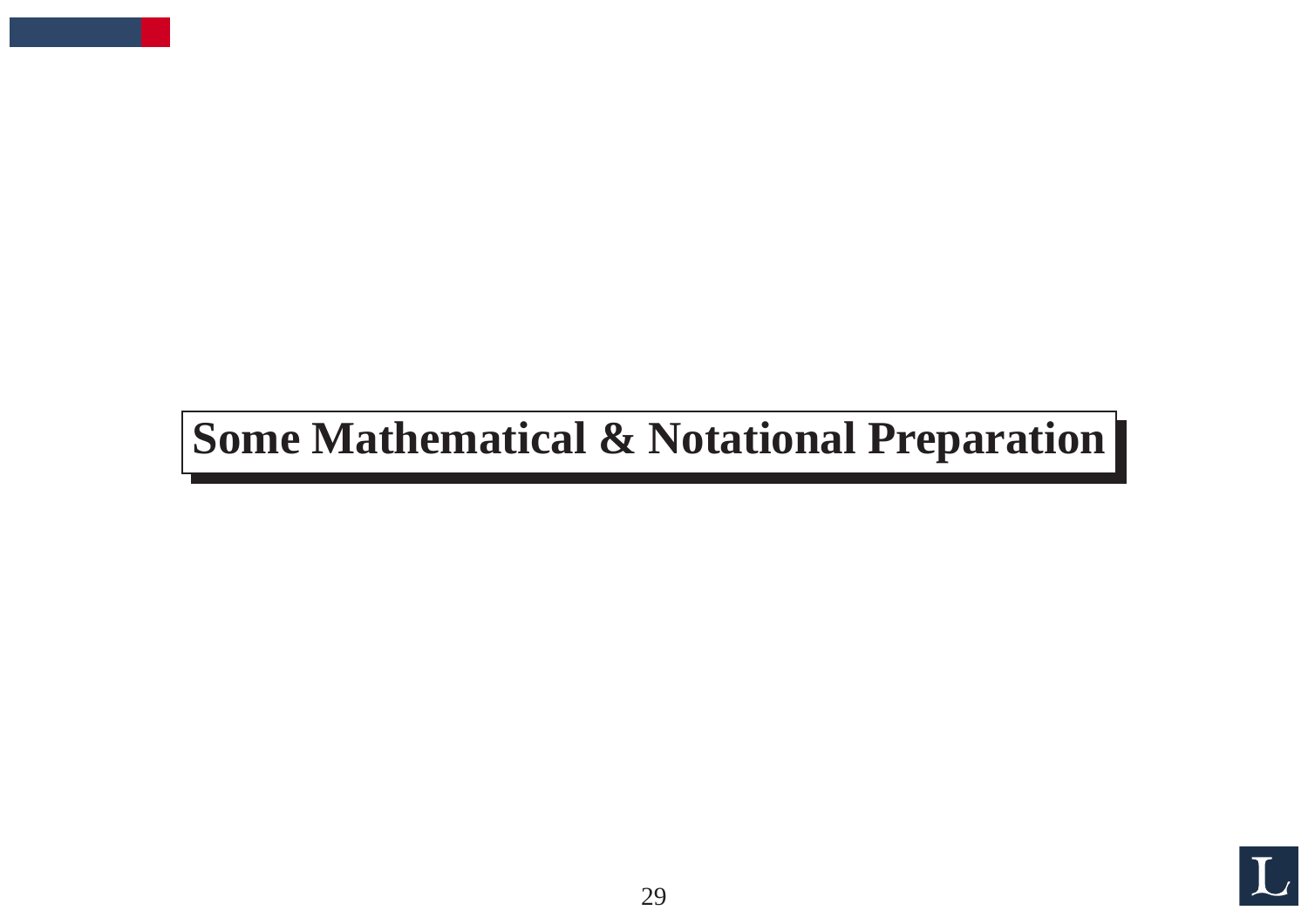## **Euler's Formula**

• Euler's Formula  $e^{iy} = \cos y + i \sin y$ 



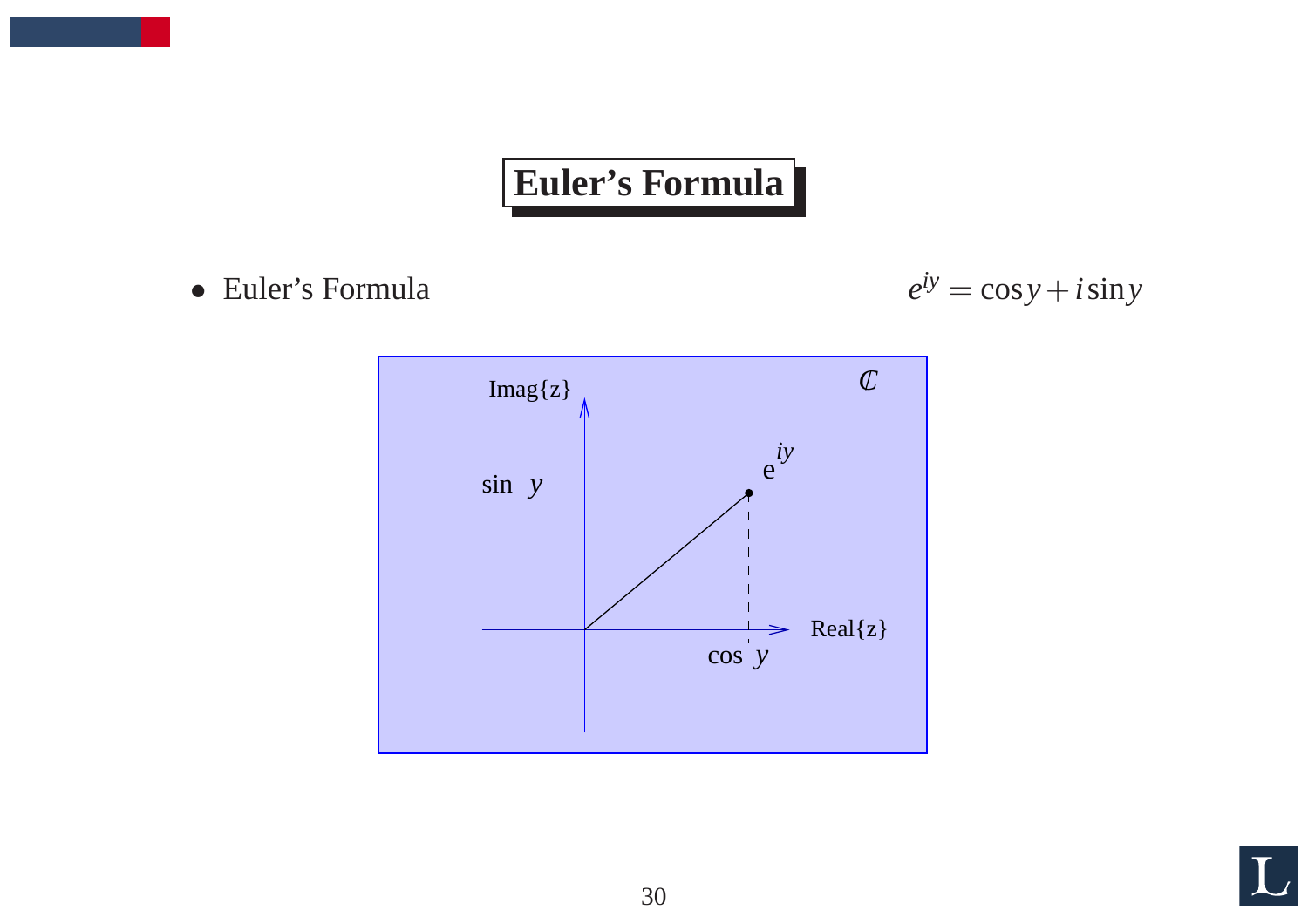#### **Positive summation kernels (or distributions)**

- let  $I = (-a, a)$  be an interval (finite or infinite)
- suppose  ${K_n(s)}_{n=1}^{\infty}$  $\sum_{n=1}^{\infty}$  has properties
	- (1)  $K_n(s) \geq 0, \quad \forall s \in I$

$$
(2)\int_{-a}^{a} K_n(s)ds = 1
$$

(3) if 
$$
\delta > 0
$$
, then  $\lim_{n \to \infty} \int_{\delta < |s| < a} K_n(s) ds = 0$ 

• If  $f: I \to C$  is integrable and bounded on *I* and continuous for  $s = 0$ , we then have  $\lim_{n\to\infty}\int_{-}$ *a* − *a*  $K_n(s) f(s) ds = f(0)$ 

$$
\overbrace{\hspace{1.5cm}}
$$

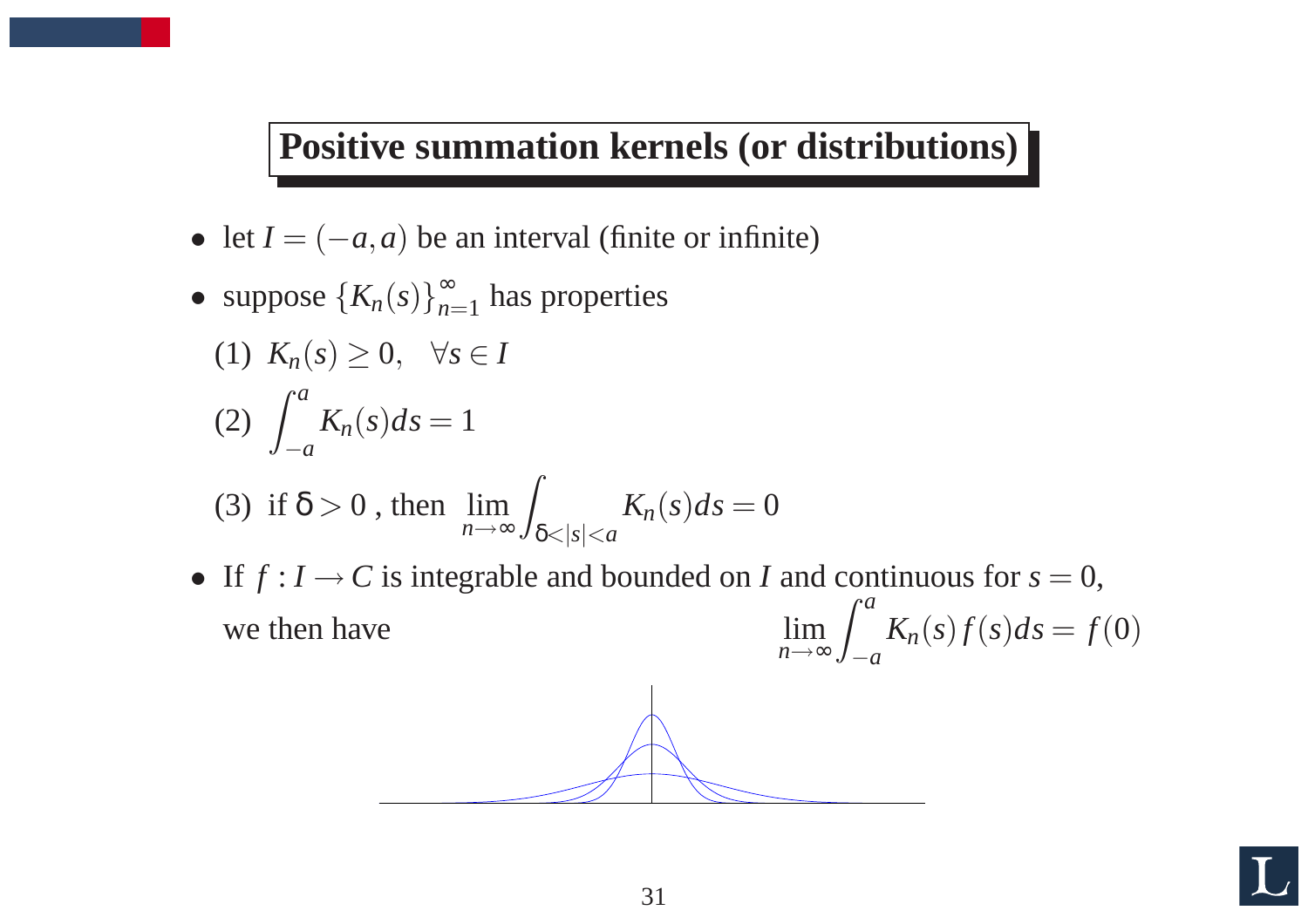#### **Generalization of <sup>a</sup> Function**

• Dirac Distribution (or "Delta Function"):

$$
(1) \quad \delta(t) \ge 0, \quad -\infty < t < \infty
$$

$$
(2) \quad \delta(t) = 0, \quad t \neq 0
$$

(3) 
$$
\int_{-\infty}^{\infty} \delta(t)dt = 1
$$

• Properties of Dirac Distribution:

$$
\begin{aligned}\n&\Diamond \int_{-\infty}^{\infty} \delta(t)\phi(t)dt = \phi(0) \\
&\Diamond \int_{-\infty}^{\infty} \delta(t-\tau)\phi(t)dt = \phi(\tau)\n\end{aligned}
$$

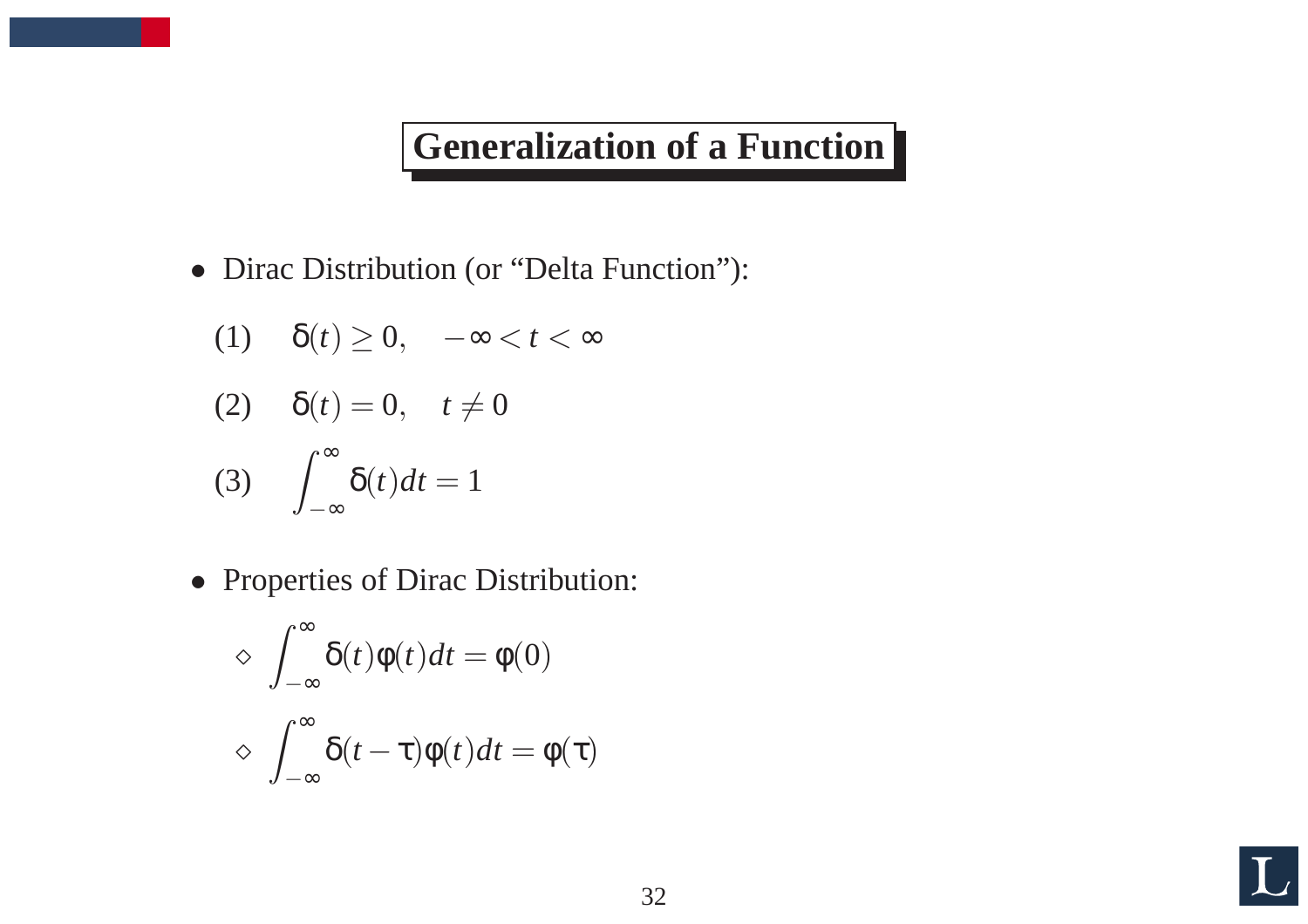**Review of Some Linear System Theory**

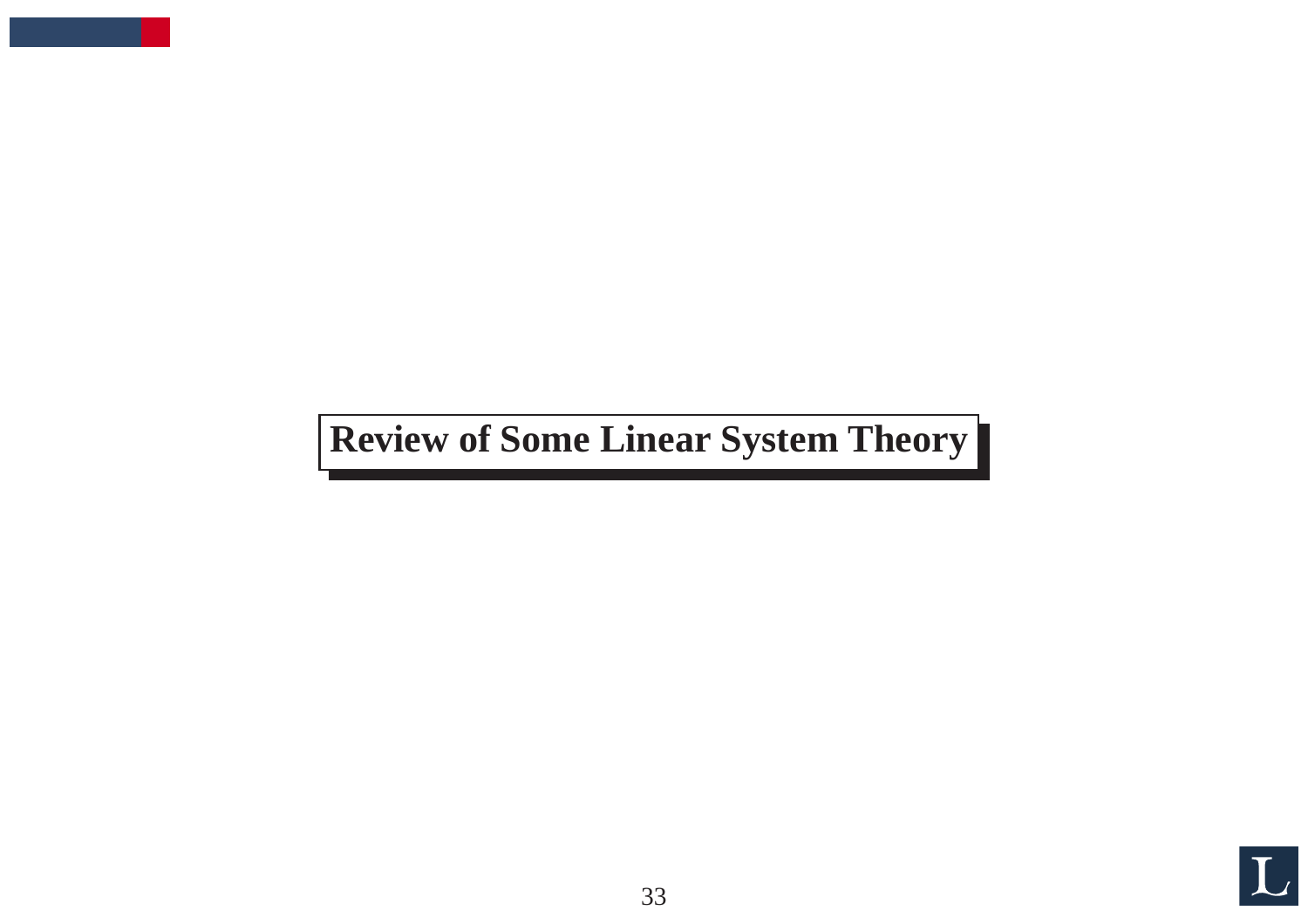### **Laplace Transform**

- Pierre Simon de Laplace, *Théorie analytique des probabilités* (1812)
- His methods "baffled his contemporaries".
- Defined as:

$$
\tilde{f}(s) = \int_0^\infty f(t)e^{-st}dt = \mathcal{L}[f(t)]
$$

- Useful tool for solving linear differential equations with initial value conditions
- It is linearity  $L[\alpha f(t) + \beta g(t)] = \alpha L[f(t)] + \beta L[g(t)]$

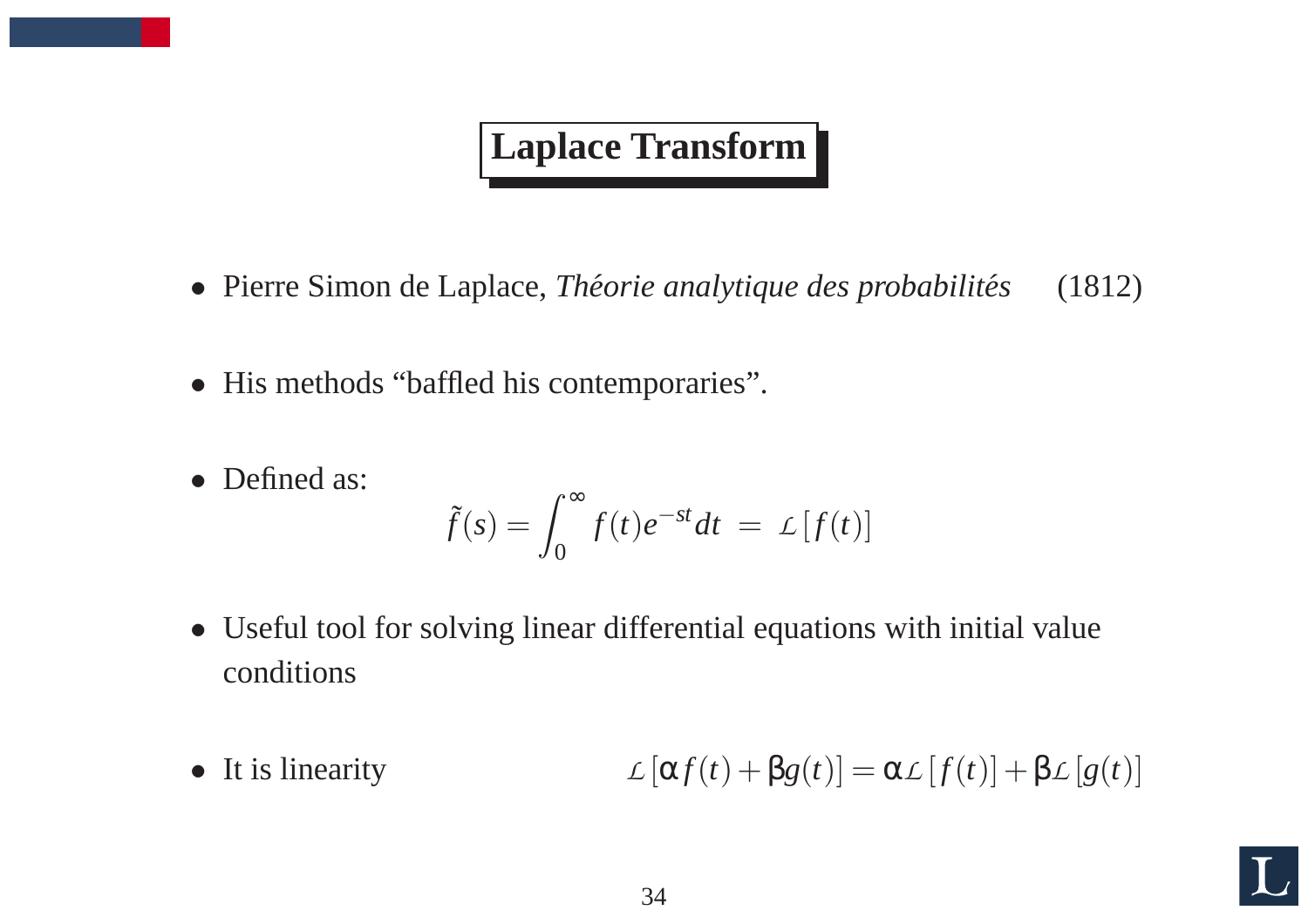

- Assume system has four properties:
	- i) *Linearity*. If  $x_1(t)$  produces  $y_1(t)$ , and  $x_2(t)$  produces  $y_2(t)$ , then  $\alpha x_1(t) + \beta x_2(t)$  produces  $\alpha y_1(t) + \beta y_2(t)$ ii) *Time Invariance* If  $x(t)$  produces  $y(t)$ , then

 $x(t-\tau)$  produces  $y(t-\tau)$ ,

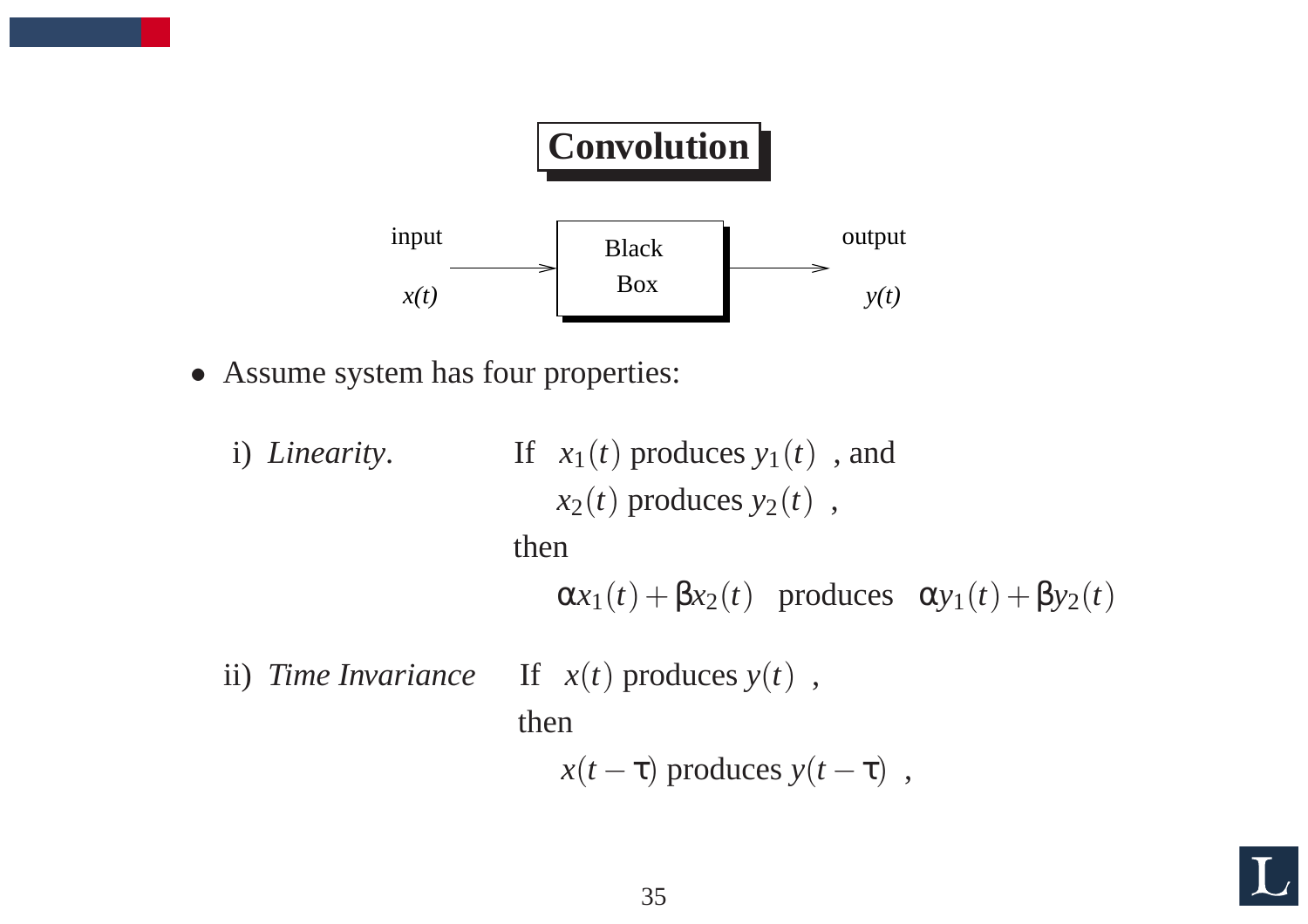

- iii) *Continuity*. continuous "small" changes in input  $x(t)$ , produce continuous "small" changes in output  $y(t)$
- iv) *Causality.* Output *y* at time *<sup>t</sup>* does not depend on input *<sup>x</sup>* at <sup>a</sup> time later than *t*.

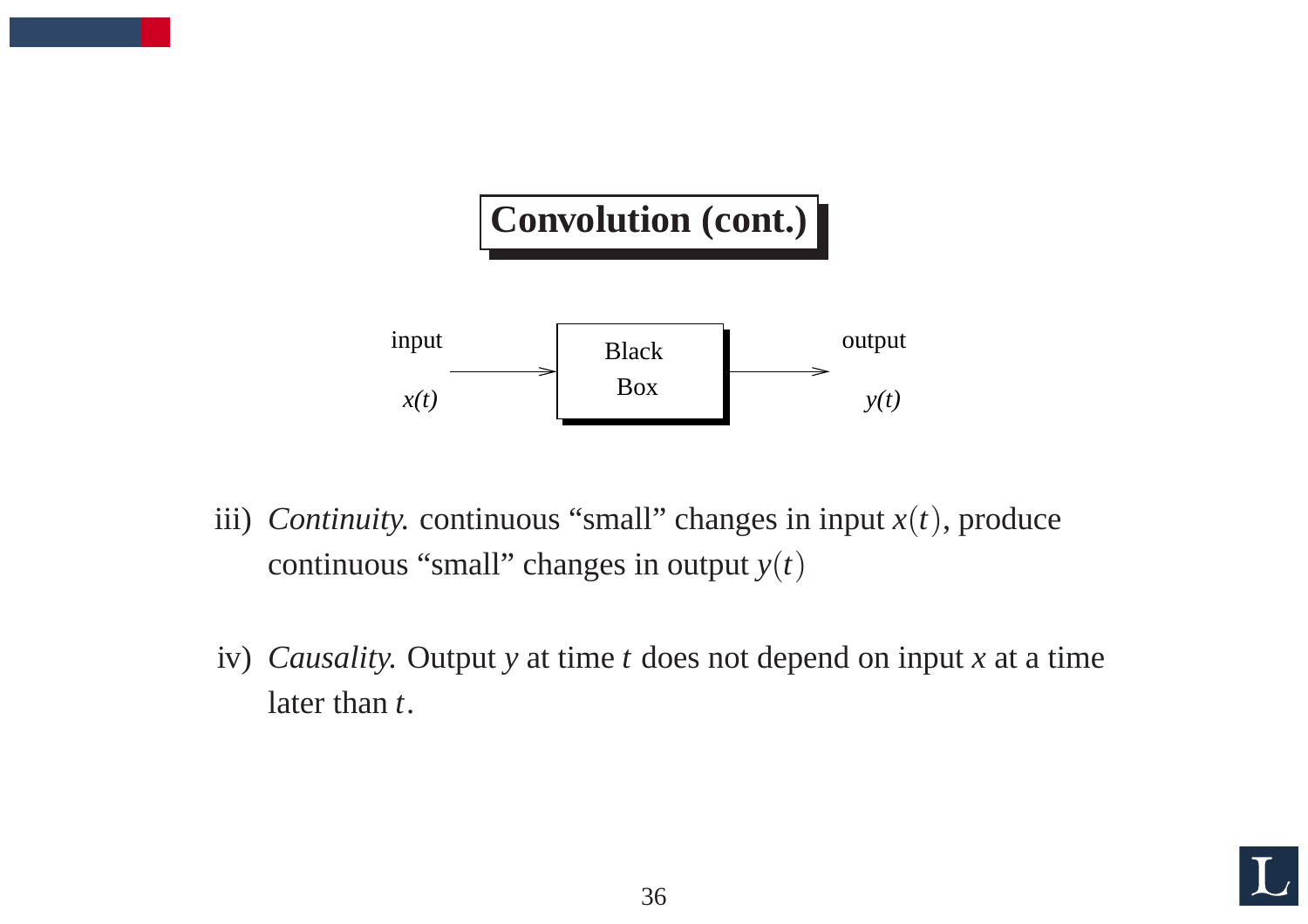#### **Convolution and Impulse Response**

With these four conditions met we have:

• there exists a  $g(t)$  such that

$$
y(t) = \int_0^t x(\lambda)g(t-\lambda)d\lambda = \int_0^t x(t-\lambda)g(\lambda)d\lambda
$$

•  $g(t)$  contains all the information about the system

 $\Diamond g(t)$  is known as the system's "impulse response"

<sup>⋄</sup> integral is known as the "convolution integral"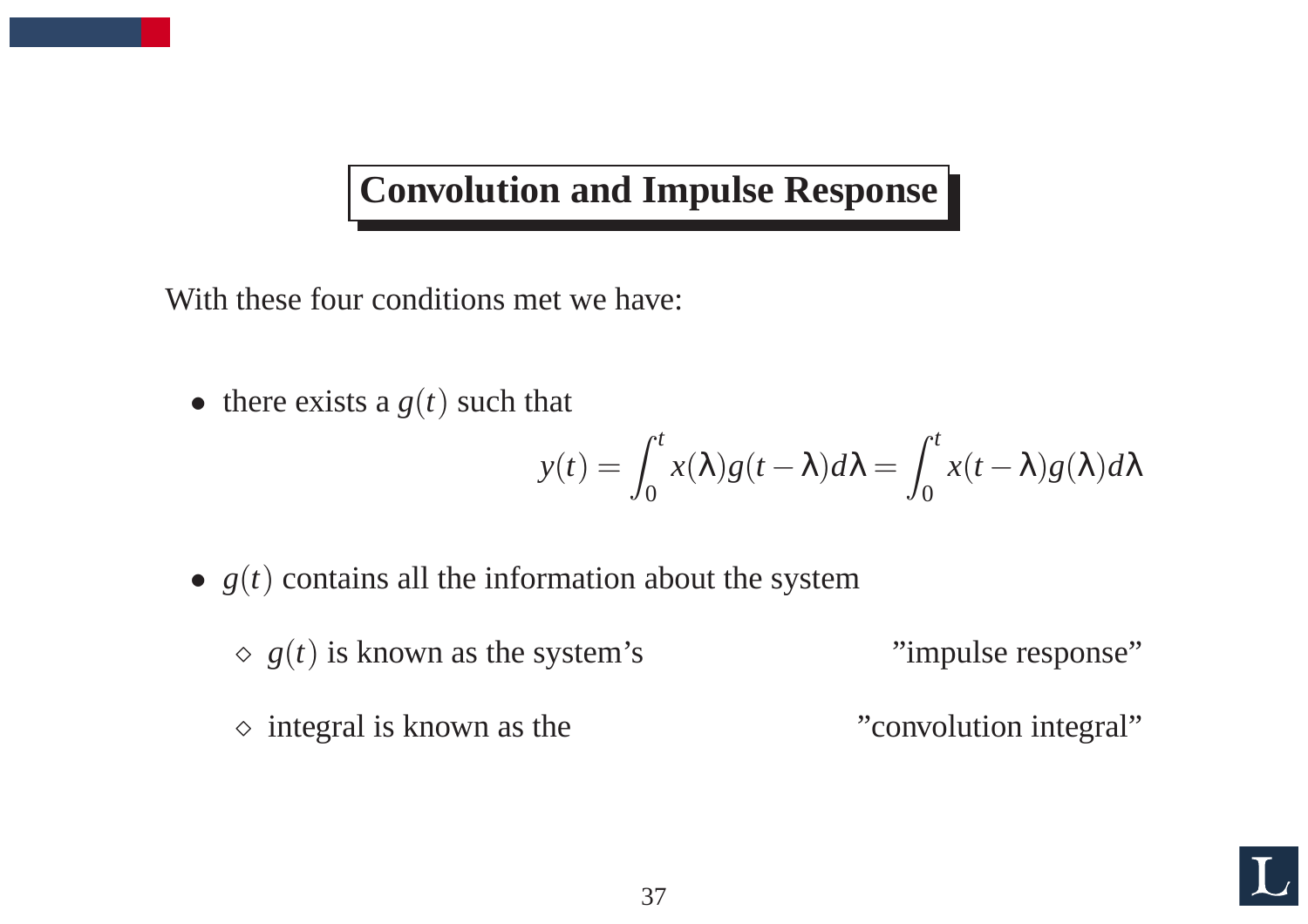#### **Linear Systems and Sinusoids (Complex Exponentials)**



• An interesting property of linear systems is that

"sinusoidal input  $\rightarrow$  sinusoidal output"

- $\diamond$  frequency of output is same as frequency of input
- $\diamond$  only phase, and amplitude may change,
- $\Diamond$  often a measure of how linear (or non-linear) a system is (for example THD)
- "complex exponentials are eigenfunctions of linear systems"

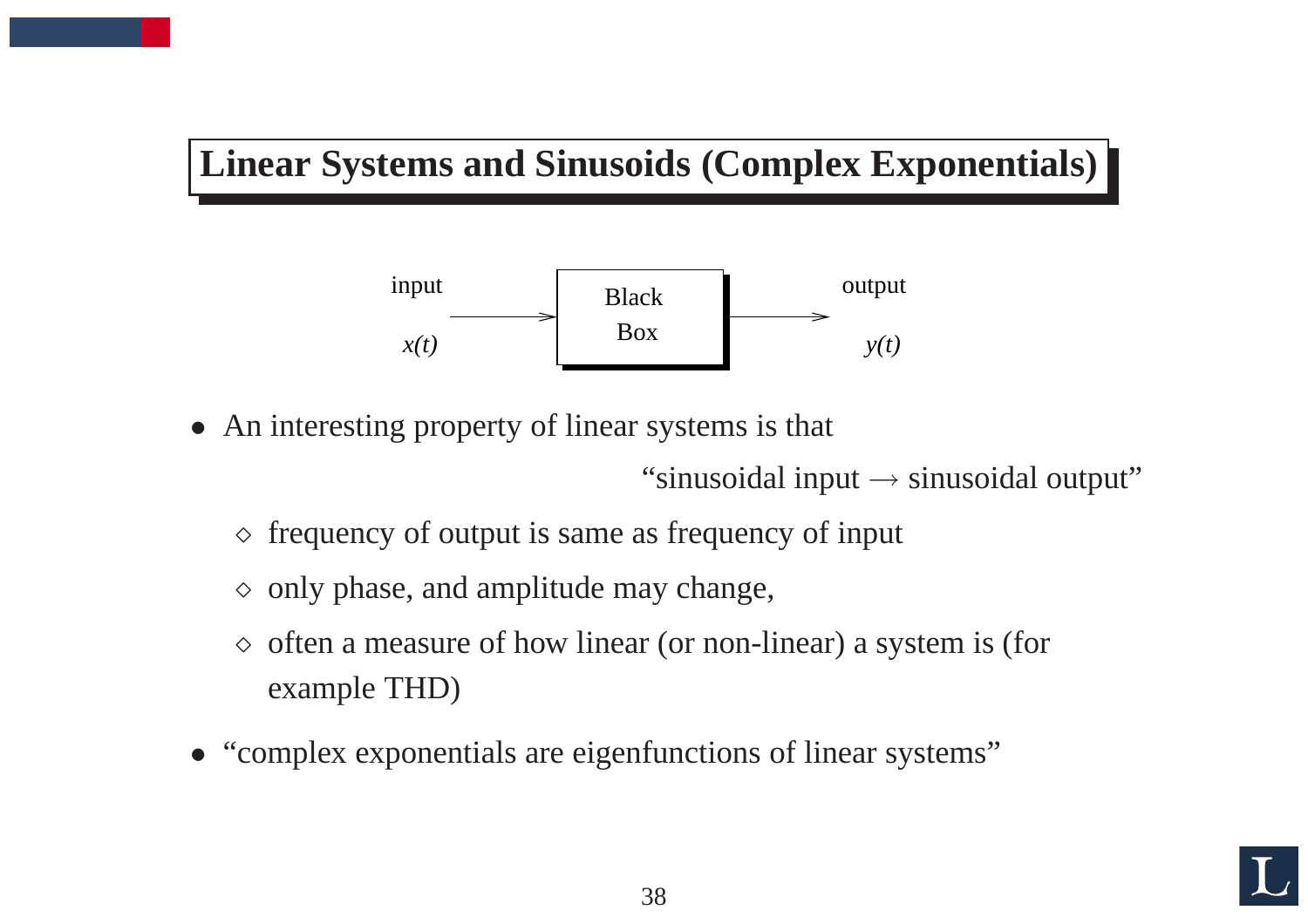#### *Z* **-Transform**

• Consider the sequence

$$
\{a_n\}_{n=0}^\infty
$$

• form the summation,



• for those *z* for which the sum converges we call  $A(z)$ 

the "  $Z$ -Transform of  $a_n$ ".

• often considered analogous to the Laplace Transform for discrete sequences

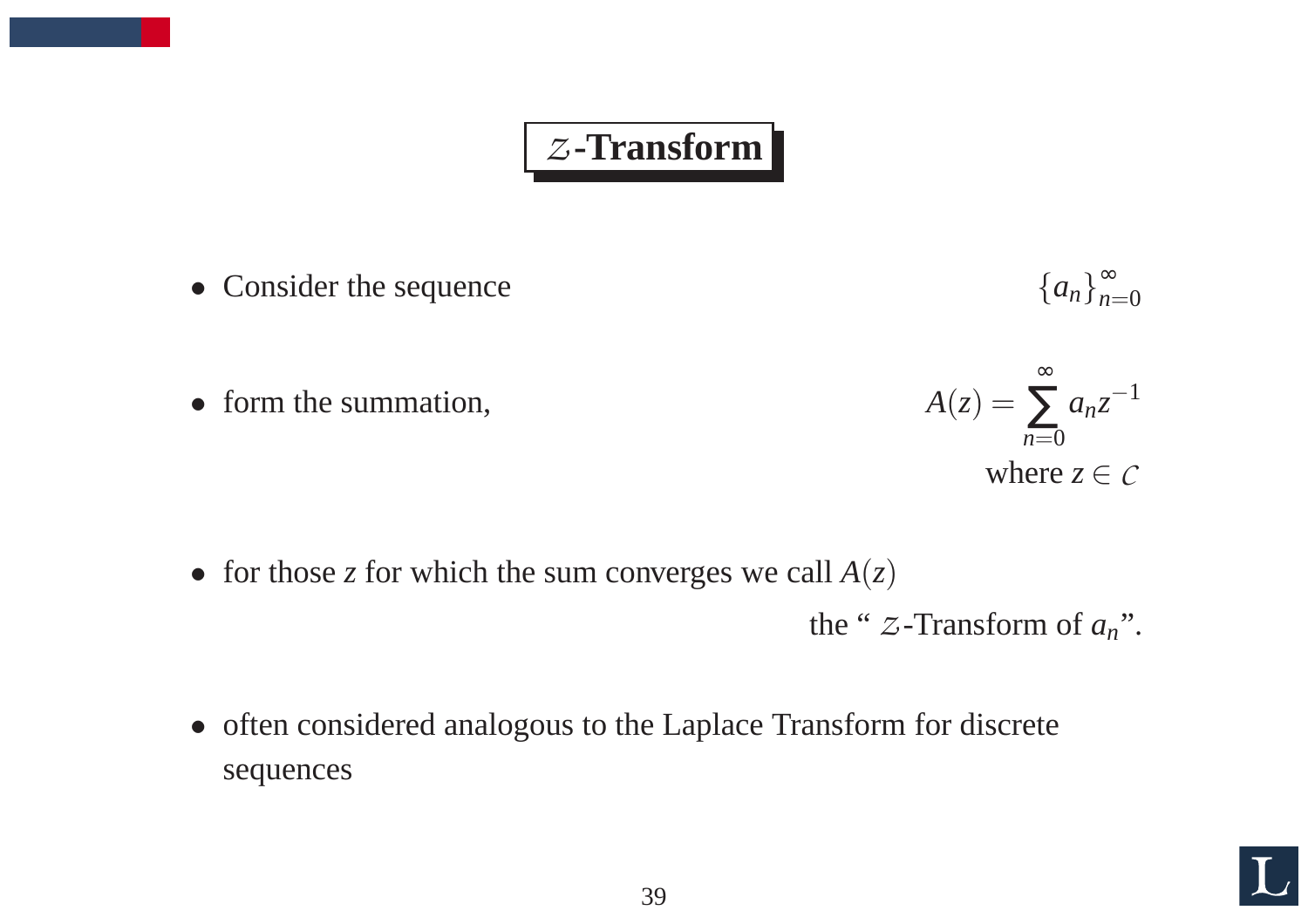# **Fourier Series**

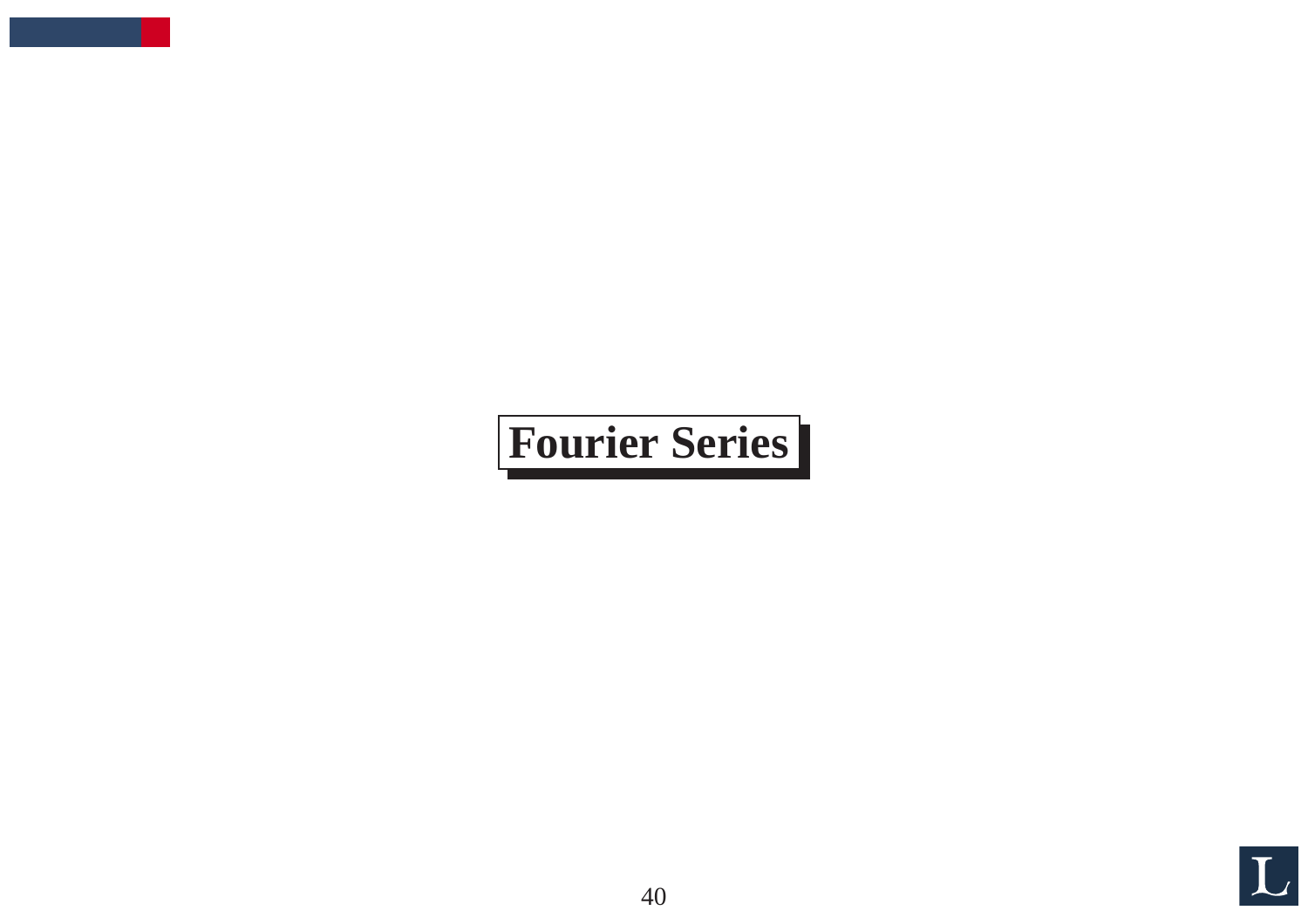# **Fourier Series**

We return to Fourier's solutions of the heat problem



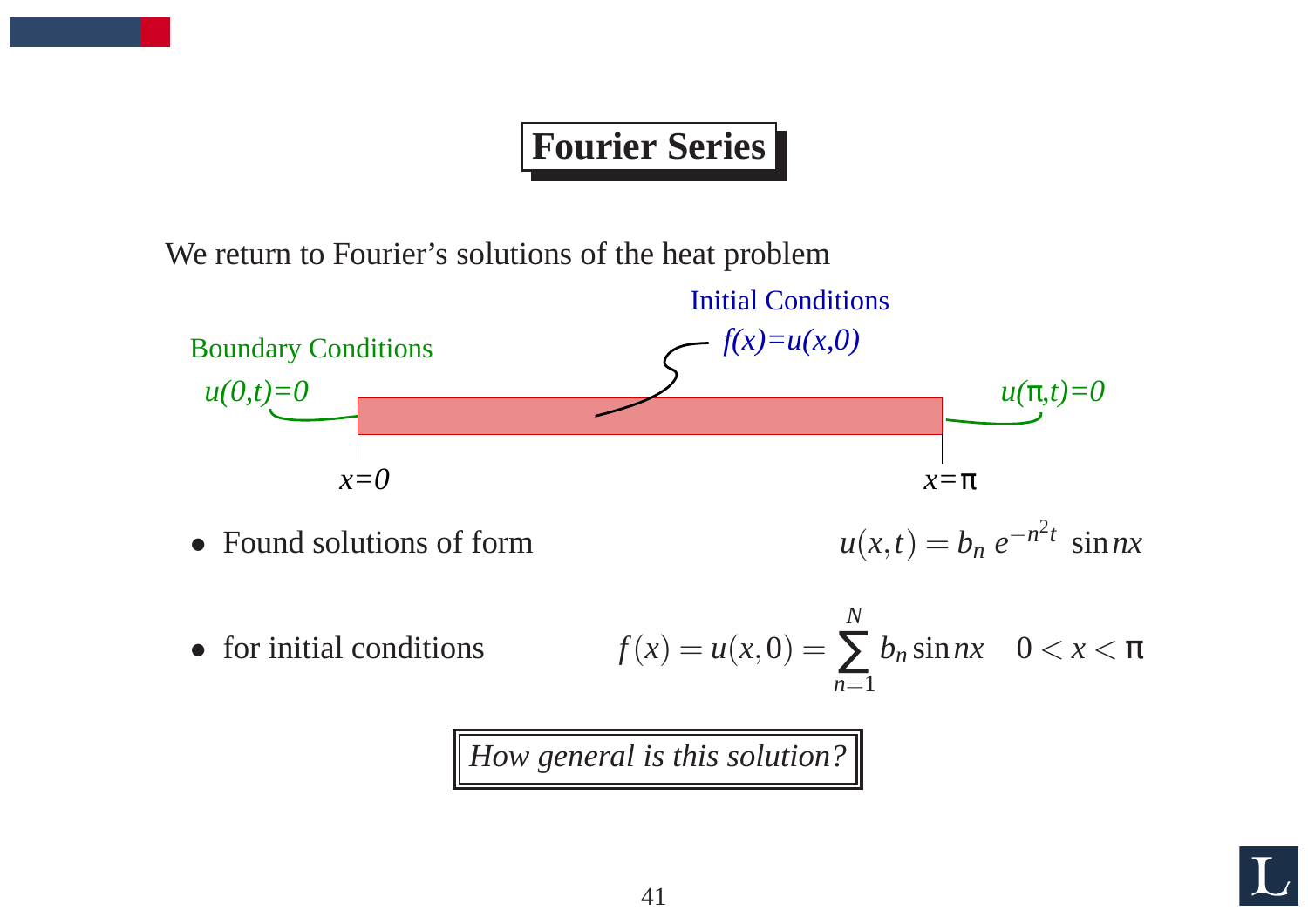



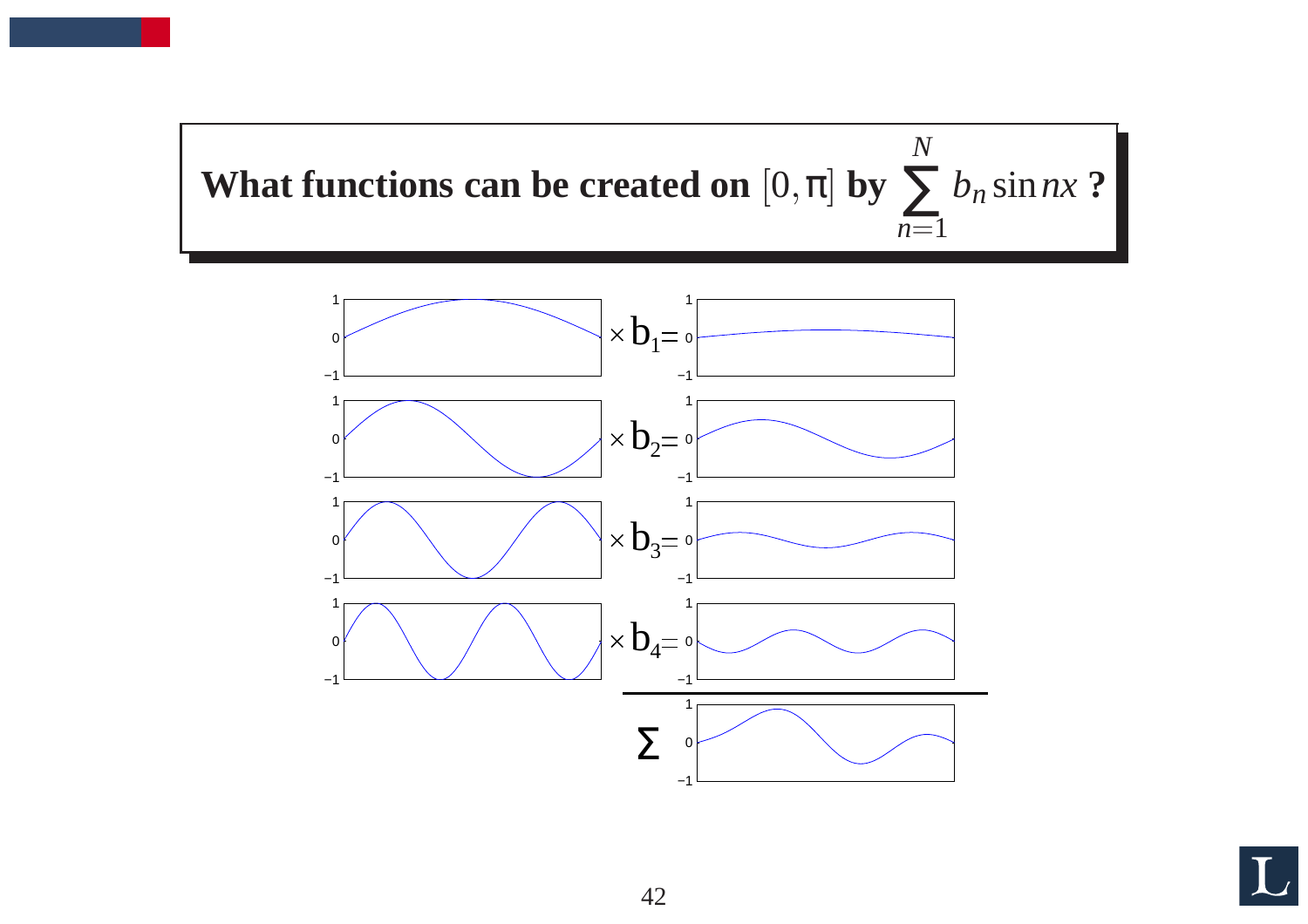#### **More General Form**

- Let's shift from  $f(t) =$ *N* ∑ *<sup>n</sup>*=1  $b_n$  sin *nt* on  $[0, \pi]$  ...
- ... to a more general form of

$$
f(t) = \sum_{n=-\infty}^{\infty} c_n e^{int} = \sum_{n=-\infty}^{\infty} c_n (\cos nt + i \sin nt)
$$
 and extend over all *t*.

• Can ask similary question ...

*What* are the  $f(t)$  that can now be constructed?

• a bit of reflection yields that  $f(t)$  will be *periodic* with period  $T = 2\pi$  $f(t) = f(t + T)$ 

• also note 
$$
\int_{T} = \int_{-\pi}^{\pi} = \int_{0}^{2\pi} = \int_{a}^{a+2\pi}
$$
 for any  $a \in \mathcal{R}$ .

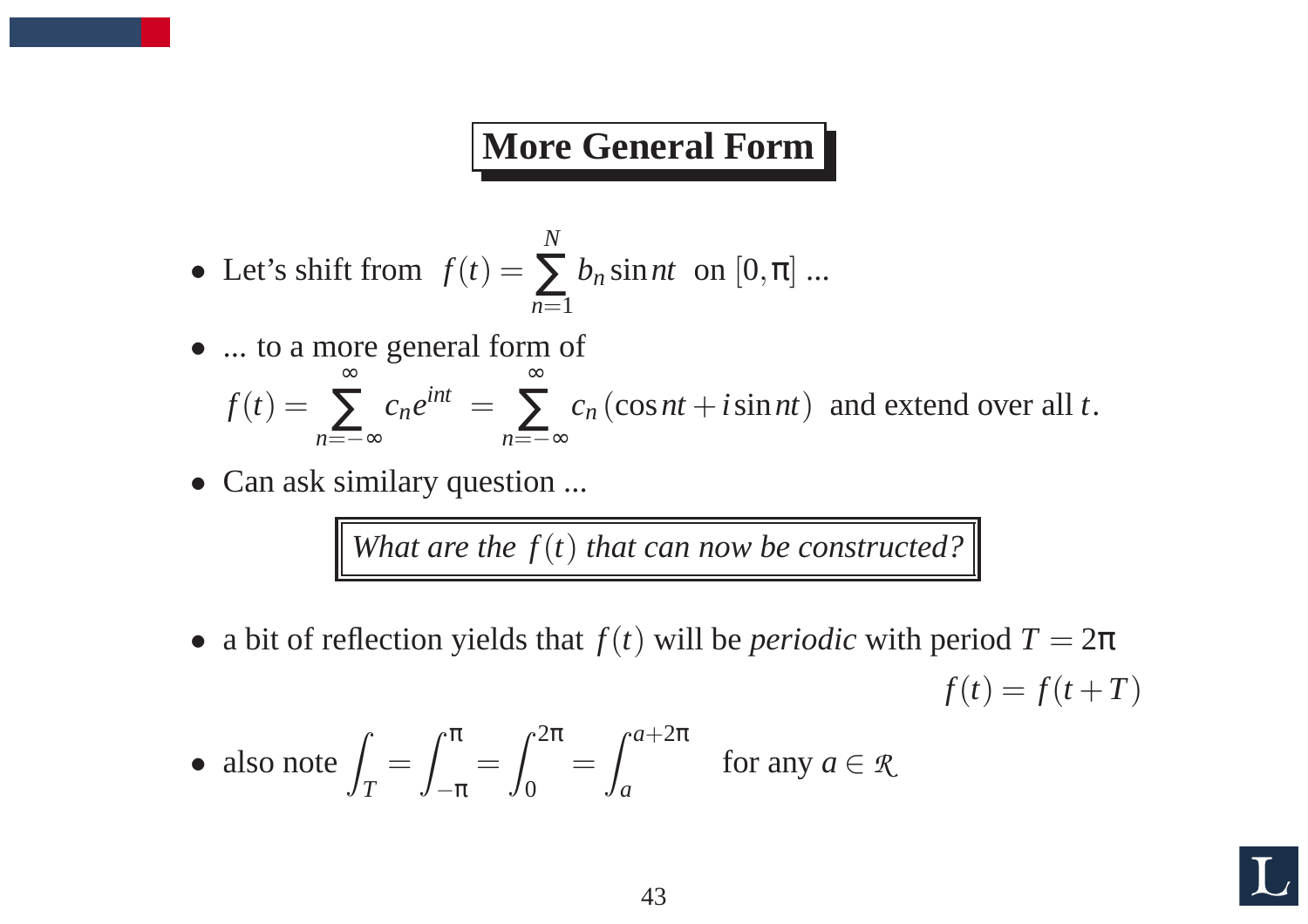• Suppose 
$$
f(t) = \sum_{n=-\infty}^{\infty} c_n e^{int}
$$
 and also assume  
\n• Consider  $\int_{-\pi}^{\pi} f(t)e^{-imt} dt = \int_{-\pi}^{\pi} \left( \sum_{n=-\infty}^{\infty} c_n e^{int} \right) e^{-imt} dt$   
\n $= \int_{-\pi}^{\pi} \sum_{n=-\infty}^{\infty} c_n e^{-i(n-m)t} dt$   
\n $= \sum_{n=-\infty}^{\infty} c_n \int_{-\pi}^{\pi} e^{-i(n-m)t} dt$ 

- 
- Look at  $\int_{-\pi}^{\pi} e^{ikt} dt = \begin{cases} 2\pi & k=0 \\ 0 & k \neq 0 \end{cases}$ • So, we have  $\int_{-\pi}^{\pi} f(t) e^{-imt} dt = 2\pi c_m$
- 

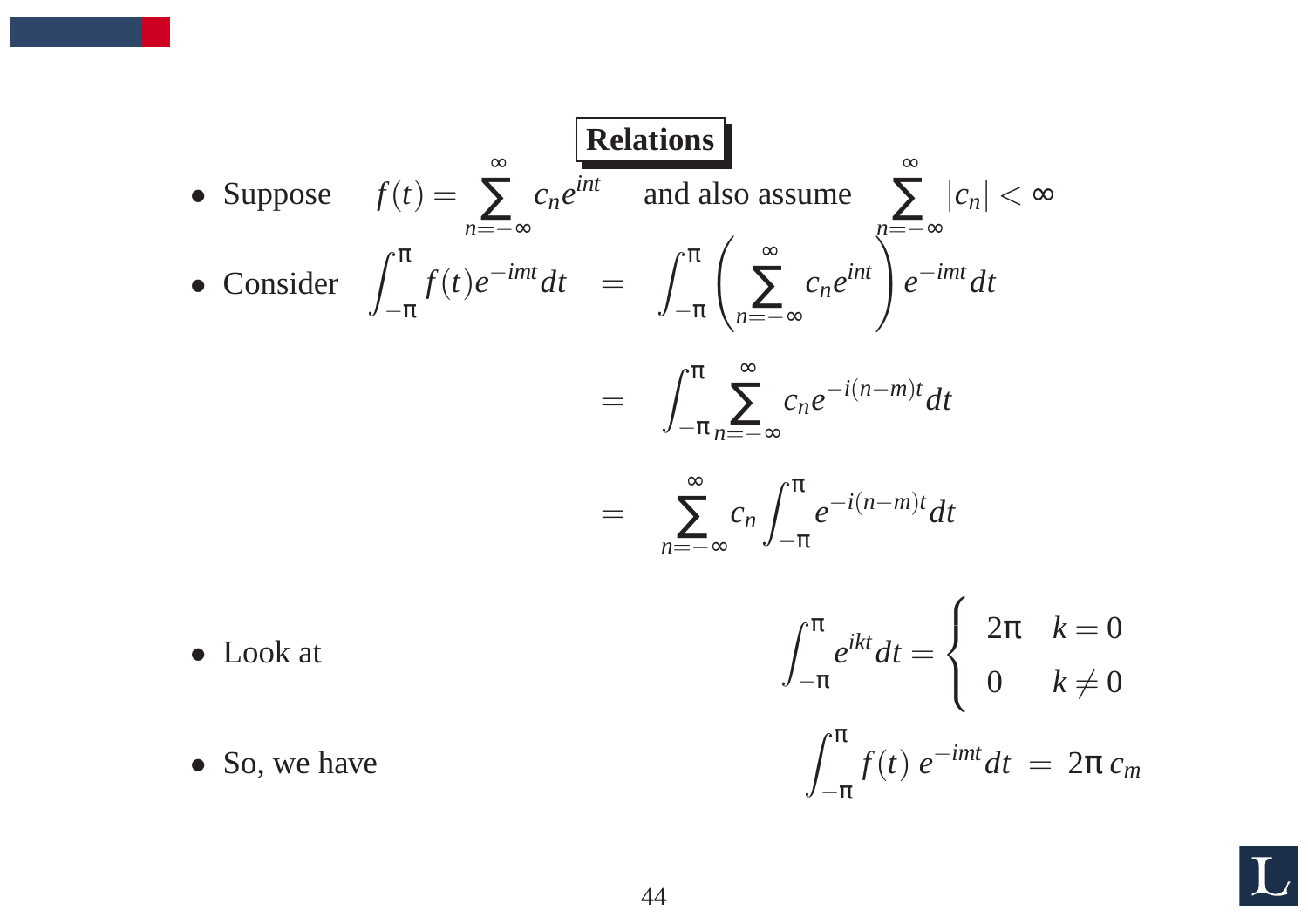# **Obtaining**  $c_m$  **from**  $f(t)$

- Interestingly, we now see that if  $f(t) = \sum c_n e^{int}$  ... ∞ *<sup>n</sup>*<sup>=</sup>−<sup>∞</sup>
- ... then we could find the  $c_m$  from the integral

$$
c_m = \frac{1}{2\pi} \int_{-\pi}^{\pi} f(t) e^{-imt} dt
$$

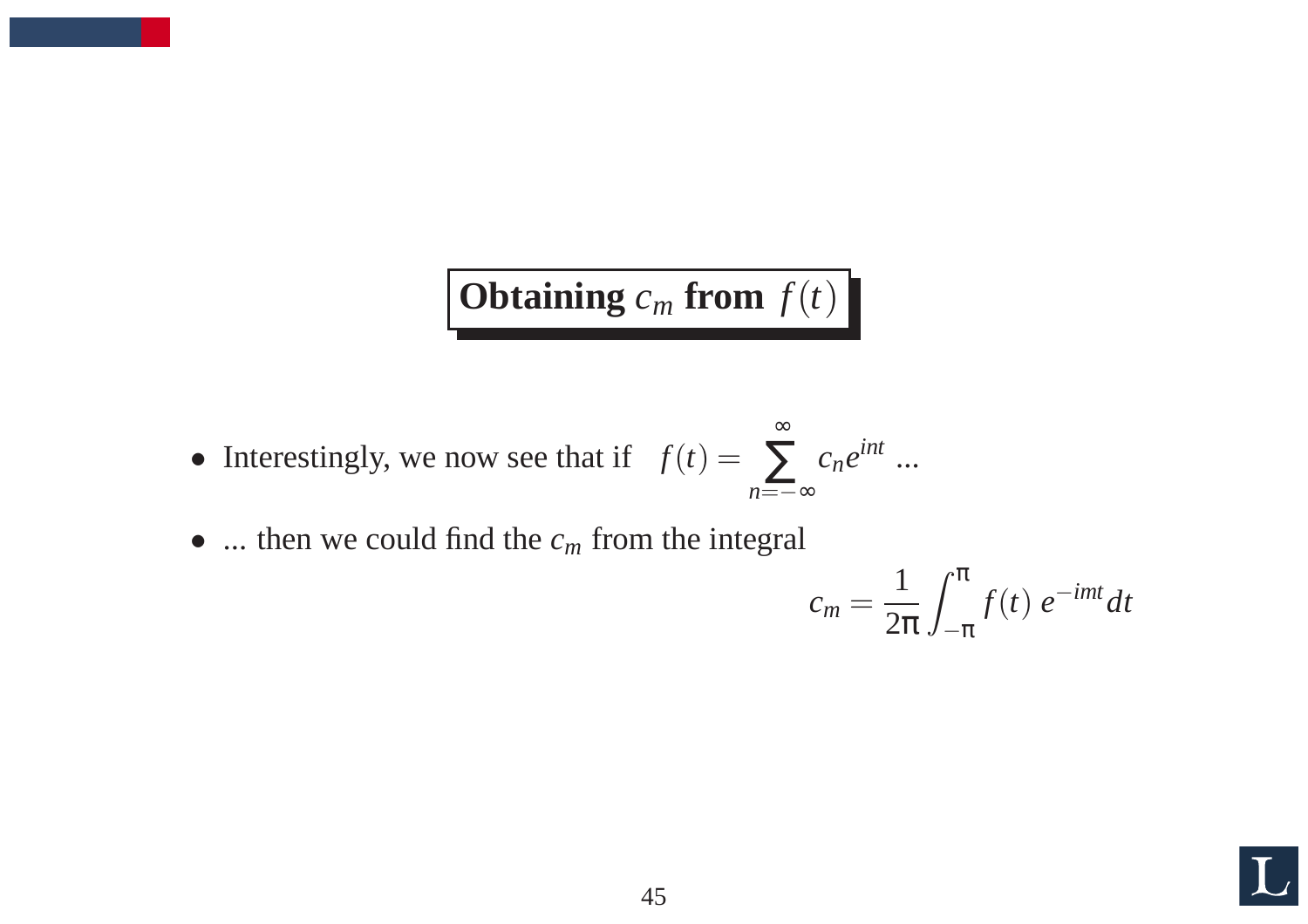## **Fourier Series, Definition**

**Def'n 4.1** Let *f* be <sup>a</sup> function with period 2 <sup>π</sup> that is absolutely Riemann integrable over <sup>a</sup> period.

Define the numbers  $c_n$ , with  $n \in \mathbb{Z}$  by

$$
c_n = \frac{1}{2\pi} \int_T f(t) e^{-int} dt = \frac{1}{2\pi} \int_{-\pi}^{\pi} f(t) e^{-int} dt.
$$

- $c_n$  are called "Fourier coefficients of  $f$ "
- The "Fourier Series of f" is the series



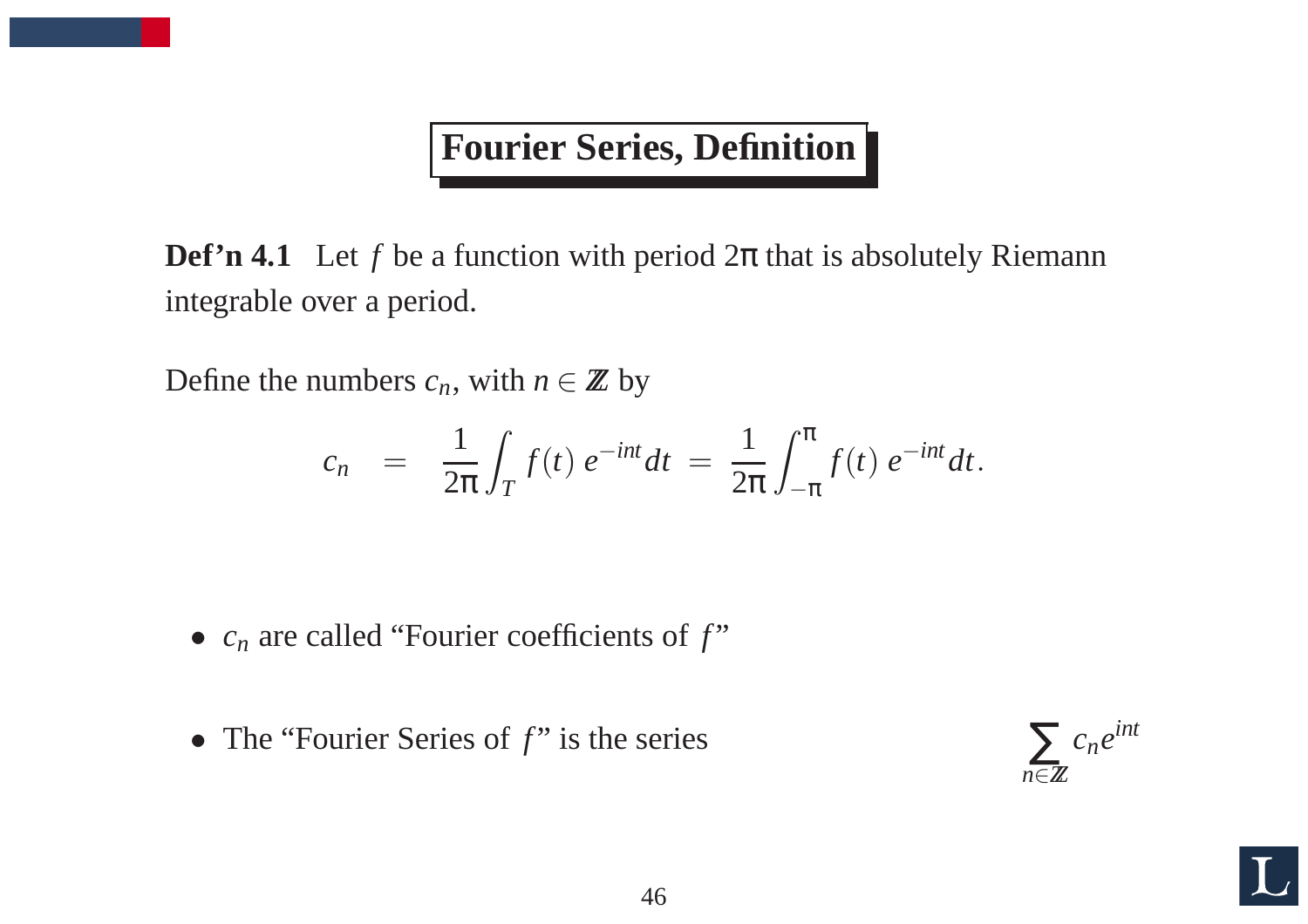#### **What about convergence?**

- We've made no statement about if series converges.
- Even if the series converges, we've made no statement about what the series converges to.
- Let's play with this <sup>a</sup> bit in MATLAB
	- $\Diamond$  construct a vector *t*, and define some function  $f(t)$
	- $\Diamond$  calculate  $c_n$  for  $f(t)$
	- $\diamond$  look at series for an increasing number of terms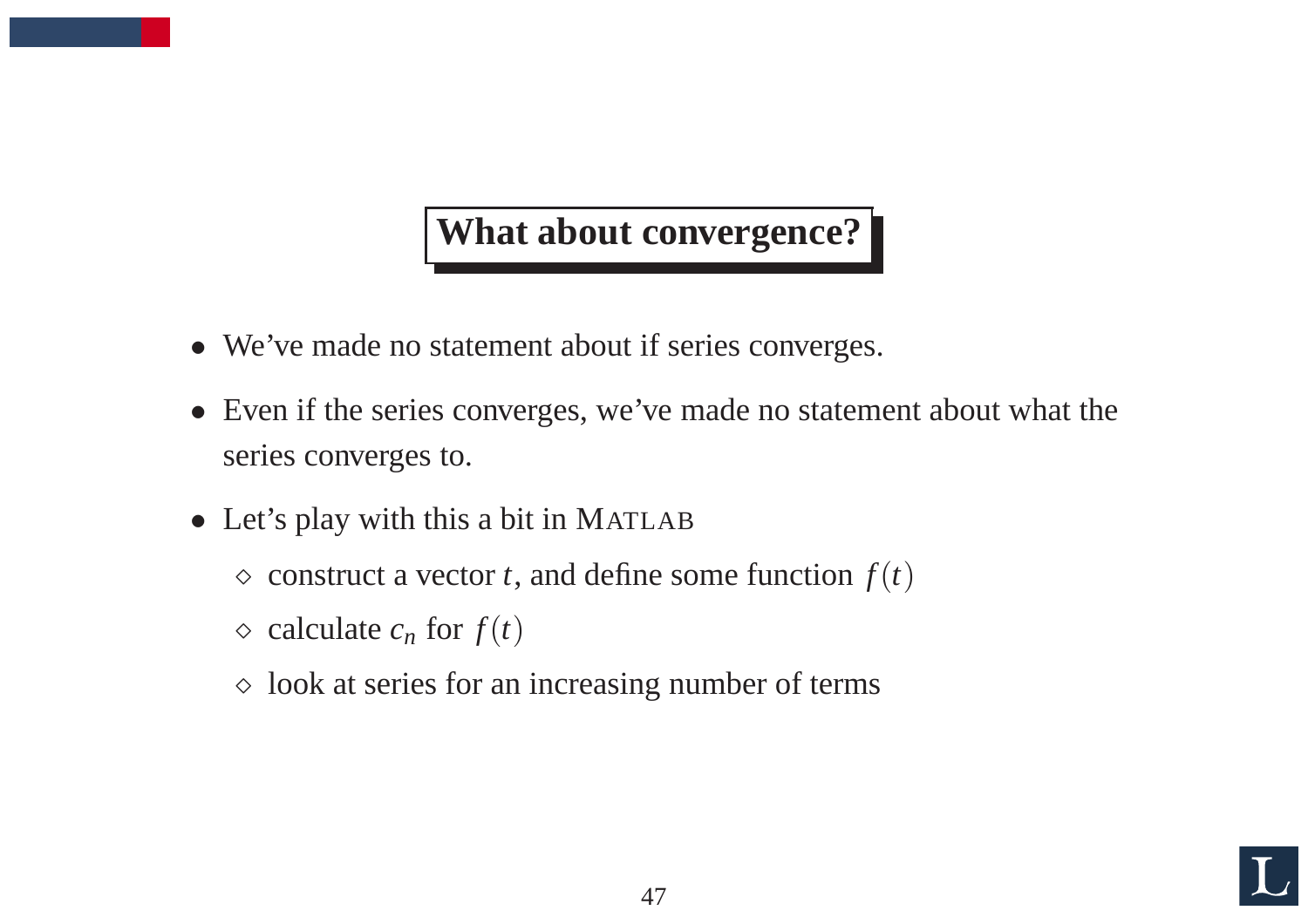# **Convergence of Fourier Series**

- It certainly looks like the series  $\sum c_n e^{int}$  is approximating (or ∞ *n*=−∞ converging to)  $f(t)$  as # of terms increases.
	- <sup>⋄</sup> What do we mean by convergence here?
	- $\diamond$  What do we mean by approximation here?
- Much of Chapter 4 is dedicated to the details of the convergence question.

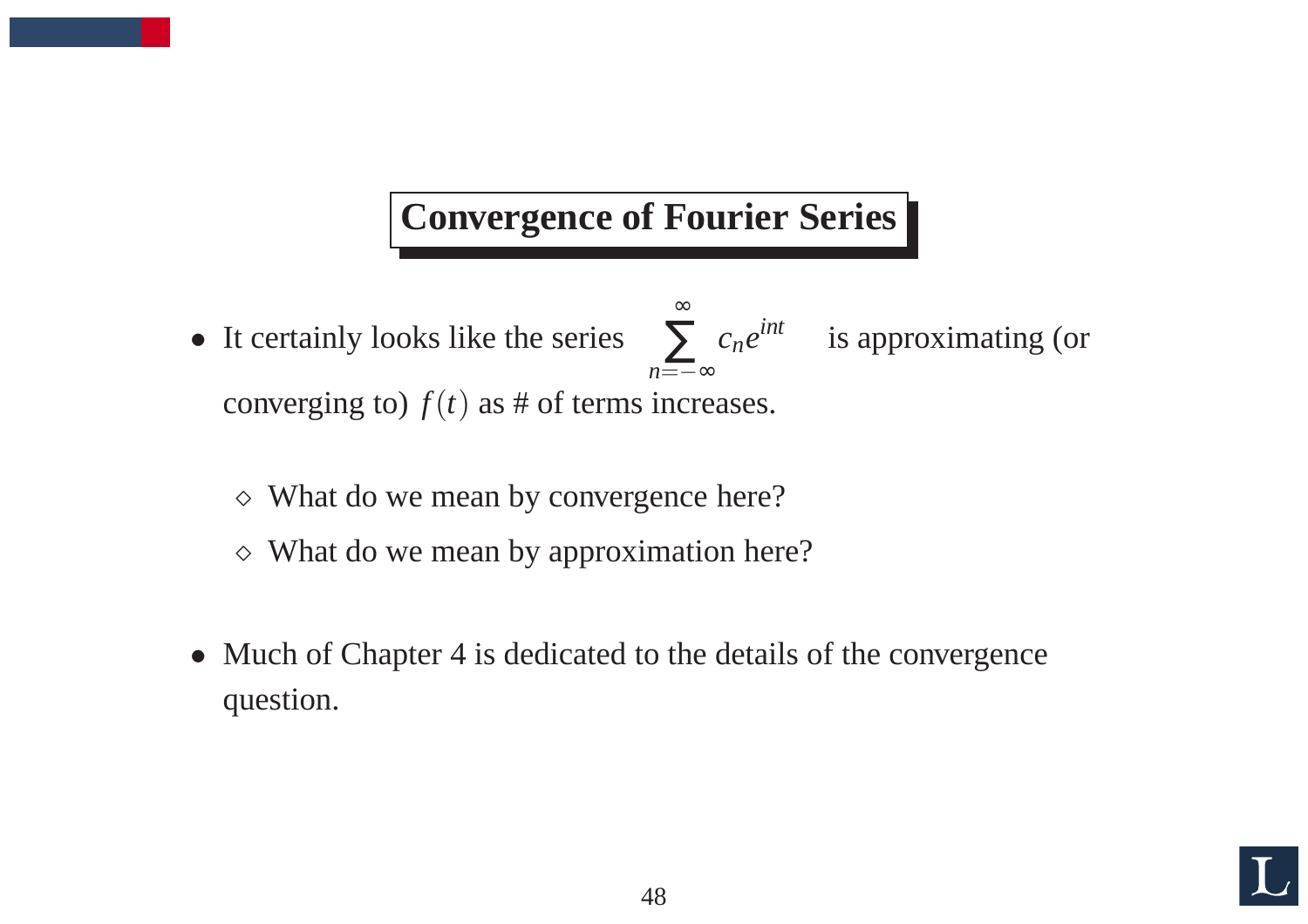#### **End Result, Theorem 4.2**

If

- *f* is <sup>a</sup> continuous on *T*,
- and its Fourier coefficients  $c_n$  are such that



then the Fourier Series is

- convergent with sum  $=f(t)$  for all  $t \in T$ ,
- and the convergence is uniform on T

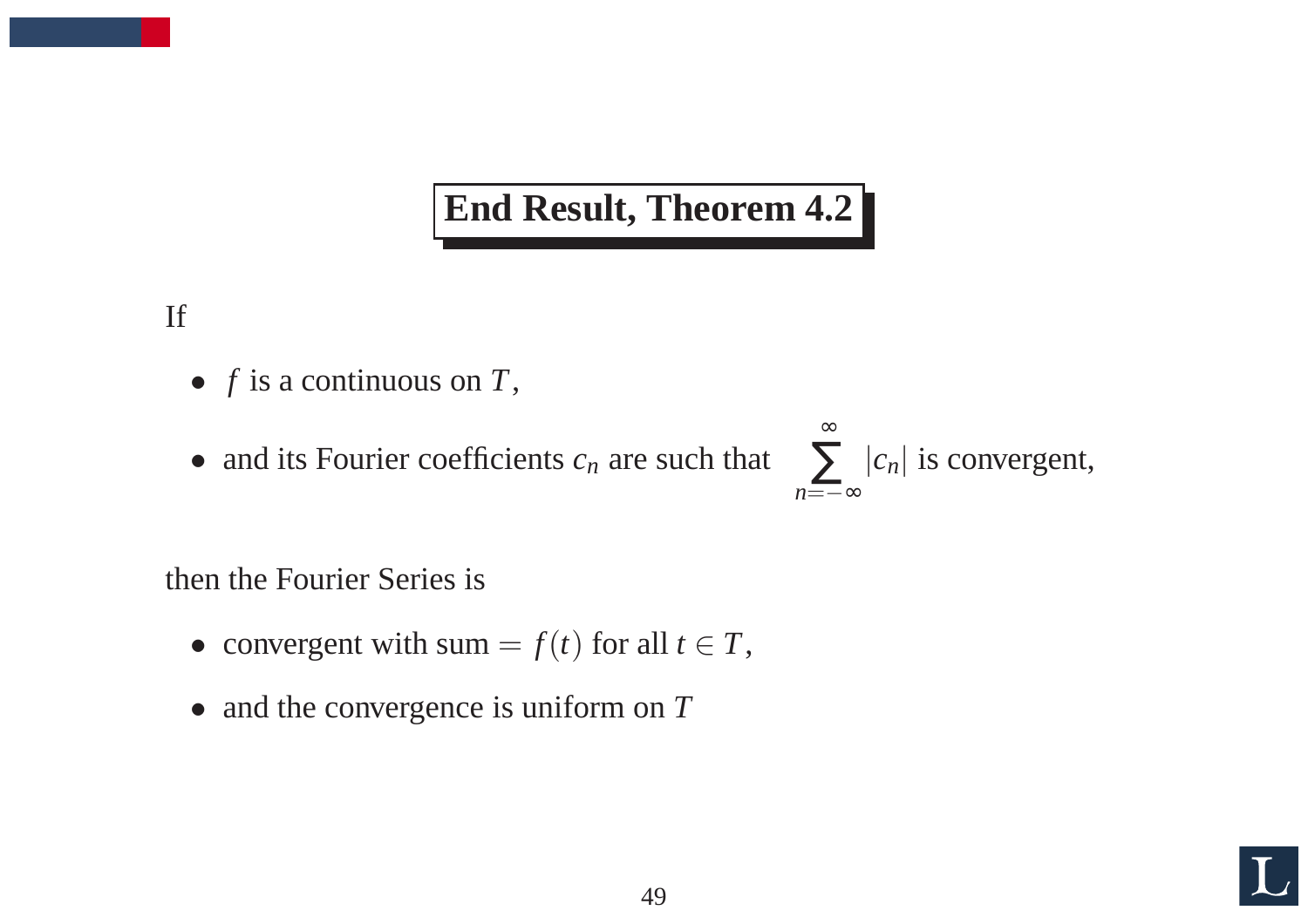# **Quite <sup>a</sup> remarkable path!**

- Our original motivation was to see how general Fourier's heat equation solution was.
- Our investigation leads to the result that an extremely large class of continuous,  $2\pi$  periodic function could be constructed from complex exponentials ( $\sum c_n e^{int}$ ) *n* ∈*ZZ*
- We could say that we "build up" an arbitrary, continuous,  $2\pi$  periodic function by taking <sup>a</sup> "weighted sum" of *eint* .
- This leads to the ideas of "bases" and "basis functions"

*We investigate this tomorrow!*

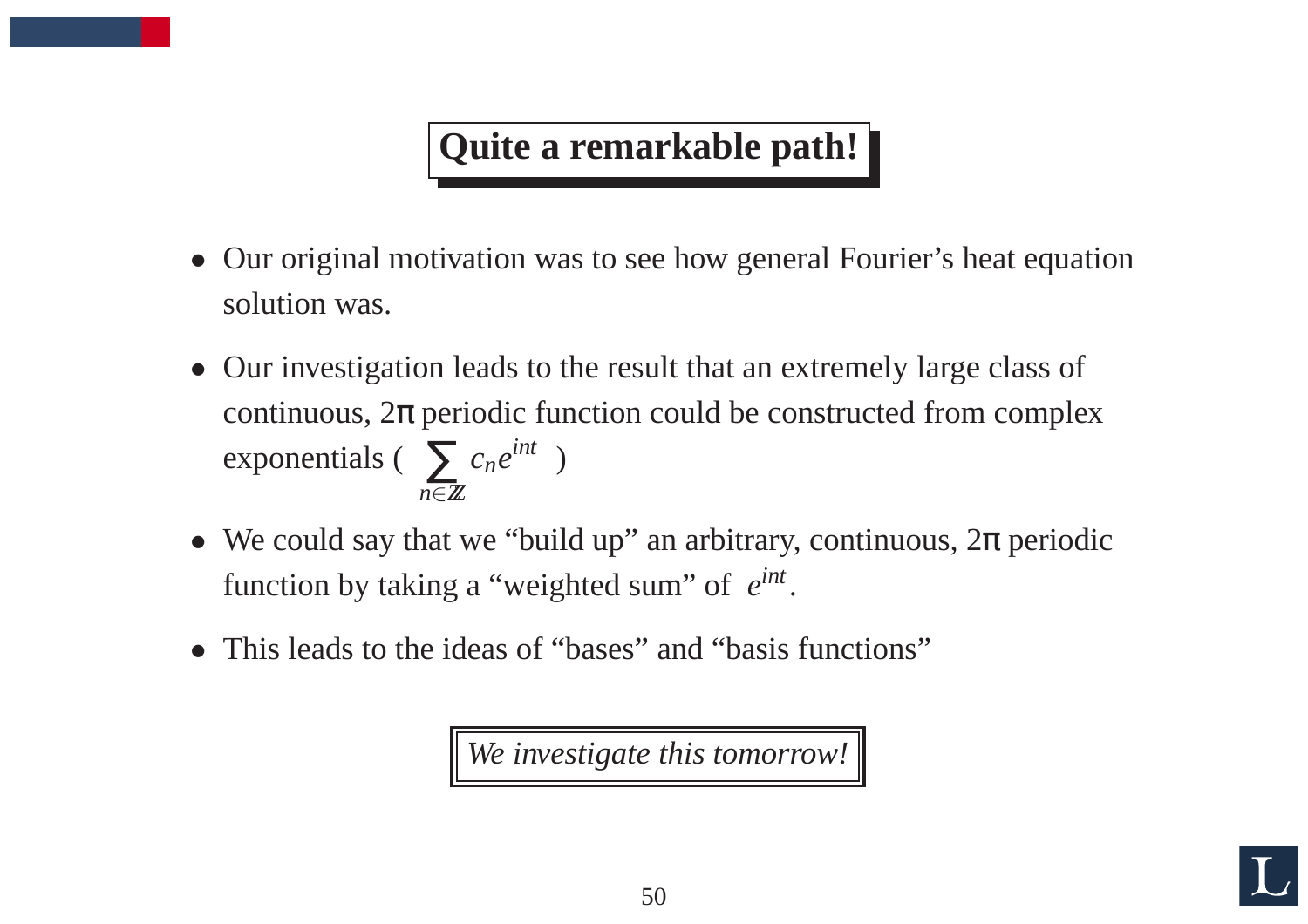# **Day 2**

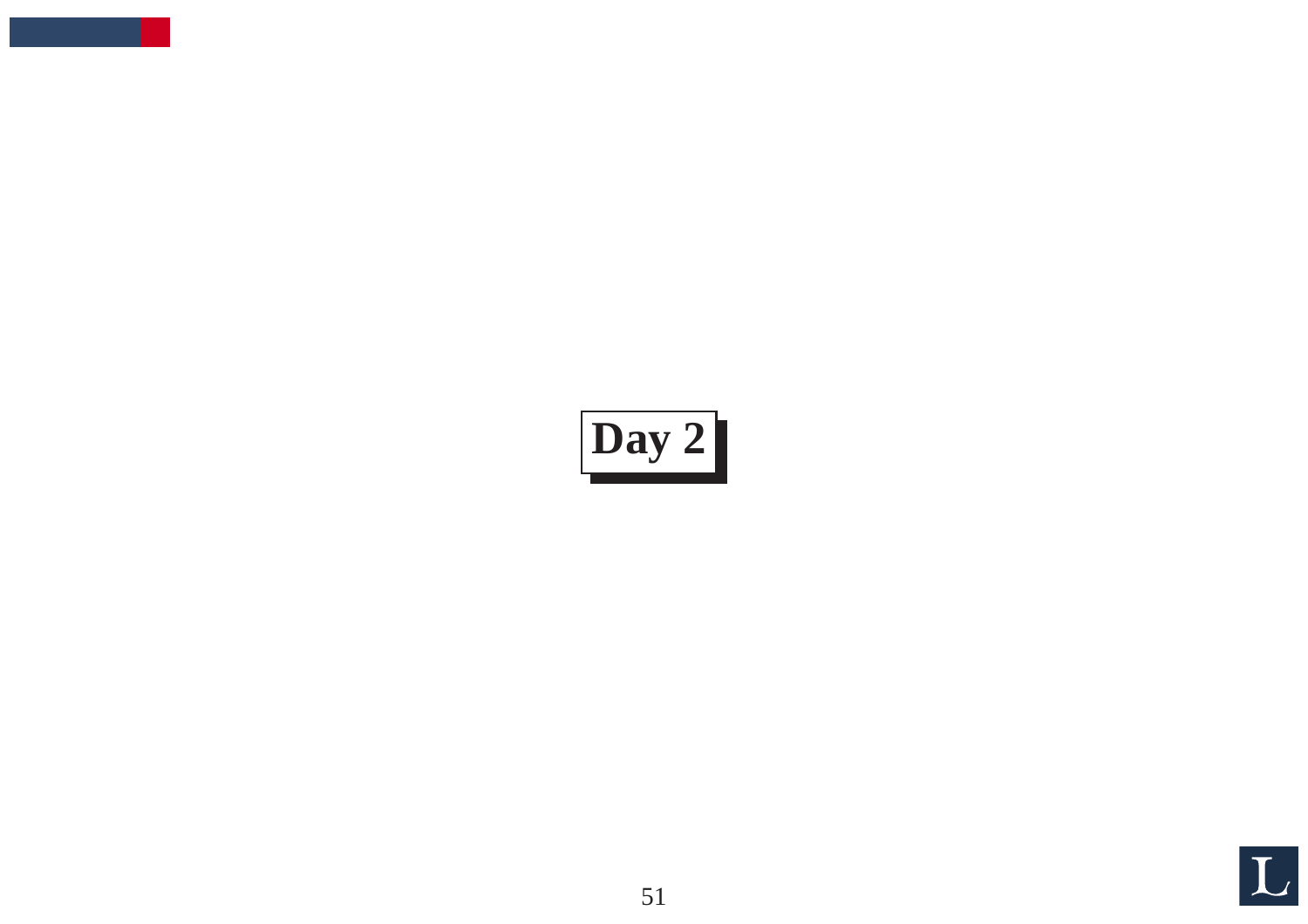# **Yesterday**

- We could say that we "build up" an arbitrary, continuous,  $2\pi$  periodic function by taking <sup>a</sup> "weighted sum" of *<sup>e</sup>int*.
- This leads to the ideas of "bases" and "basis functions"
- Why is this Fourier idea so big?
- What's the fascination with these complex exponential functions *<sup>e</sup>int*?

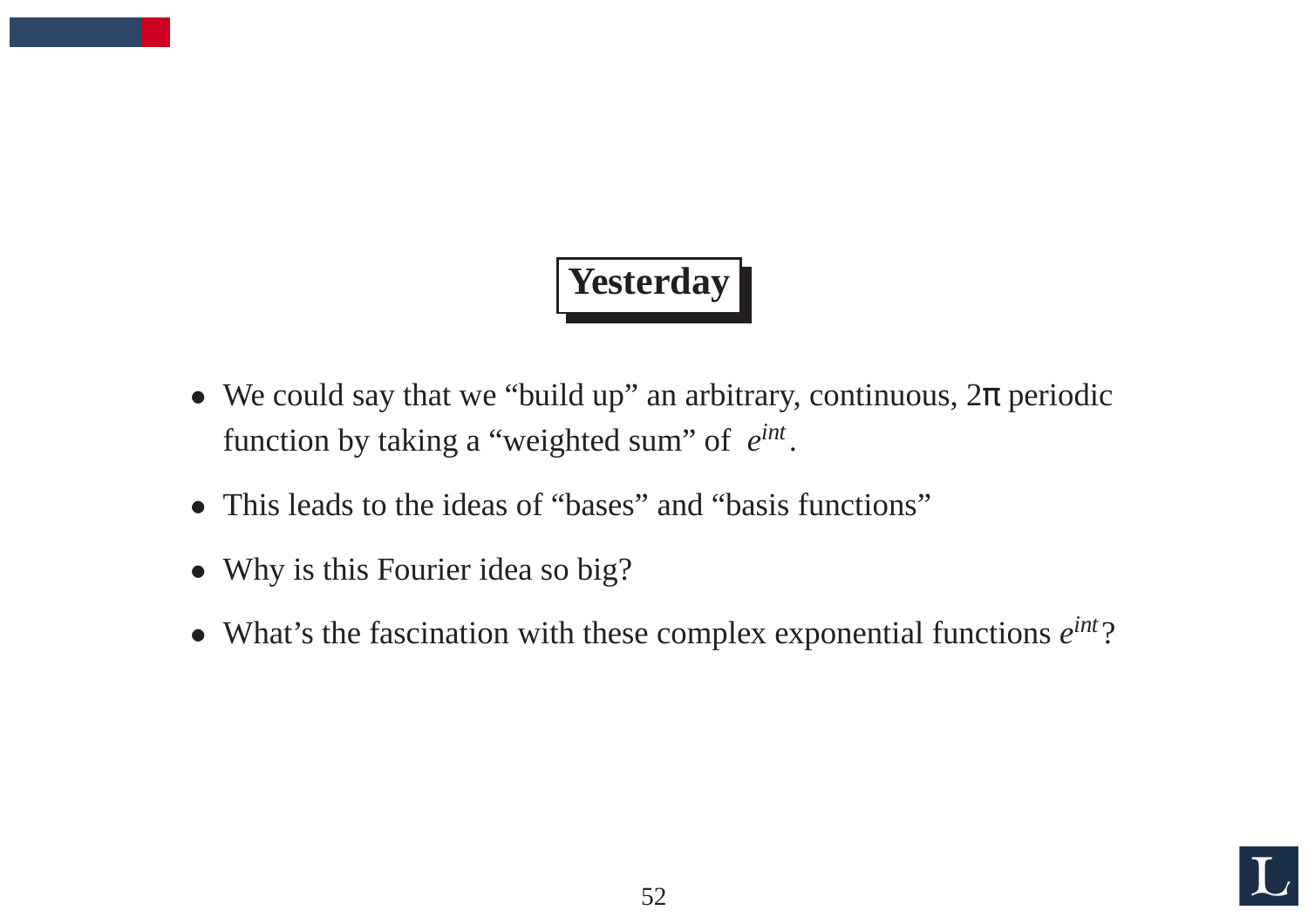# **Why are** *<sup>e</sup>int* **so important?**

- Partial differential equations often have (damped) complex exponentials as their solution.
- Mechanical systems often *vibrate* or *resonate* with periodic characteristics.
- Complex exponentials are *eigenfunctions* of linear systems!

*To* explore more, we need to develop ideas, known as  $L^2$  Theory

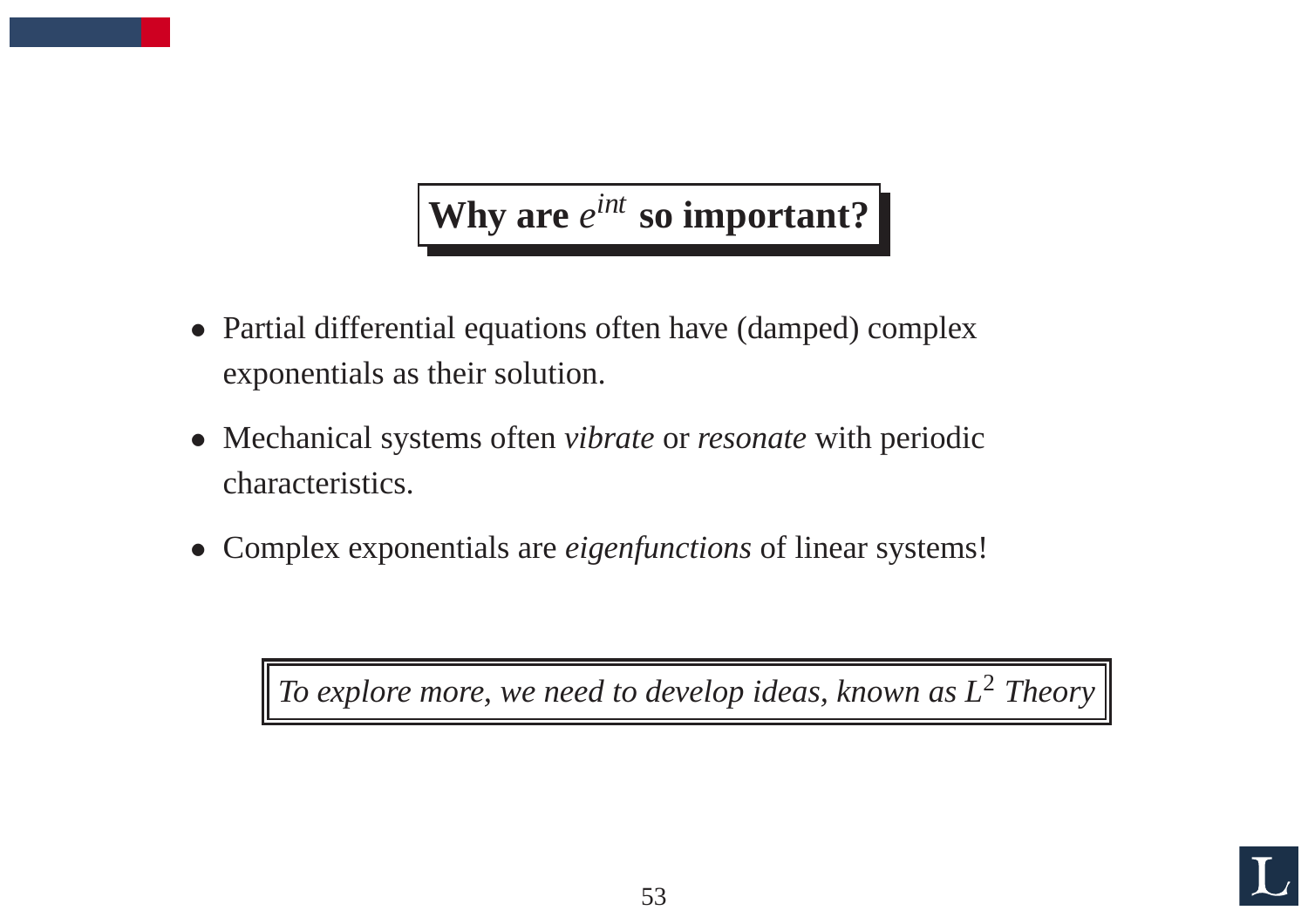# **Inner Product**

**Def'n 5.1** Let *V* be <sup>a</sup> complex vector space. An inner product on *V* is <sup>a</sup> complex-valued function  $\langle u, v \rangle$  of *u* and  $v \in V$  having the following properites:

- $\langle u, v \rangle = \overline{\langle v, u \rangle}$
- $\langle \alpha u + \beta v, w \rangle = \alpha \langle u, w \rangle + \beta \langle v, w \rangle$
- $\langle u, u \rangle \geq 0$

• 
$$
\langle u, u \rangle = 0 \Rightarrow u = 0
$$

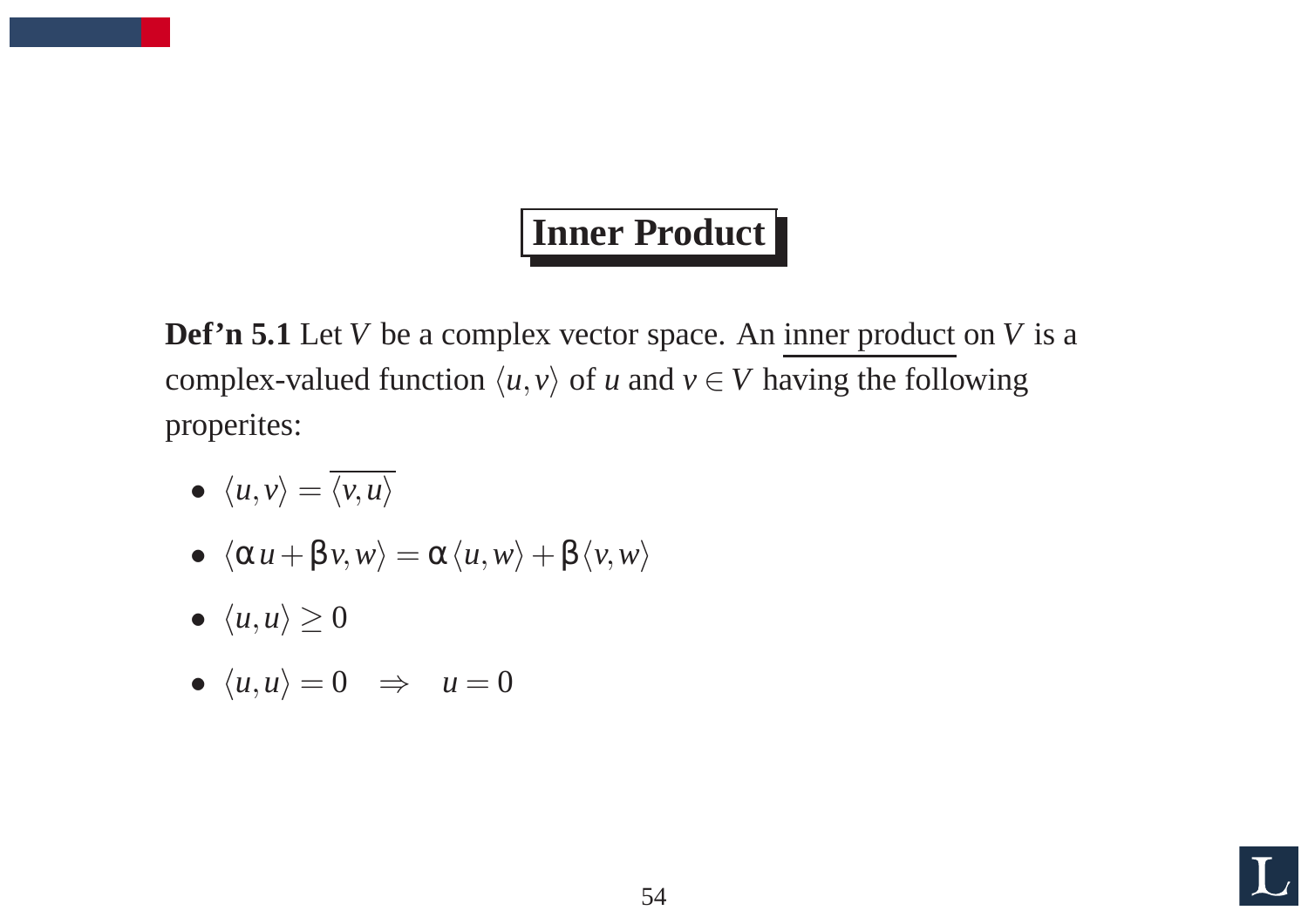#### **Examples of an Inner Product**

**Example 5.3.** Let  $C(a,b)$  be the set of continuous, complex-valued functions defined on the compact interval  $[a, b]$  and set

$$
\langle f, g \rangle = \int_{a}^{b} f(x) \overline{g(x)} dx.
$$

This is an inner product.

Another Example Let  $u, v \in C^N$  (say, N-dimensional column vectors). Then,

$$
\langle u, v \rangle = u^T \overline{v} = [u_1 \quad u_2 \dots u_N] \begin{bmatrix} \overline{v_1} \\ \overline{v_2} \\ \vdots \\ \overline{v_N} \end{bmatrix} = \sum_{k=1}^N u_k \overline{v_k}
$$

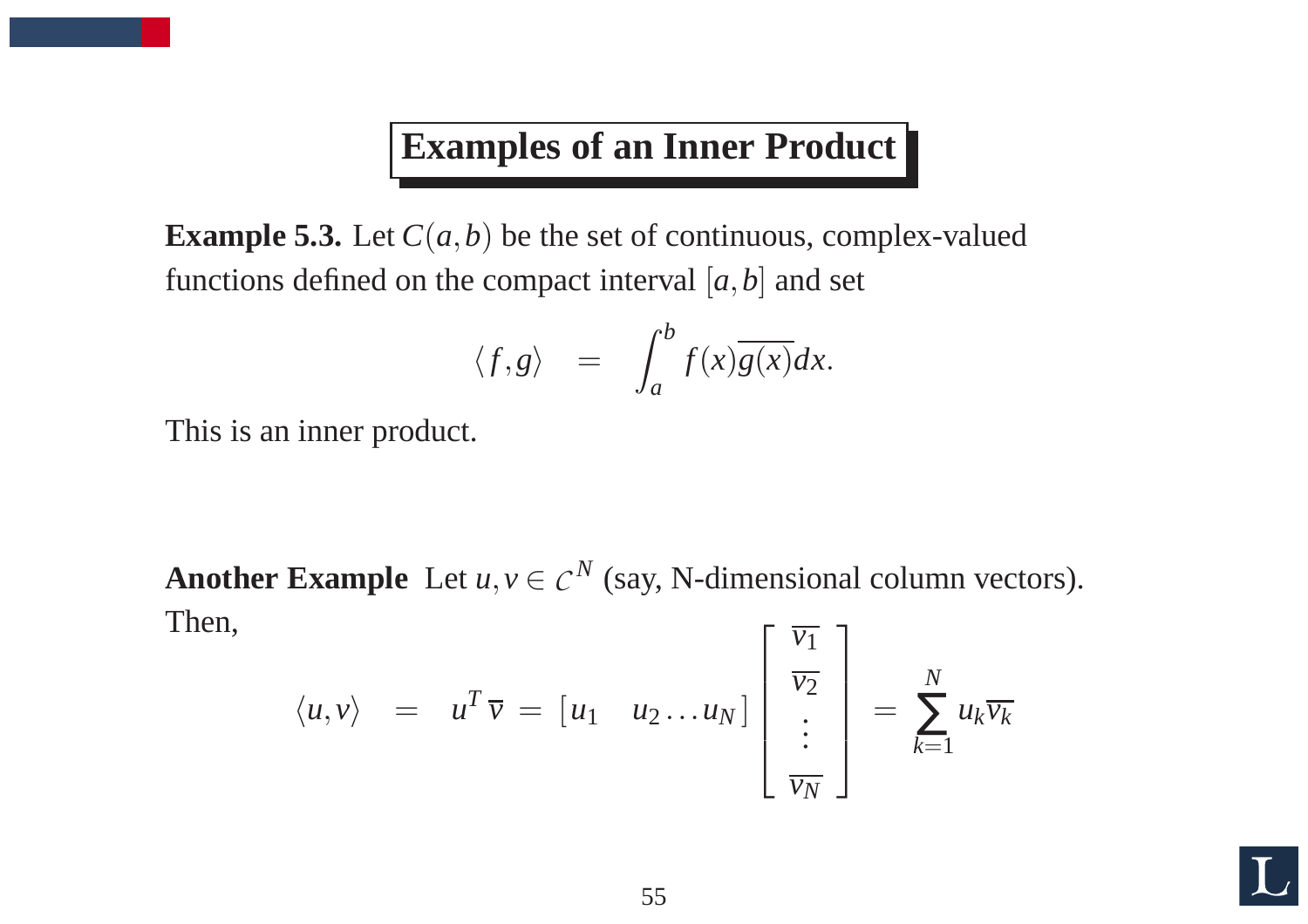## **Properties of Inner Product**

Inner productions satisfy:

- $\bullet$   $|\langle u, v \rangle| \leq ||u||$   $||v$
- $|u + v| \leq ||u|| + ||v||$

(Cauchy-Schwarz Inequality)

(Triangle Inequality)

In <sup>a</sup> sense,

- inner products give us the idea of "distance"
- inner products define a "geometry"

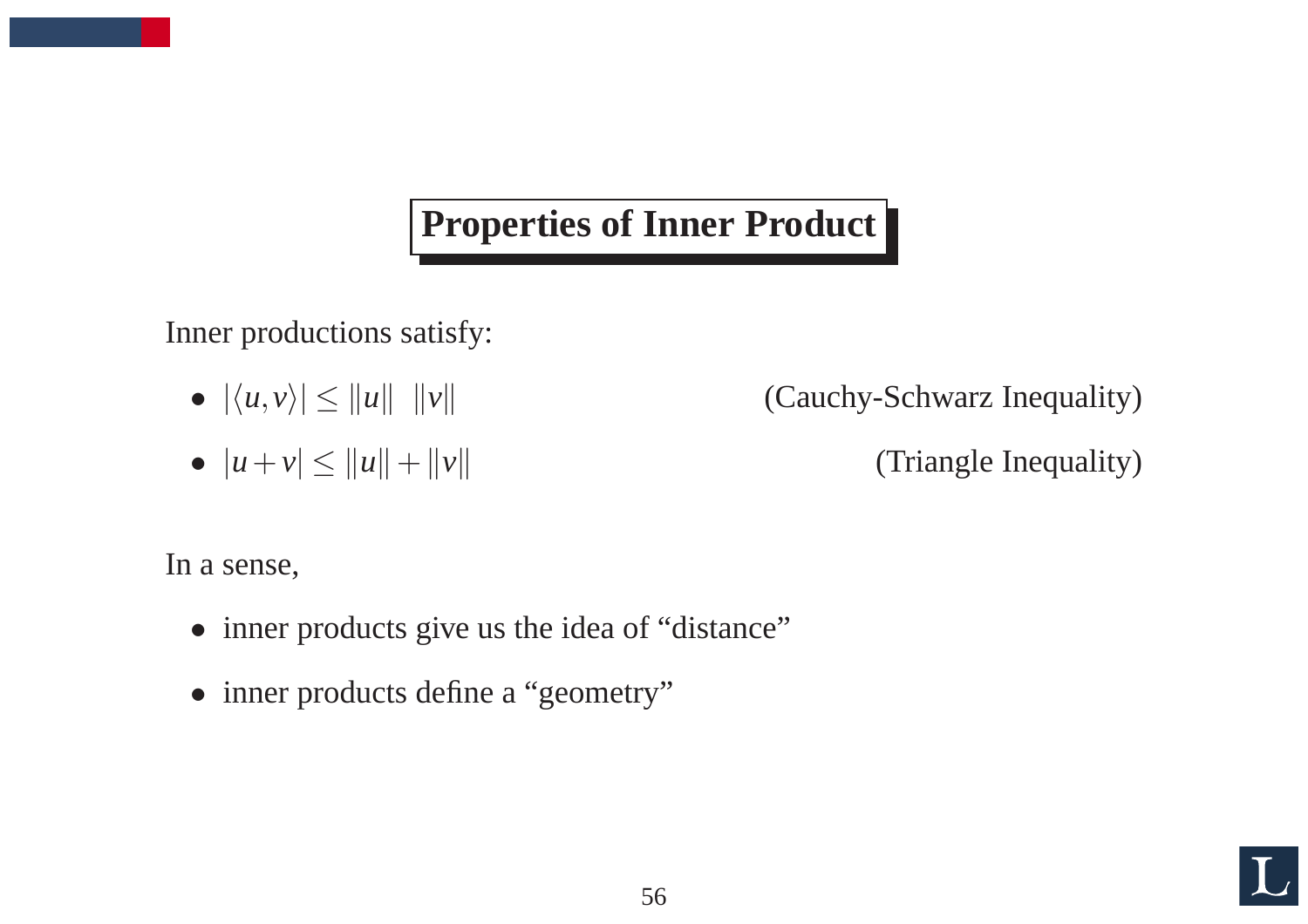# **Orthogonal Projections**

Let  $\left\{\mathsf{\varphi}_k\right\}_{k=1}^N$  $\mu_{k=1}^N$  be an orthonormal set in the space V, and let *u* be an arbitrary vector in *V*.

The orthogonal projection of *u* on to the subspace of *V* spanned by  $\{\phi_k\}_{k=1}^N$  $k$  $=$ 1 is the vector,

$$
P_N(u) = \langle u, \phi_1 \rangle \phi_1 + \langle u, \phi_2 \rangle \phi_2 + \dots \langle u, \phi_N \rangle \phi_N
$$
  
= 
$$
\sum_{k=1}^N \underbrace{\langle u, \phi_k \rangle}_{\text{coeffs}} \underbrace{\phi_k}_{\text{basis vector}}
$$

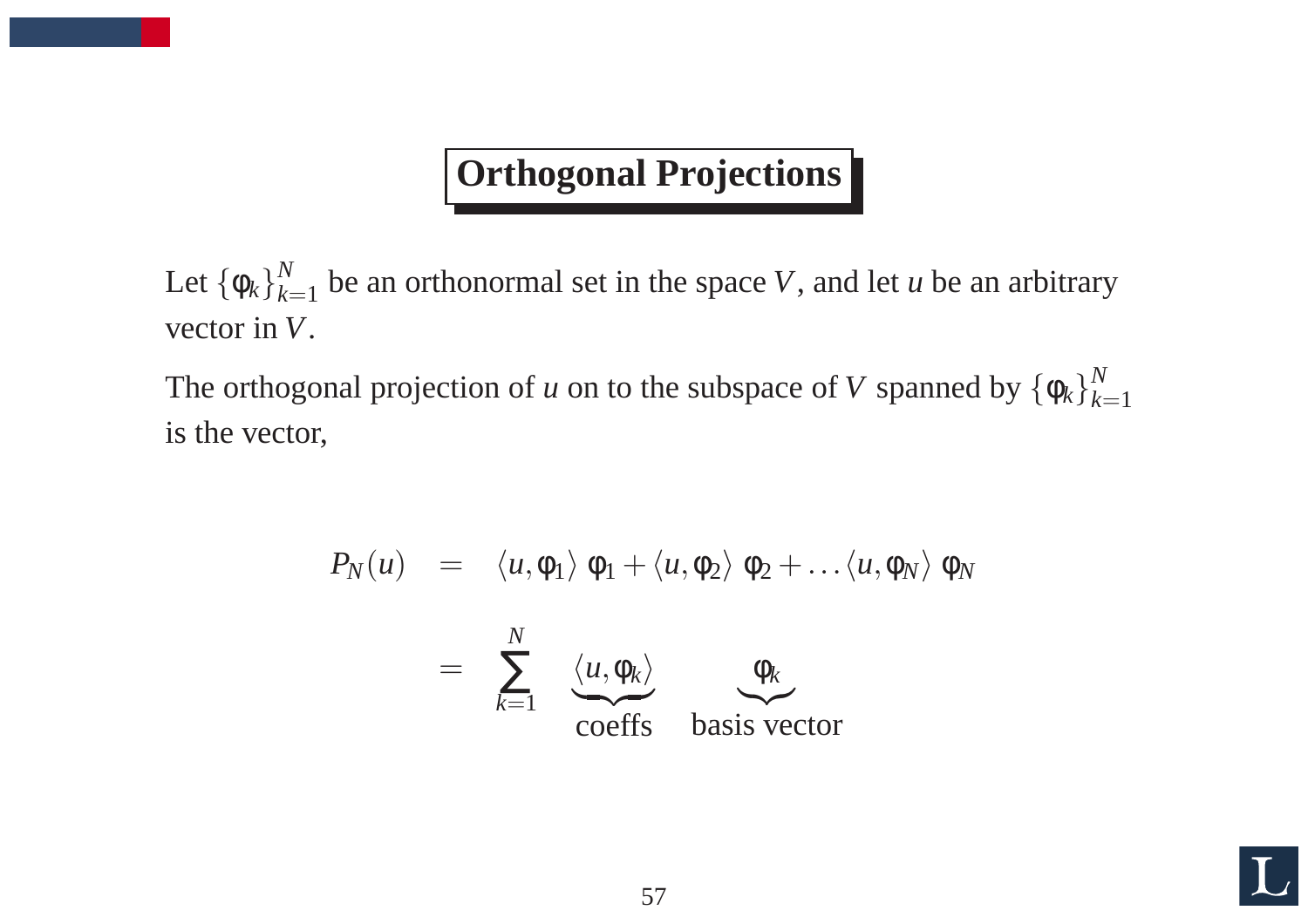# **Useful Theorem**

**Thm 5.2** If  $\phi_1, \phi_2, \ldots, \phi_N$  is an orthonormal basis in a *N*-dimensional inner product space *V*. Then every  $u \in V$  can be written as

$$
u = \sum_{j=1}^N \langle u, \phi_j \rangle \phi_j
$$

and furthermore one has

$$
||u||^2 = \sum_{j=1}^N |\langle u, \phi_j \rangle|^2
$$

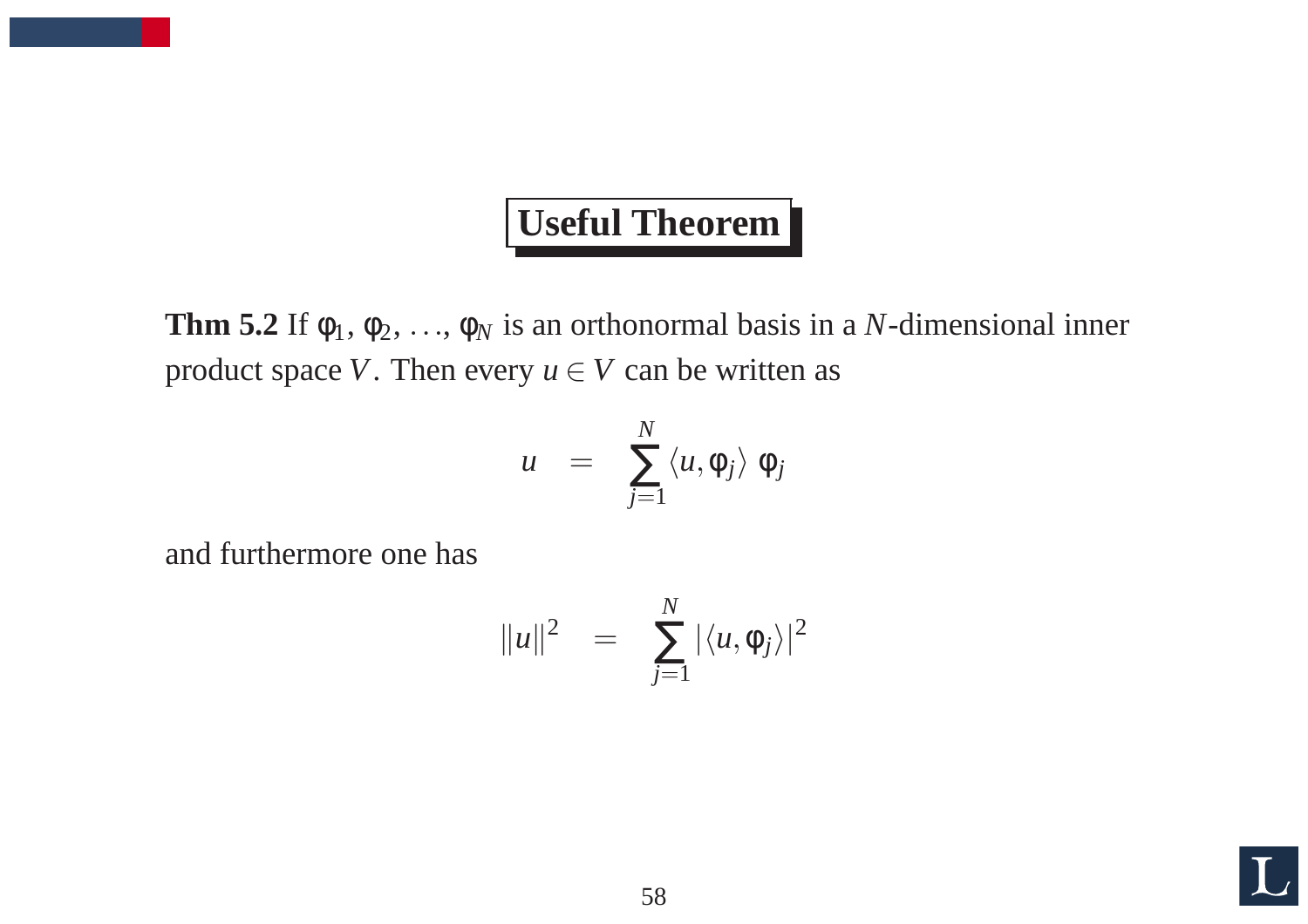## **Crowning the Fourier System!**

The two orthogonal systems

- $\bullet$  $\left\{e^{int}\right\}_{n\in\mathbb{Z}}$
- ${cos nt, n \ge 0; sin nt, n \ge 1}$

are each complete in  $L^2(T)$ .

Loosely, in other words, any square integrable, *T*-periodic function can be constructed from these basis elements!

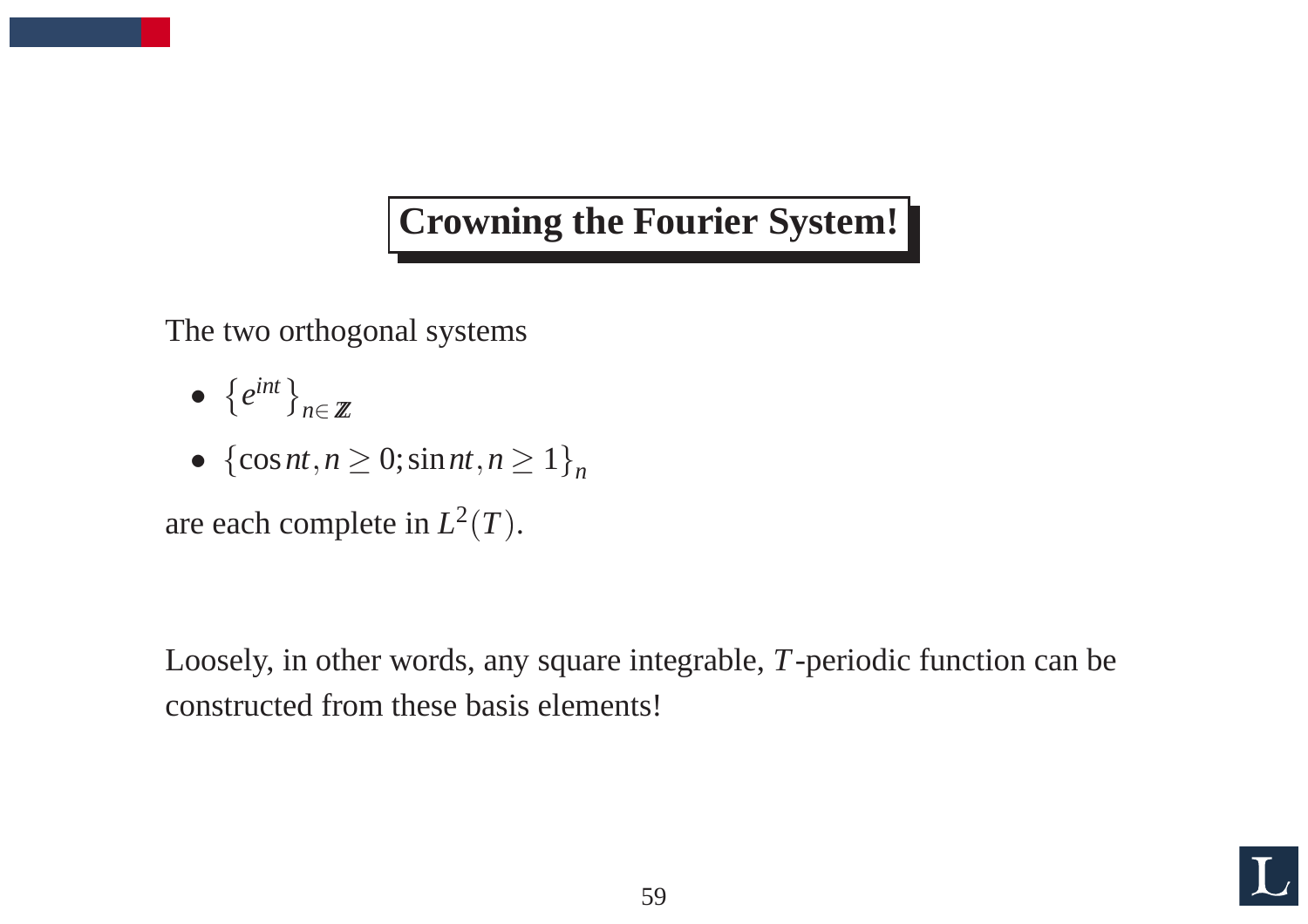#### **Back to the 1-D Wave equation**

Consider <sup>a</sup> vibrating string



• **(B)** 
$$
u(0,t) = u(\pi, t) = 0
$$

• **(I**<sub>1</sub>)  $u(x,0) = f(x)$ 

• **(I**<sub>2</sub>) 
$$
\frac{\partial u(x,0)}{\partial t} = g(x)
$$

**Boundary Conditions** 

) Inital (Displacement) Conditions

) Inital (Velocity) Conditions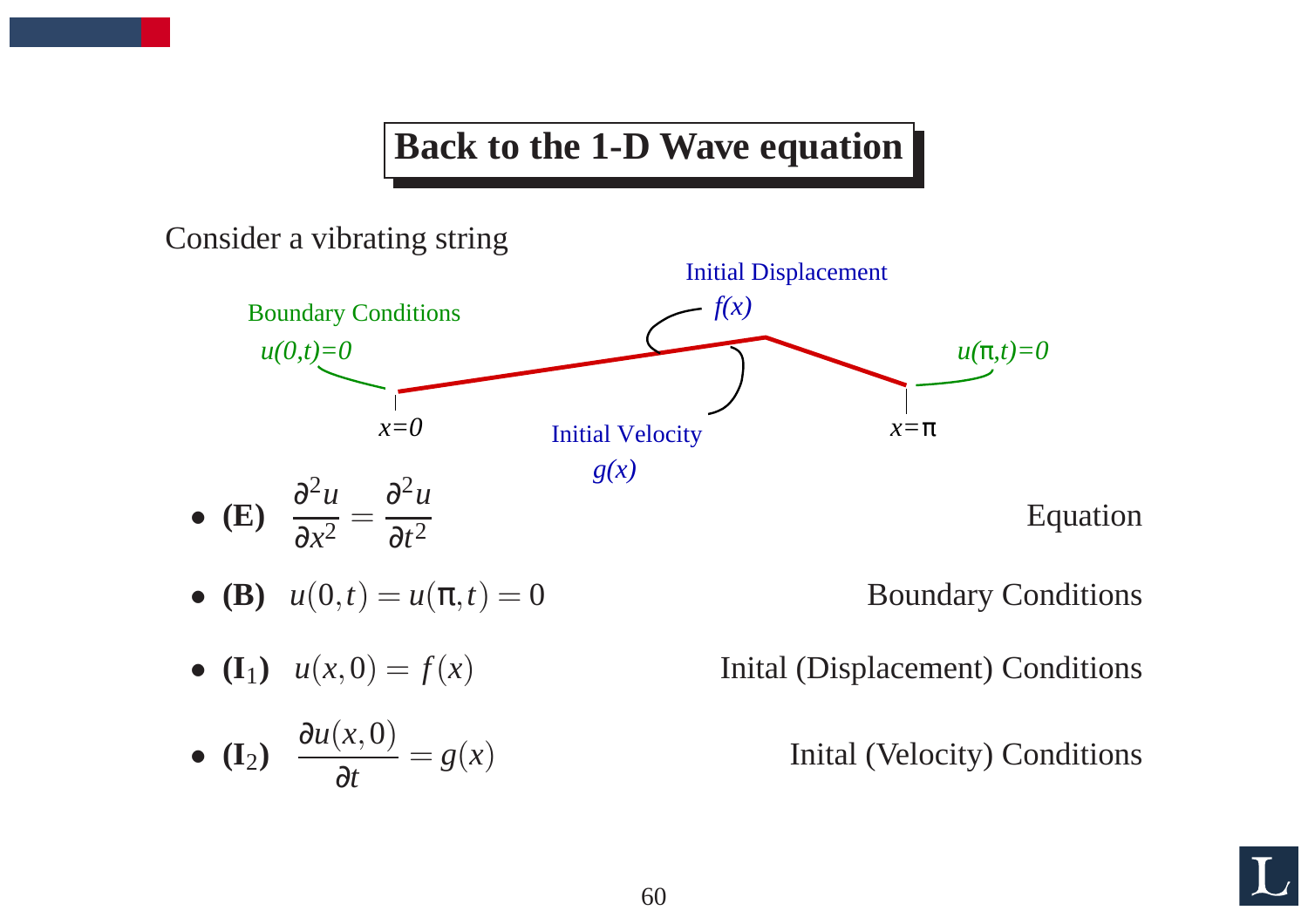

The same separation of variables techniques yields solution:

$$
u(x,t) = \sum_{n=1}^{\infty} (a_n \cos nt + b_n \sin nt) \sin nx
$$

- notice we have oscillations in time
- notice dependence also on position

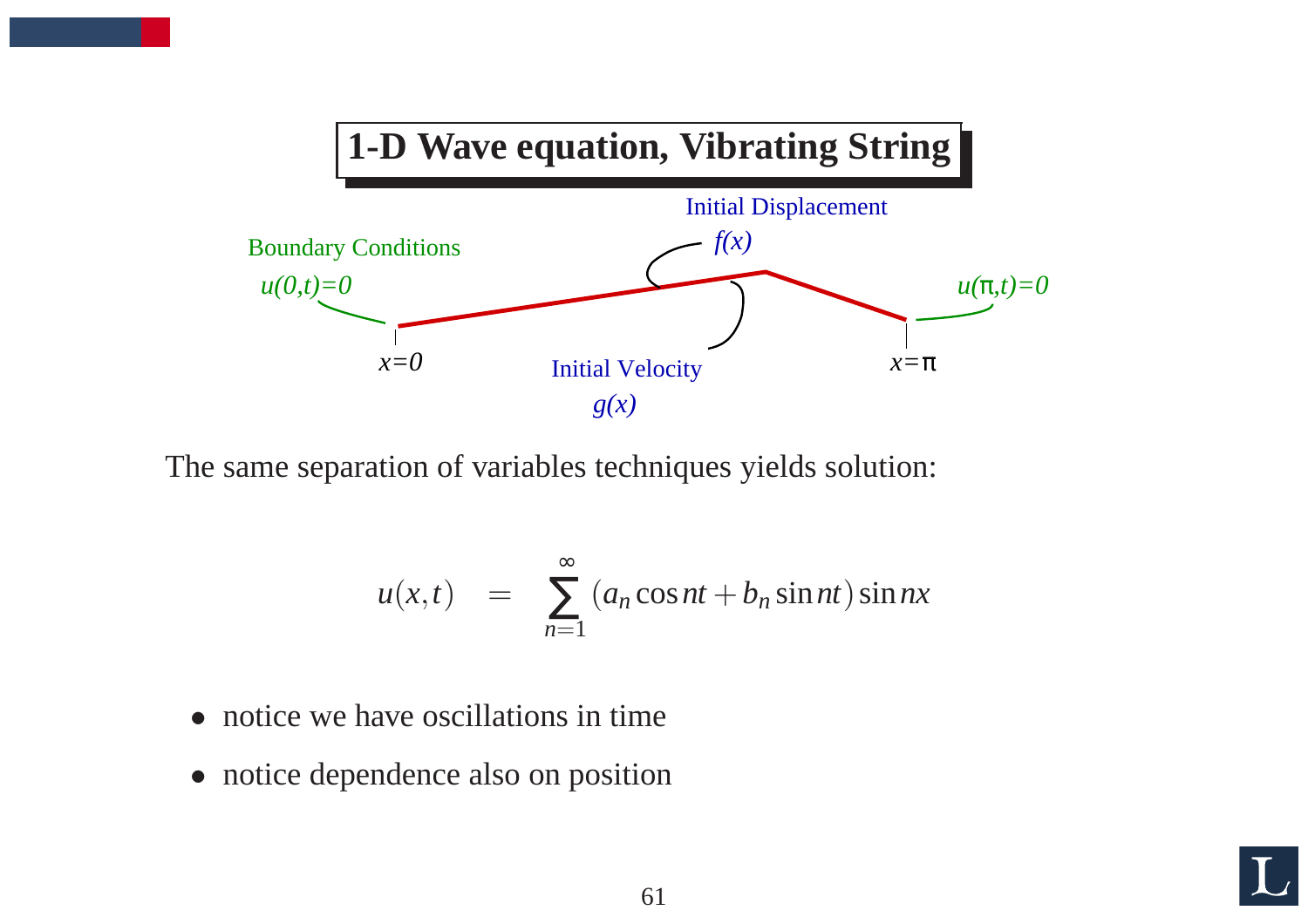## **Fourier Transform Definition**

• Assume *f* is <sup>a</sup> function on *R* such that

$$
\int_{-\infty}^{\infty} |f(t)| dt = \int_{\mathcal{R}} |f(t)| dt
$$
 is convergent.

• define  $\hat{f}(\omega)$ , for every real  $\omega$  as

$$
\hat{f}(\mathbf{\omega}) = \int_{-\infty}^{\infty} f(t) e^{-i\mathbf{\omega}t} dt
$$

- the function  $\hat{f}(\omega)$  is known as the *Fourier Transform* of  $f(t)$ .
- Often in engineering notation  $F(\omega)$  is used instead of  $\hat{f}(\omega)$ .

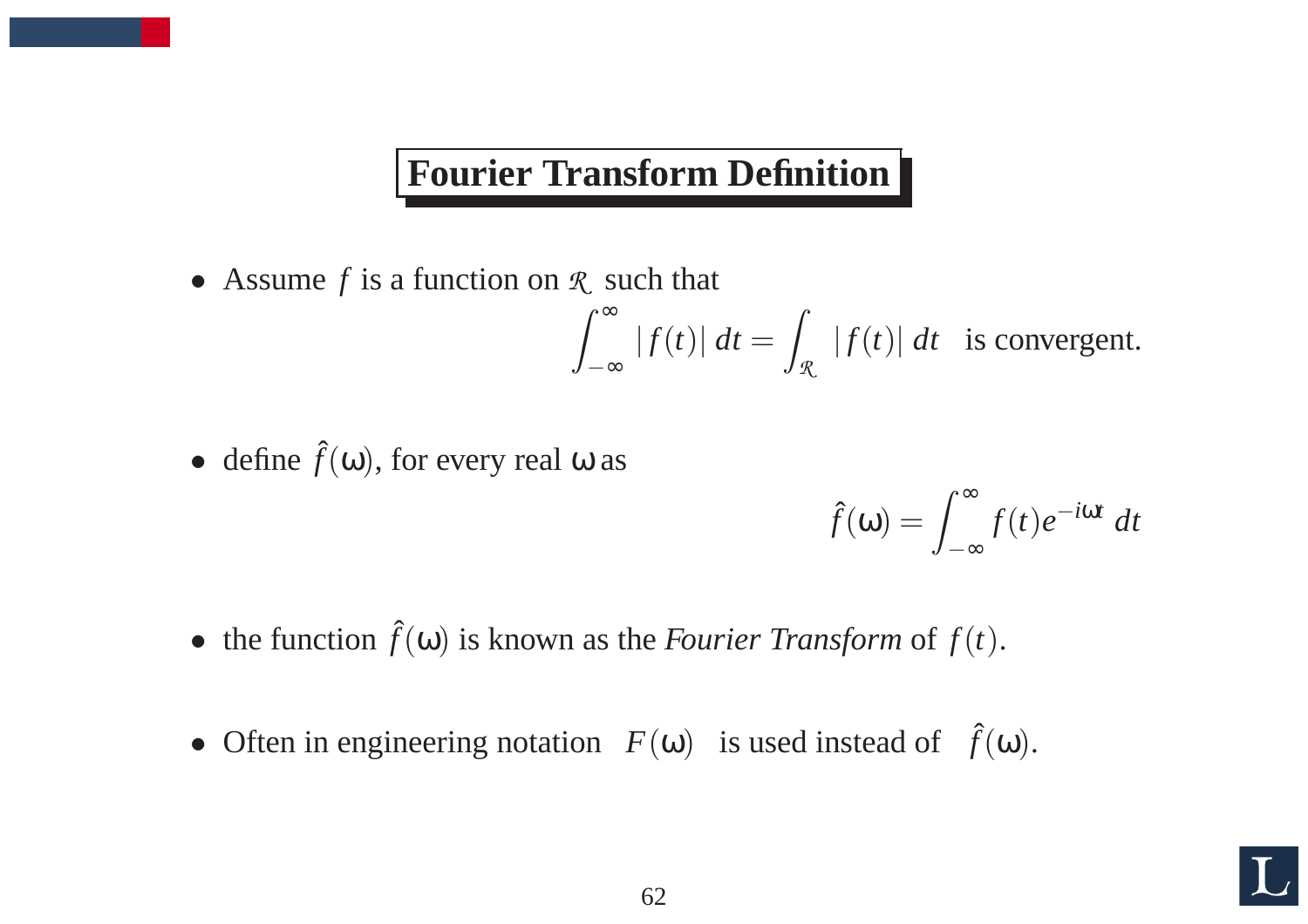## **Linearity of the Fourier Transform**

• The mapping  $\mathcal{F} : f(t) \mapsto \hat{f}(\omega)$  is linear

That is, with  $\mathcal{F}[f(t)] = \hat{f}(\omega)$  and  $\mathcal{F}[g(t)] = \hat{g}(\omega)$ , then we have  $\mathcal{F}[\alpha f(t) + \beta g(t)] = \alpha \hat{f}(\omega) + \beta \hat{g}(\omega)$ .

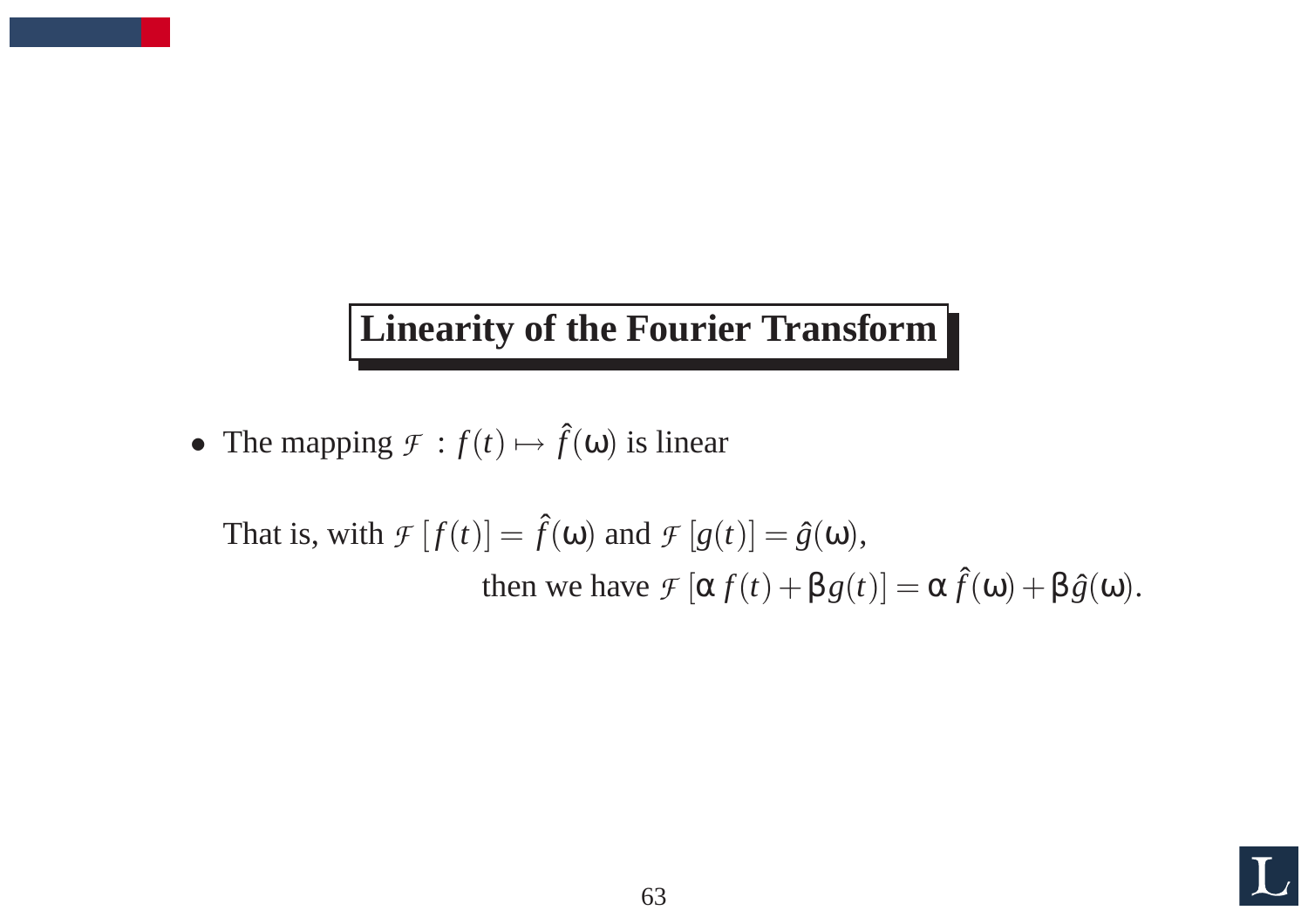#### **Invertibility of the Fourier Transform**

• The mapping  $\mathcal{F} : f(t) \mapsto \hat{f}(\omega)$  can be inverted.

That is, with  $\mathcal{F}[f(t)] = \hat{f}(\omega)$ ,

there is an inverse mapping  $\mathcal{F}^{-1}[\hat{f}(\omega)] = f(t)$ .

• We have the *Inverse Fourier Transform*

$$
f(t) = \frac{1}{2\pi} \int_{-\infty}^{\infty} \hat{f}(\omega) e^{i\omega t} d\omega
$$

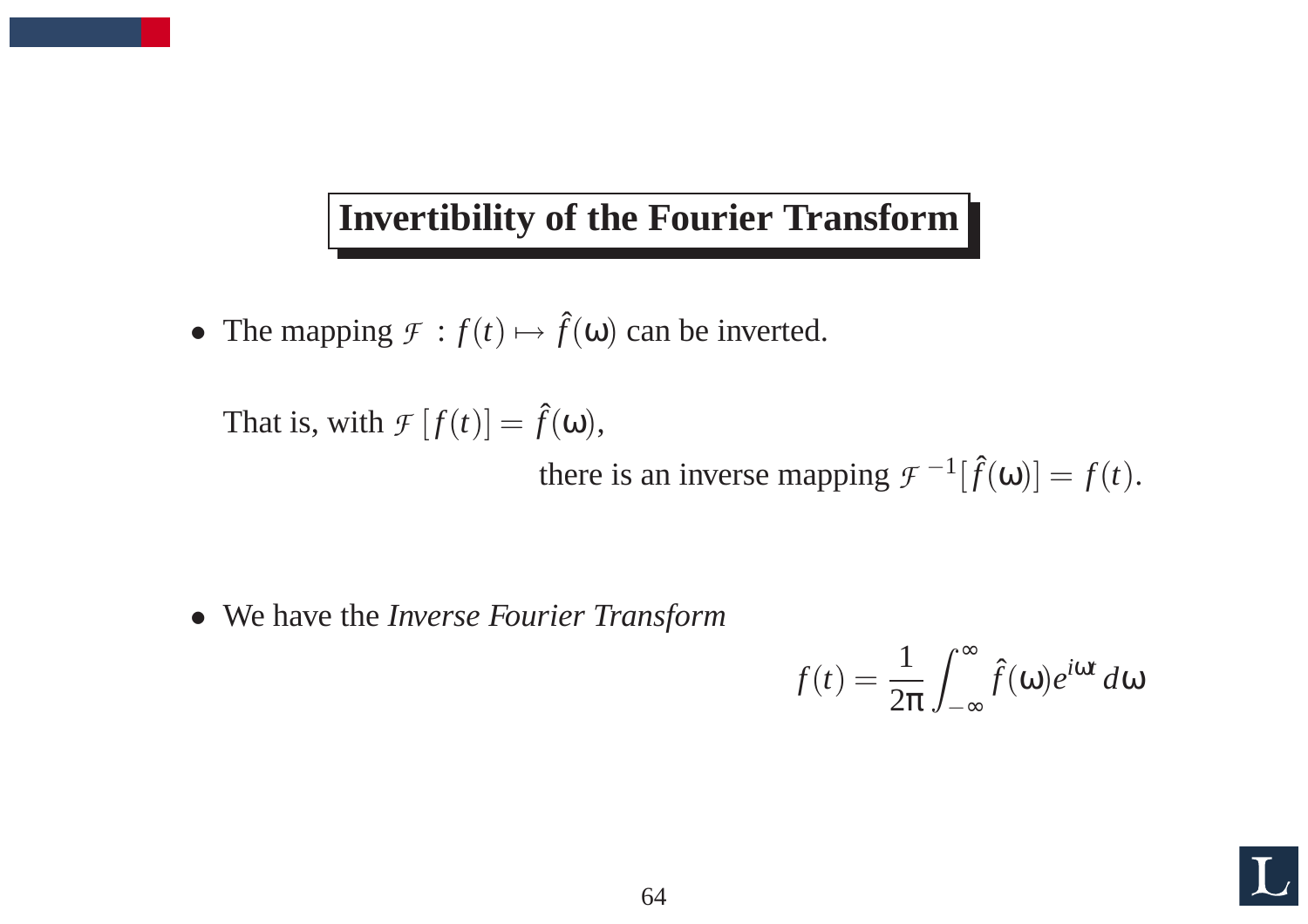## **The Discrete Fourier Transform**

- Often we deal with sampled data
- Numerical computations require discrete data
- We need a Fourier Transform in these cases
	- <sup>⋄</sup> <sup>a</sup> direct and obvious extension of Fourier Transform

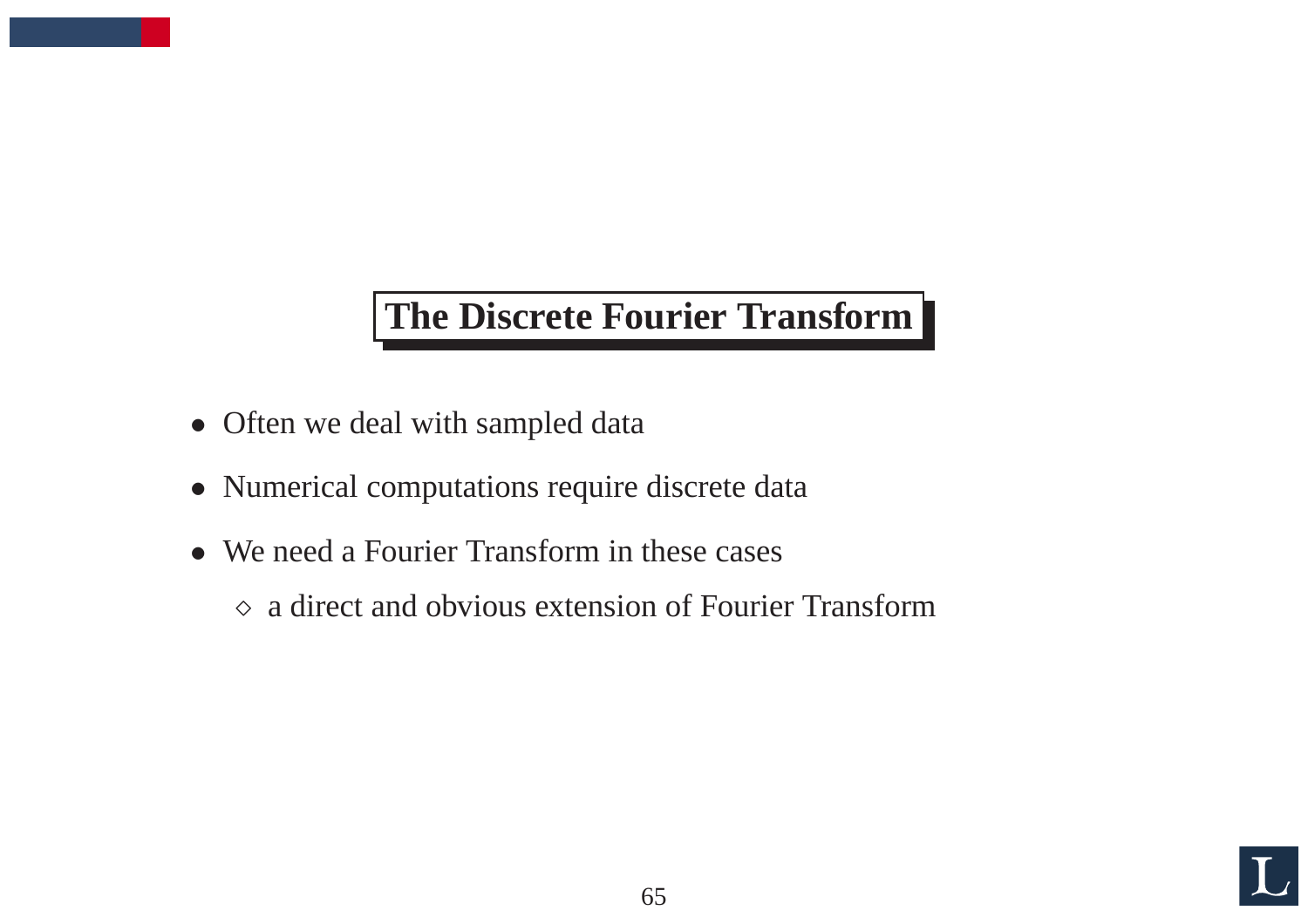#### **The Discrete Fourier Transform (cont.)**

- Consider <sup>a</sup> discrete data set of *N* measurements (or samples) as the column vector with elements *xi*  $\sum$ *x* 0
	- $x =$  $\overline{\phantom{a}}$  $\overline{\phantom{a}}$  $\overline{\phantom{a}}$  $\begin{array}{c} \hline \end{array}$ *x*1 . . .  $x_N$ −1  $\overline{\mathbb{I}}$   $\overline{\phantom{a}}$   $\overline{\phantom{a}}$
- We can define the Discrete Fourier Transform of *<sup>x</sup>* as <sup>a</sup> column vector *X* with elements *X<sup>k</sup>*  $\frac{1}{\sqrt{2}}$ *X*<sup>0</sup>



• Where each  $X_k$  is defined as,

$$
X_k = \frac{1}{N} \sum_{n=0}^{N-1} x_n e^{\frac{-i2\pi kn}{N}}
$$

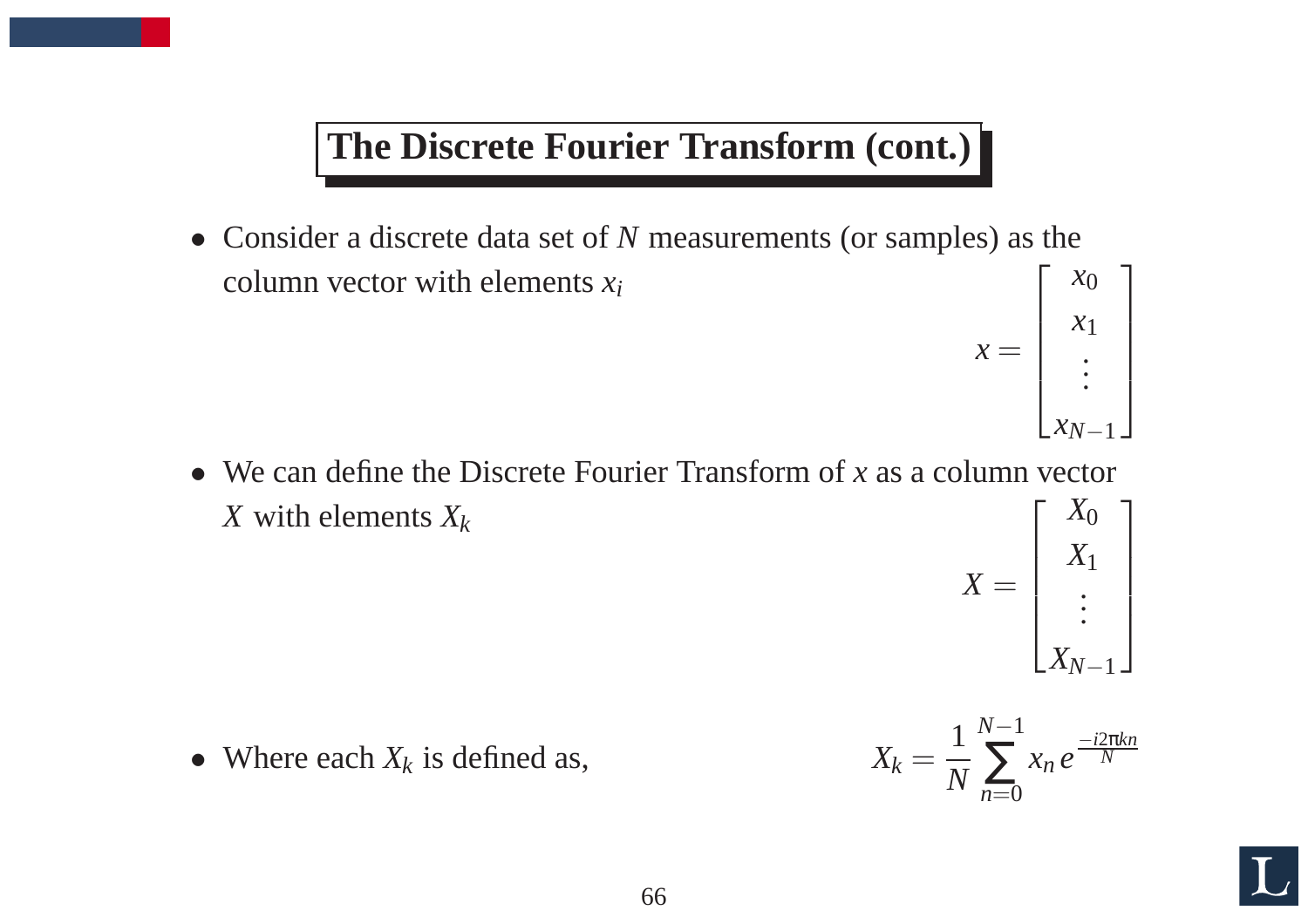#### **Discrete Fourier Transform & its Inverse**

• Discrete Fourier Transform

• Inverse Discrete Fourier Transform

$$
x_n = \sum_{k=0}^{N-1} X_k e^{\frac{i2\pi kn}{N}}
$$

 $X_k =$ 

1

*N* −1

∑

*x n e*

−*i*2 π*kn N*

 $n=0$ 

*N*

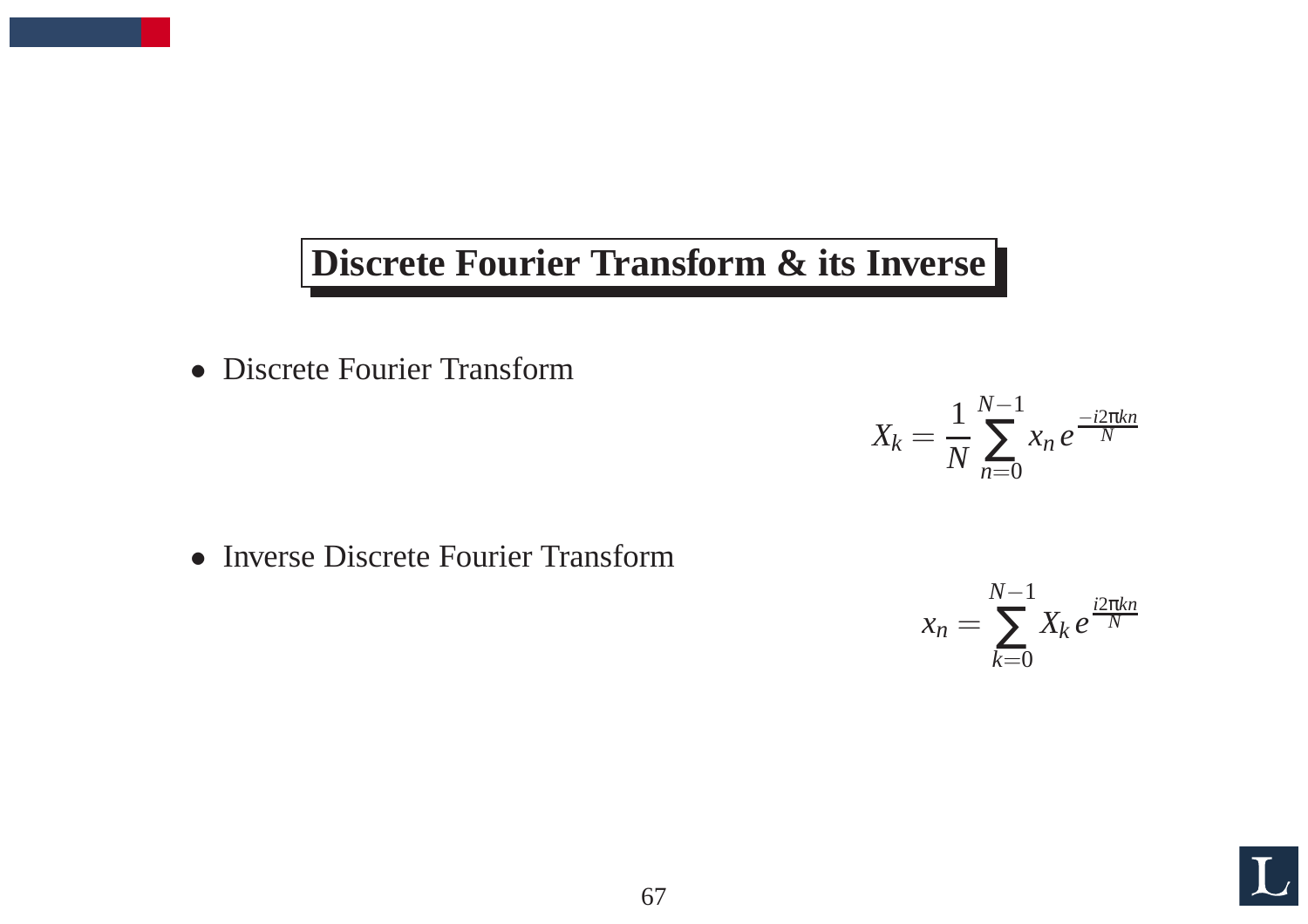#### **Discrete Fourier Transform as Inner Product**

- Consider inner product  $\langle x, \phi_k \rangle$
- where  $\phi_k$  is the  $k^{\text{th}}$  Fourier basis vector



• We have then

$$
X_k = \frac{1}{N} \langle x, \phi_k \rangle = \frac{1}{N} \left[ x_0 \quad x_1 \quad \dots \quad x_{N-1} \right] \begin{bmatrix} e^{\frac{-i2\pi k0}{N}} \\ e^{\frac{-i2\pi k1}{N}} \\ \vdots \\ e^{\frac{-i2\pi k(N-1)}{N}} \end{bmatrix} = \frac{1}{N} \sum_{n=0}^{N-1} x_n e^{\frac{-i2\pi kn}{N}}
$$

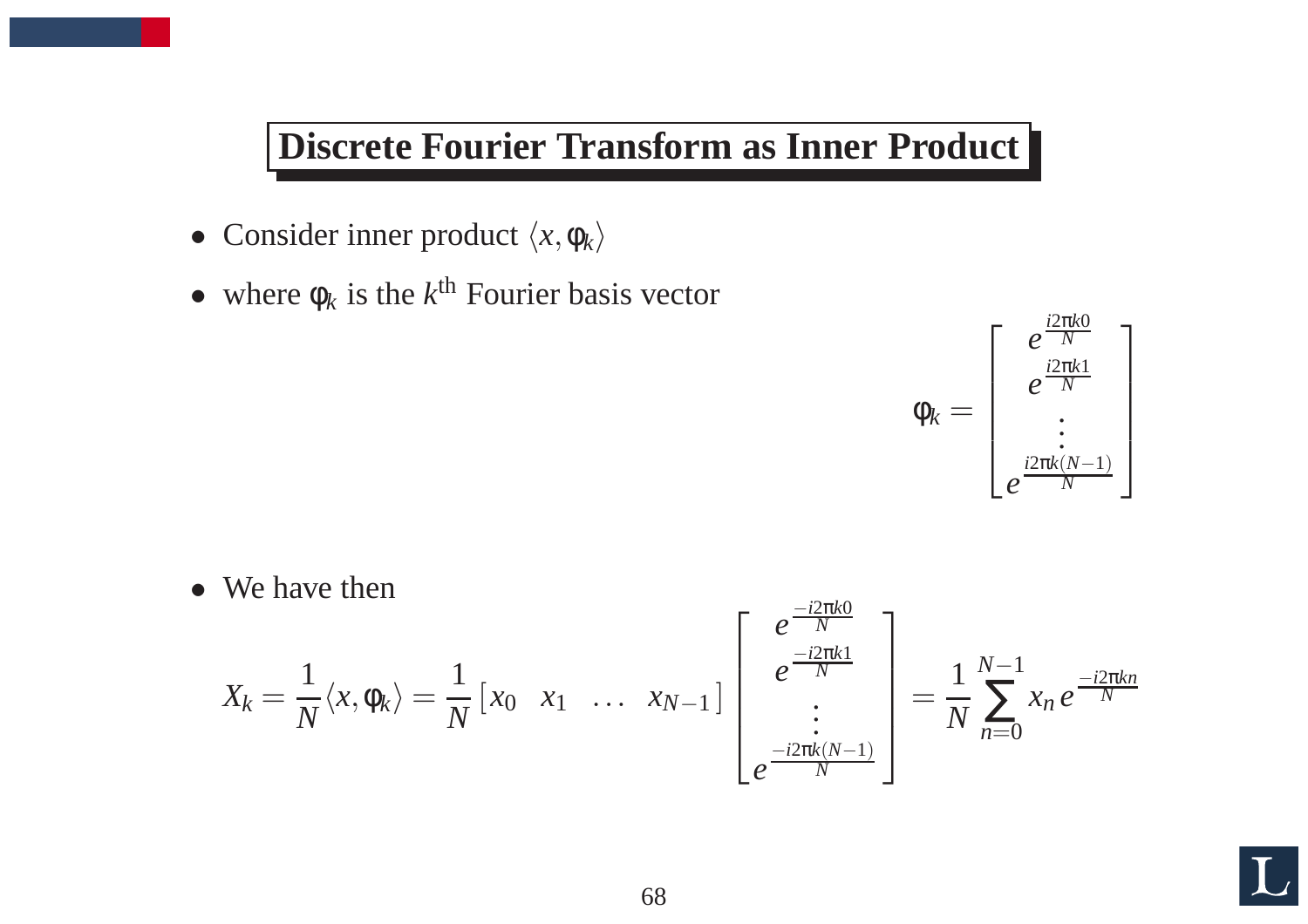#### **Discrete Fourier Transform as Matrix Transformation**

$$
[X_0 \quad X_1 \quad \dots \quad X_{N-1}]
$$
\n
$$
= \frac{1}{N} [x_0 \quad x_1 \quad \dots \quad x_{N-1}] \begin{bmatrix} e^{\frac{-i2\pi \cdot 0}{N}} & e^{\frac{-i2\pi \cdot 1}{N}} & \dots & e^{\frac{-i2\pi (N-1) \cdot 0}{N}} \\ e^{\frac{-i2\pi \cdot 0}{N}} & e^{\frac{-i2\pi \cdot 1}{N}} & \dots & e^{\frac{-i2\pi (N-1) \cdot 1}{N}} \\ \vdots & \vdots & \ddots & \vdots \\ e^{\frac{-i2\pi \cdot 0 \cdot (N-1)}{N}} & e^{\frac{-i2\pi \cdot 1 \cdot (N-1)}{N}} & \dots & e^{\frac{-i2\pi (N-1) \cdot (N-1)}{N}} \end{bmatrix}
$$
\n
$$
= \frac{1}{N} [x_0 \quad x_1 \quad \dots \quad x_{N-1}]
$$

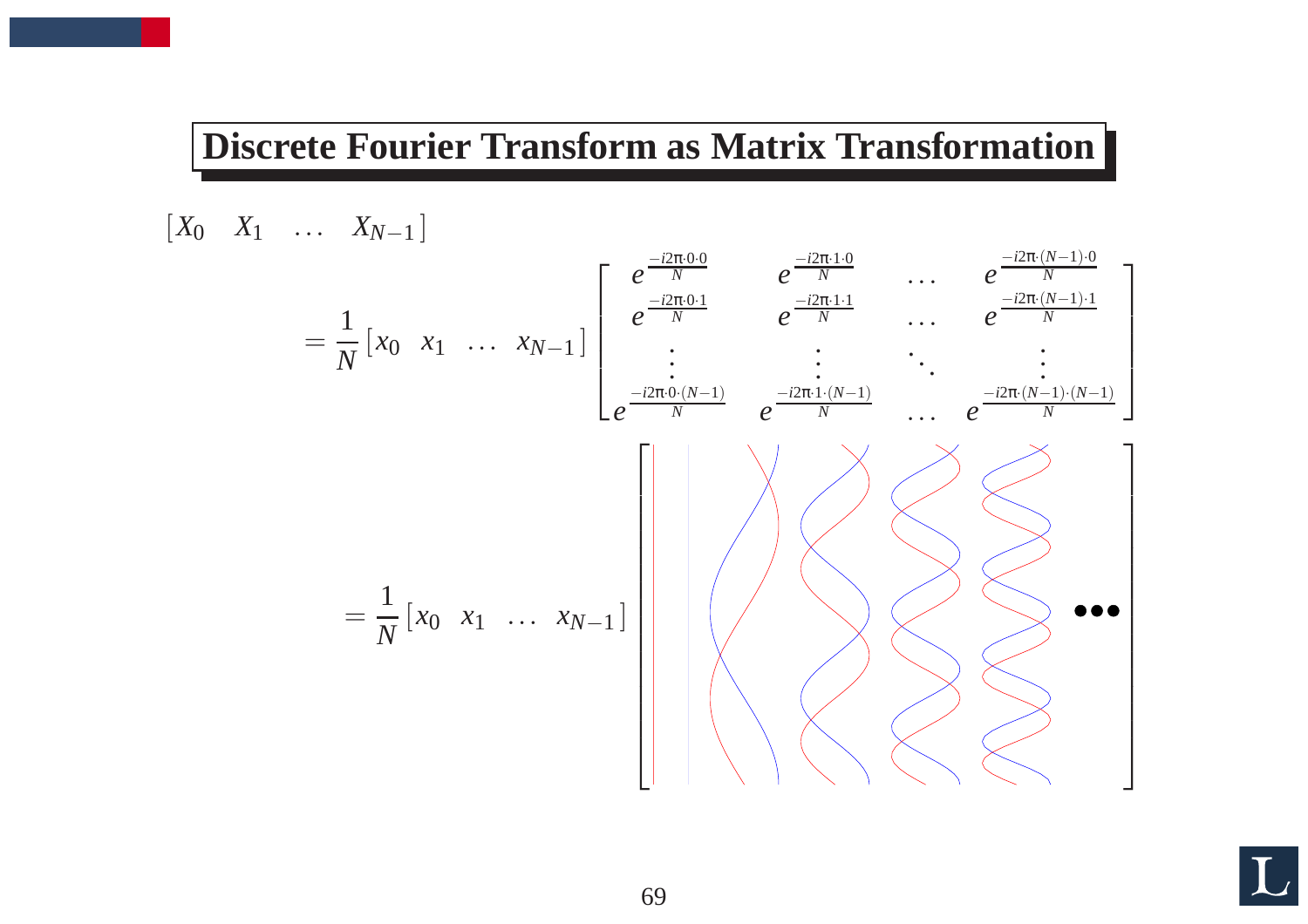#### **Discrete Fourier Transform as Coefficients and Basis**

- Let  $\{\phi_k\}_{k=0}^{N-1}$  $\alpha_{k=0}^{N-1}$ , be an orthonormal basis for V,
- then, *<sup>u</sup>* be an arbitrary vector in *V*, can be written as

$$
u = \langle u, \phi_0 \rangle \phi_0 + \ldots + \langle u, \phi_{N-1} \rangle \phi_{N-1} = \sum_{k=0}^{N-1} \underbrace{\langle u, \phi_k \rangle}_{\text{coeffs}} \underbrace{\phi_k}_{\text{basis vector}}
$$

• re-interpret Discrete Fourier Transform in this way,

$$
x = \underbrace{\langle x, \phi_0 \rangle}_{X_0} \phi_0 + \underbrace{\langle x, \phi_1 \rangle}_{X_1} \phi_1 + \ldots + \underbrace{\langle x, \phi_{N-1} \rangle}_{X_{N-1}} \phi_{N-1} = \sum_{k=0}^{N-1} \underbrace{\langle x, \phi_k \rangle}_{\text{coeffs basis vector}}
$$

= *<sup>x</sup>* is <sup>a</sup> weighted sum of complex exponentials (sinusoids)

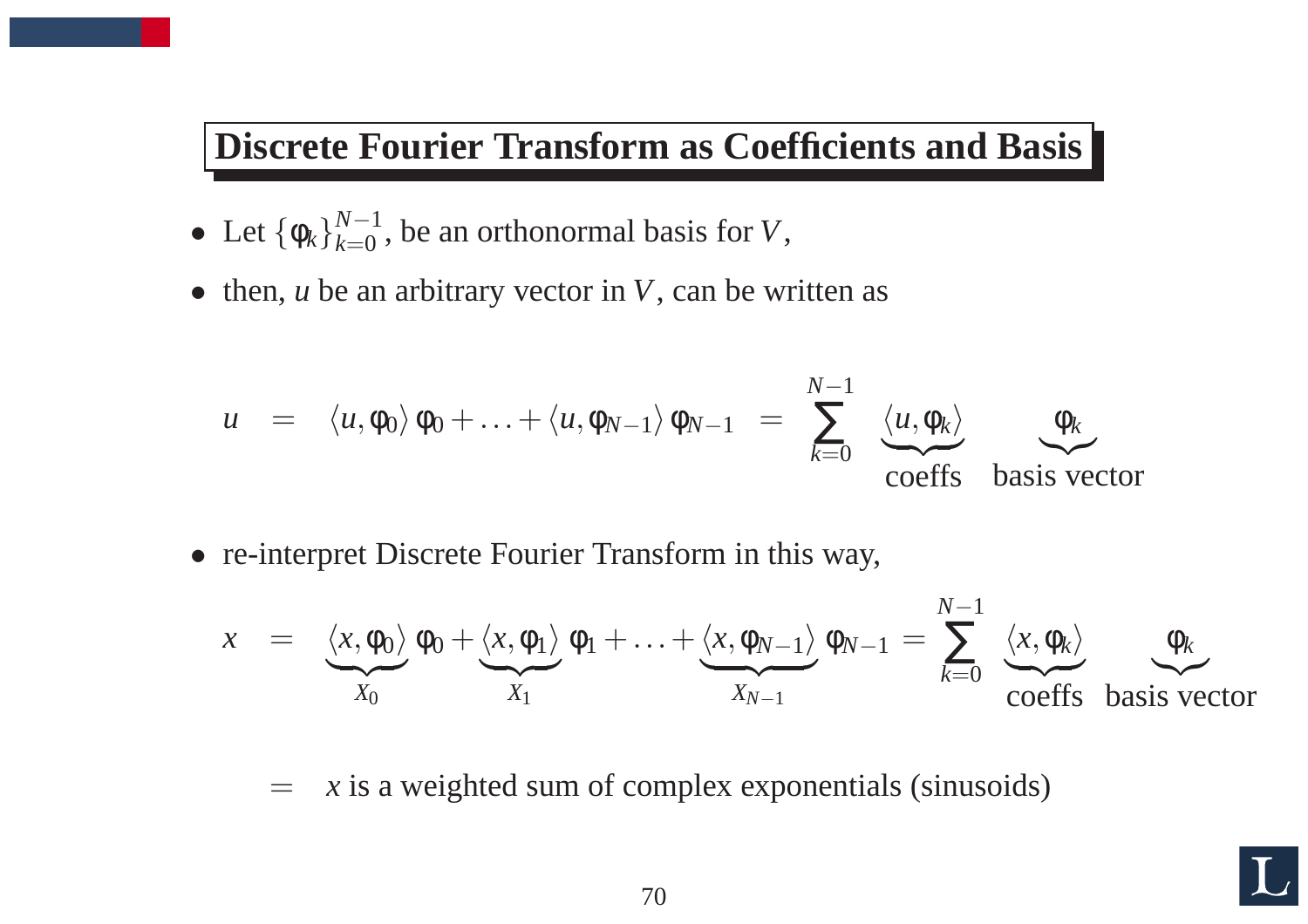# **An Intuitive Approach**

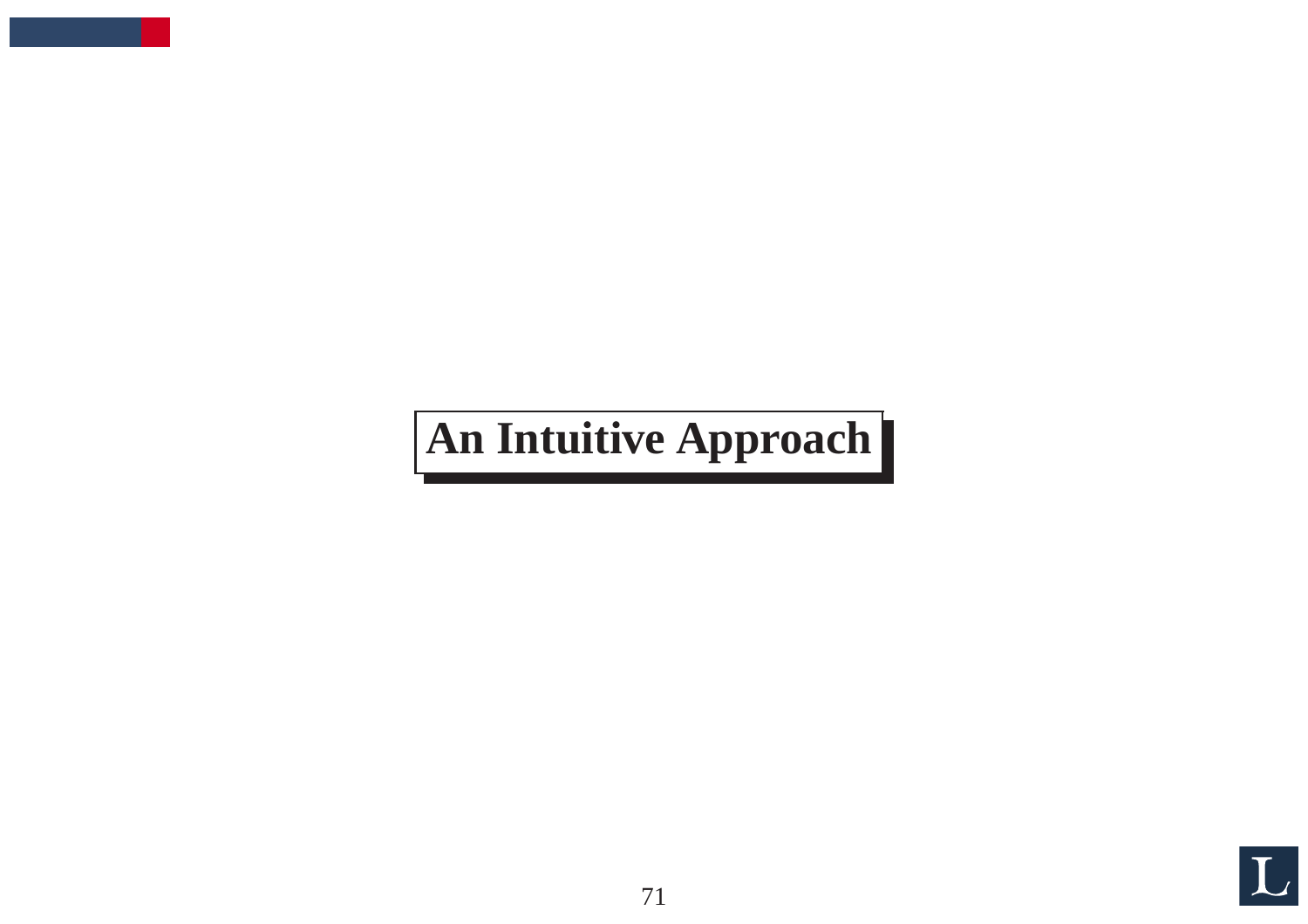**Music as <sup>a</sup> signal**

- What is music?
- What is sound?
- What is a signal?
- How do we think about signals?

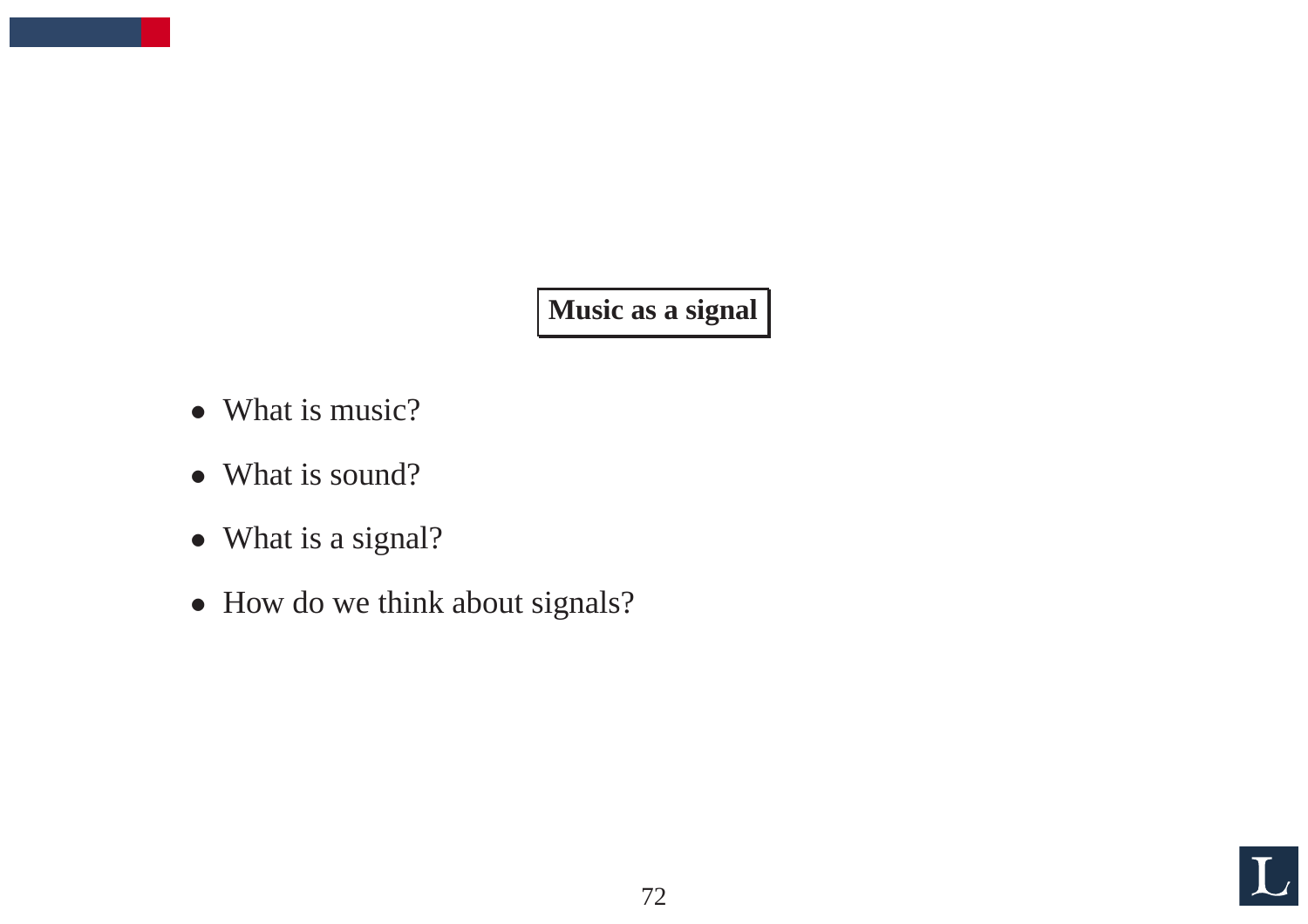**Music as <sup>a</sup> point in space!**

- Let's consider <sup>a</sup> piece of music as <sup>a</sup> point in space:
	- $\diamond$  a high dimensional space
	- <sup>⋄</sup> how could we describe this point in space?
	- $\diamond$  where is it?

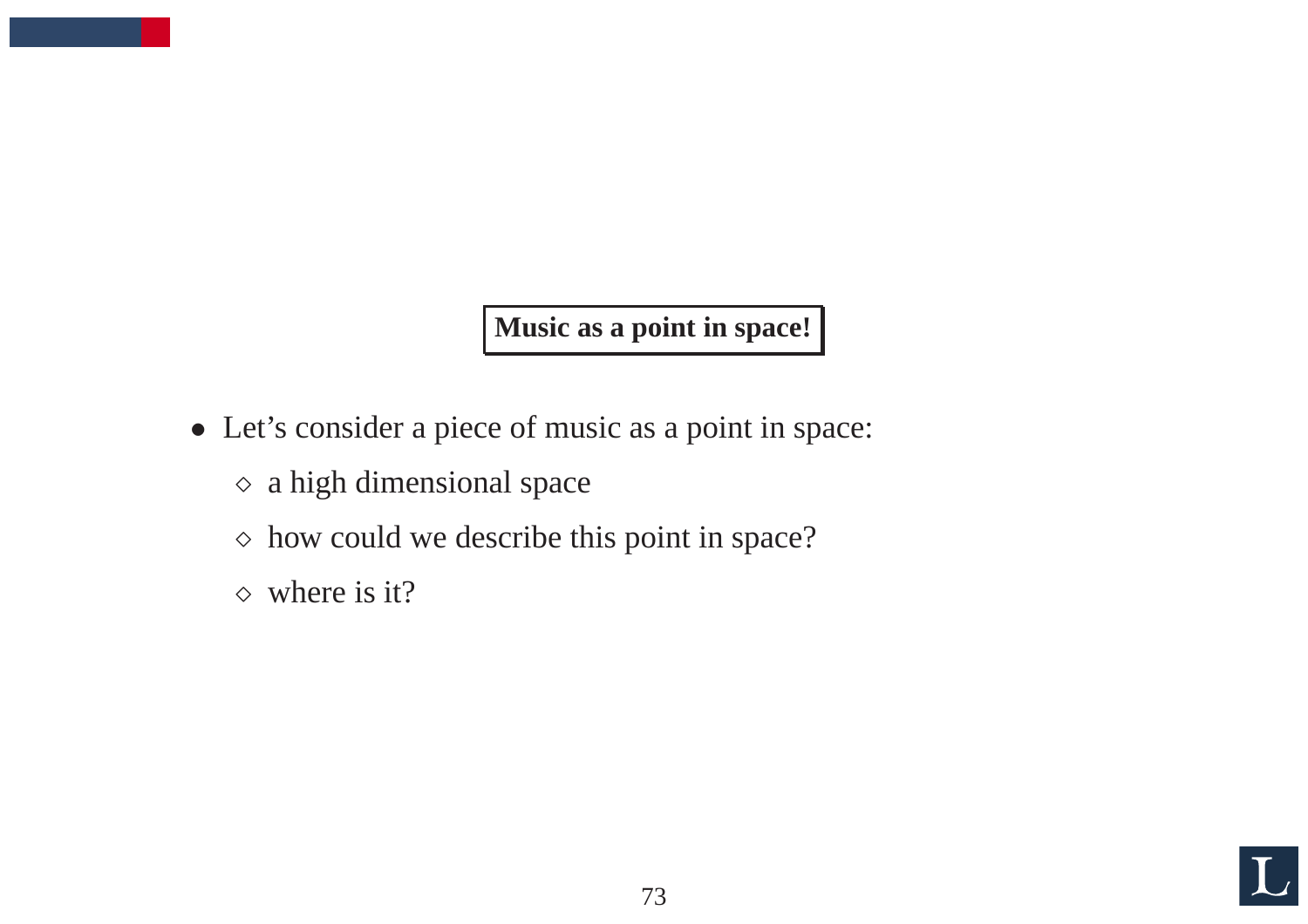#### **Describing Things**

**How do we describe things in general?**

- Maybe we ...
	- <sup>⋄</sup> describe the thing's various *components*
	- <sup>⋄</sup> then describe how these components are *assembled* to make the thing.

**... back to signals**

- This is <sup>a</sup> useful concep<sup>t</sup> for us in signals and systems
	- <sup>⋄</sup> describe the signal by some *components* (**analysis**)
	- <sup>⋄</sup> describe how the signal is *assembled* (**synthesis**)

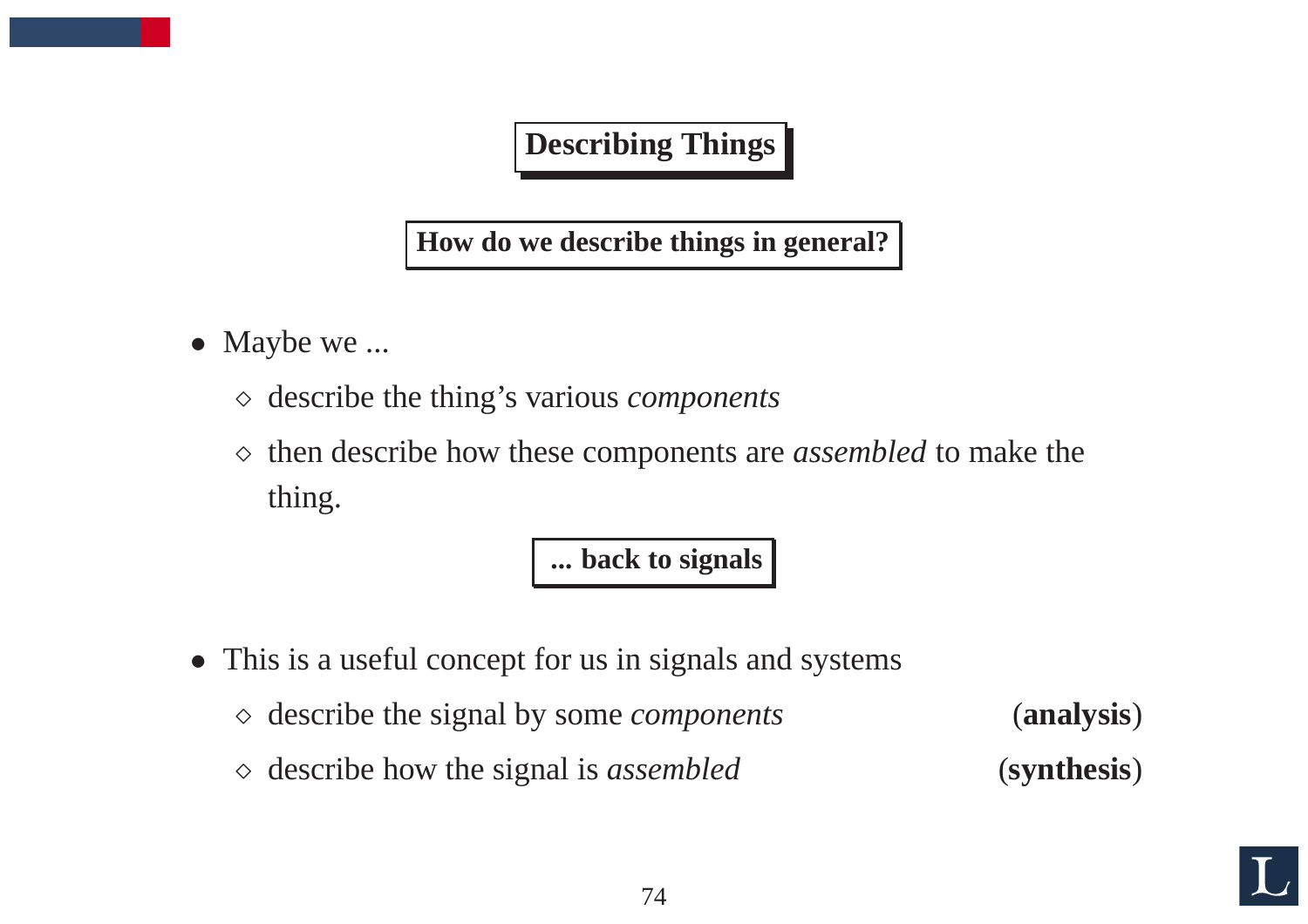### **Describing Music/Signals**

• maybe in your mind you think of <sup>a</sup> signal as the *graph* of <sup>a</sup> function such as:



• ... but we think of <sup>a</sup> signal as <sup>a</sup> *point in <sup>a</sup> "high dimensional space"*!

*Why do this?*

- gives a concept of "closeness"
- gives a geometry ...
- geometry blends mathematics with *intuition*

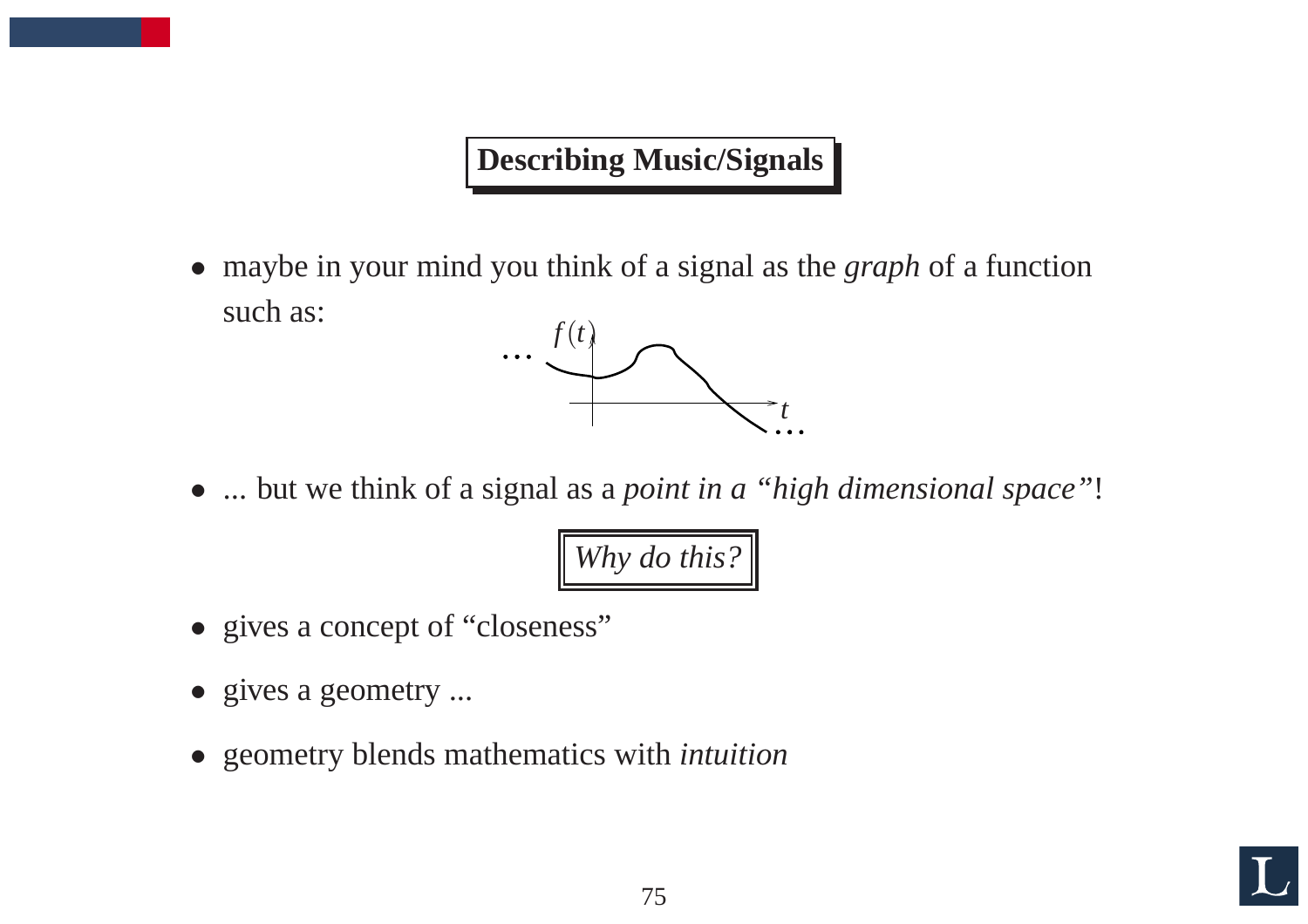## Point in Space = Vector

• Example, point in 3D





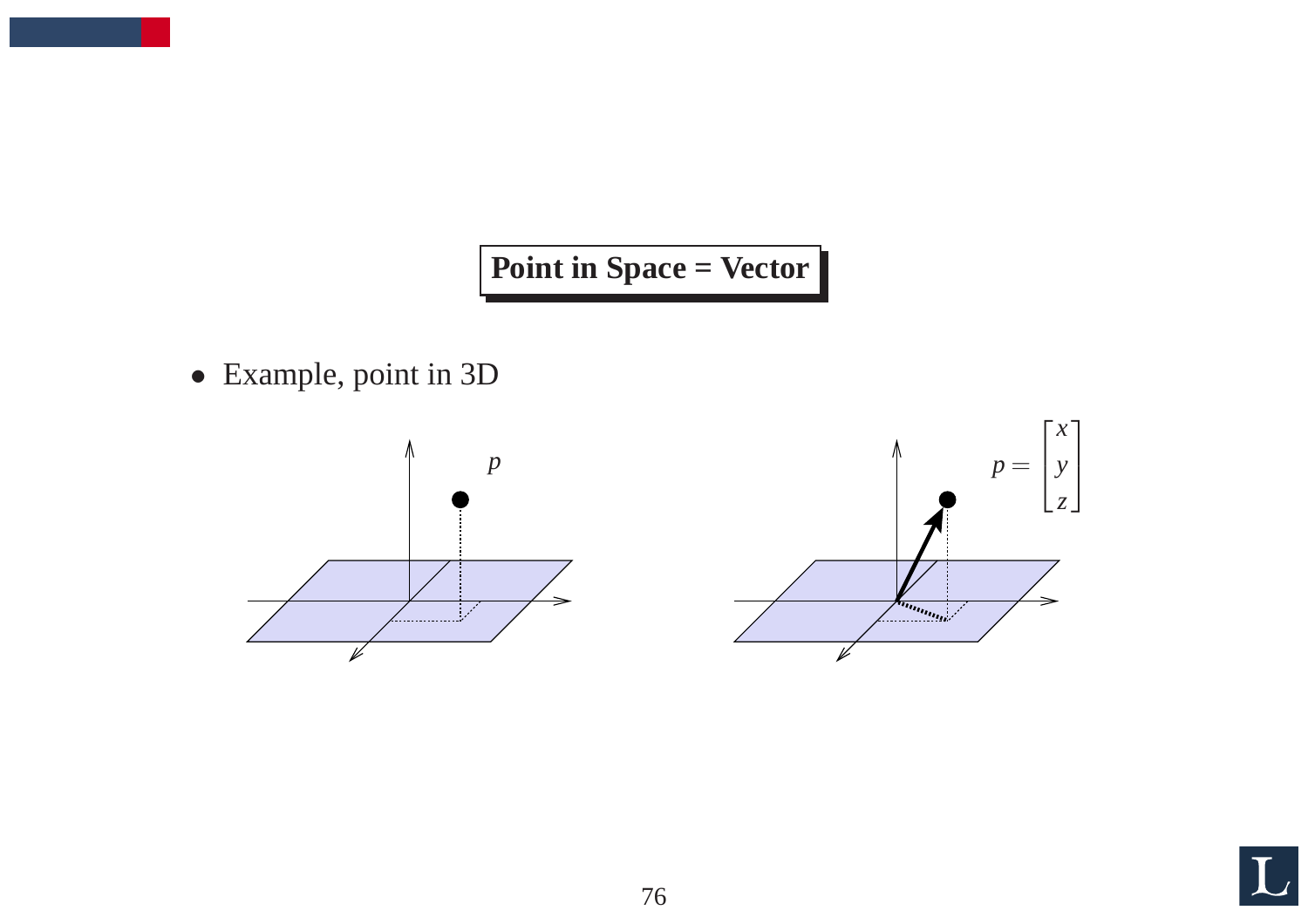# **Favorite** Point  $q$  in 2D

• consider



• Here the point  $q$ , can be represented as the vector

$$
q = a_0 \vec{e}_0 + a_1 \vec{e}_1
$$
  
=  $2 \vec{e}_0 + 1 \vec{e}_1$   
=  $2 \begin{bmatrix} 1 \\ 0 \end{bmatrix} + 1 \begin{bmatrix} 0 \\ 1 \end{bmatrix} = \begin{bmatrix} 2 \\ 1 \end{bmatrix}$ 

• This description uses *coefficients <sup>a</sup>*<sup>0</sup> and *<sup>a</sup>*<sup>1</sup> with respec<sup>t</sup> to *basis vectors*  $\vec{e}_0$  and  $\vec{e}_1$ .

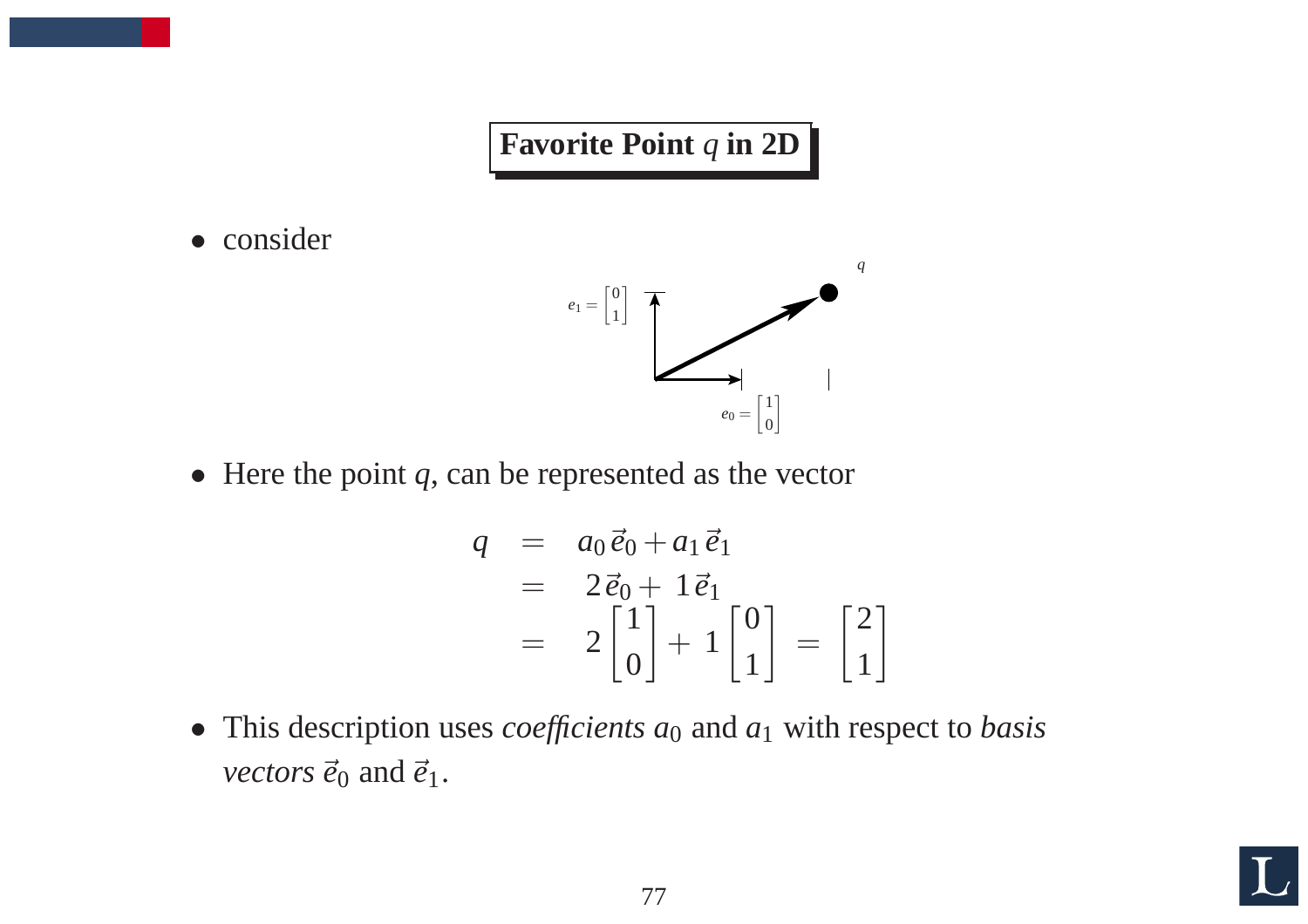#### **Another look at favorite point** *<sup>q</sup>* **in 2D**

• consider again



• Here the same point *q*, can be represented in <sup>a</sup> different way

$$
q = \beta_0 \vec{\phi}_0 + \beta_1 \vec{\phi}_1
$$

• This description uses *coefficients*  $\beta_0$  and  $\beta_1$  with respect to *basis vectors*  $\vec{\phi}_0$  and  $\vec{\phi}_1$ .

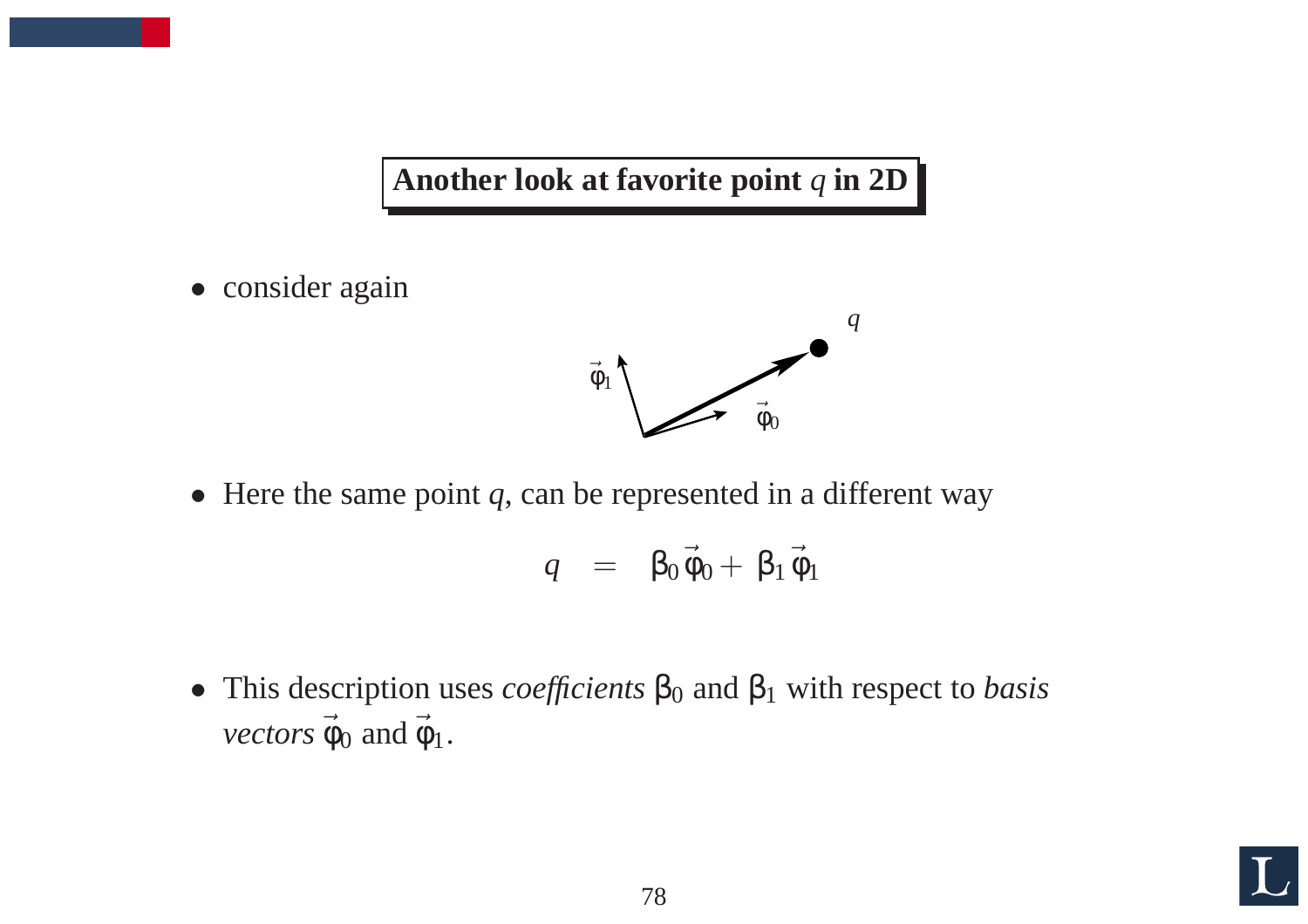

- The *coefficients* depend on which basis set you use.
- Which is the better basis set? ...
- ... it depends what you're trying to do!

The way you describe things, depends on what you choose as your components!

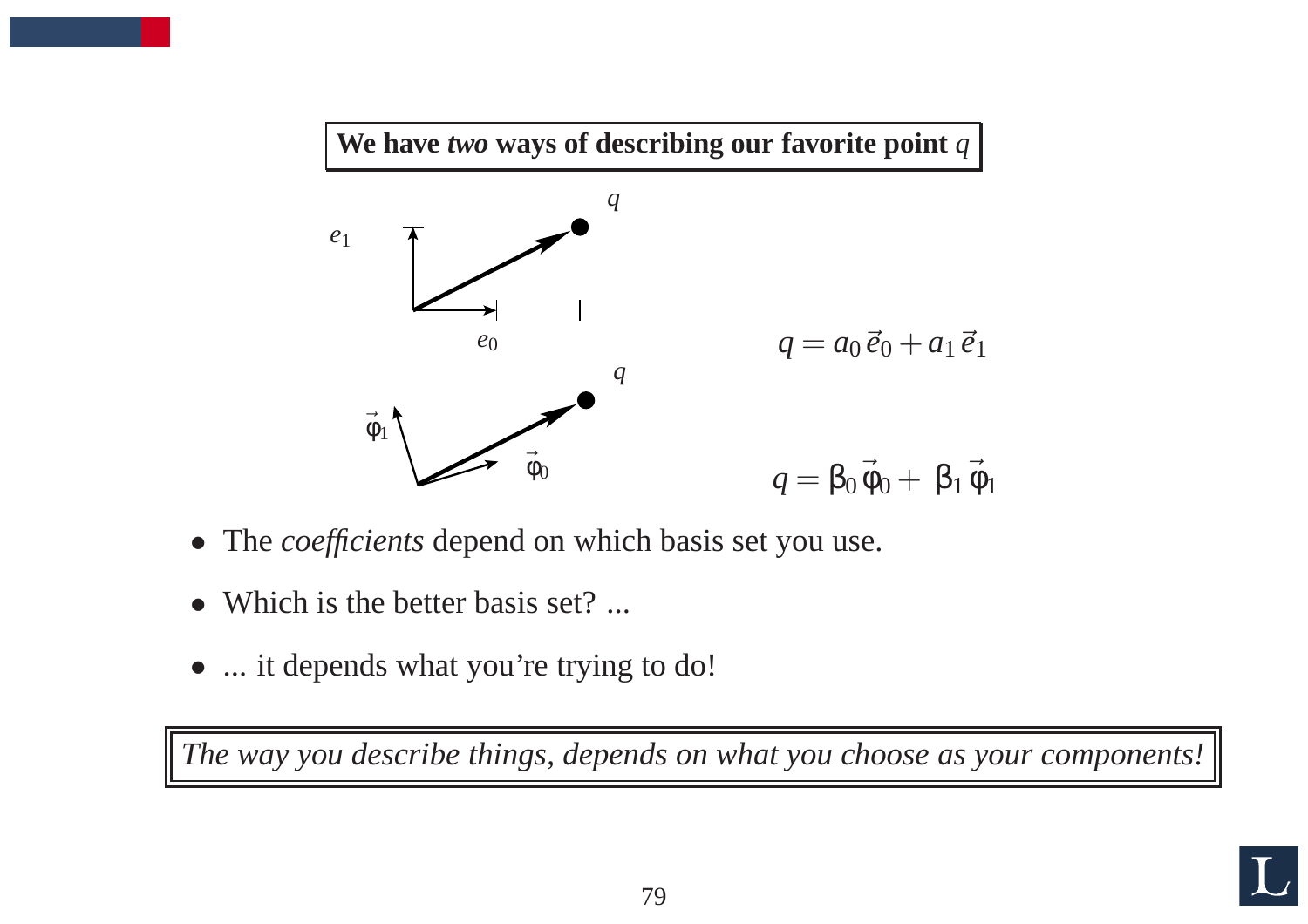#### **What does this have to do with Music?**

- consider 10 seconds of CD-audio (samples of music)
- this is a discrete-time signal:  $x[0], x[1], \ldots, x[440999]$
- could think of as the vector (why?)

$$
\mathbf{x} = \begin{bmatrix} x[0] \\ x[1] \\ \cdots \\ x[440,999] \end{bmatrix}
$$

• this is a point in a 441,000 dimensional space

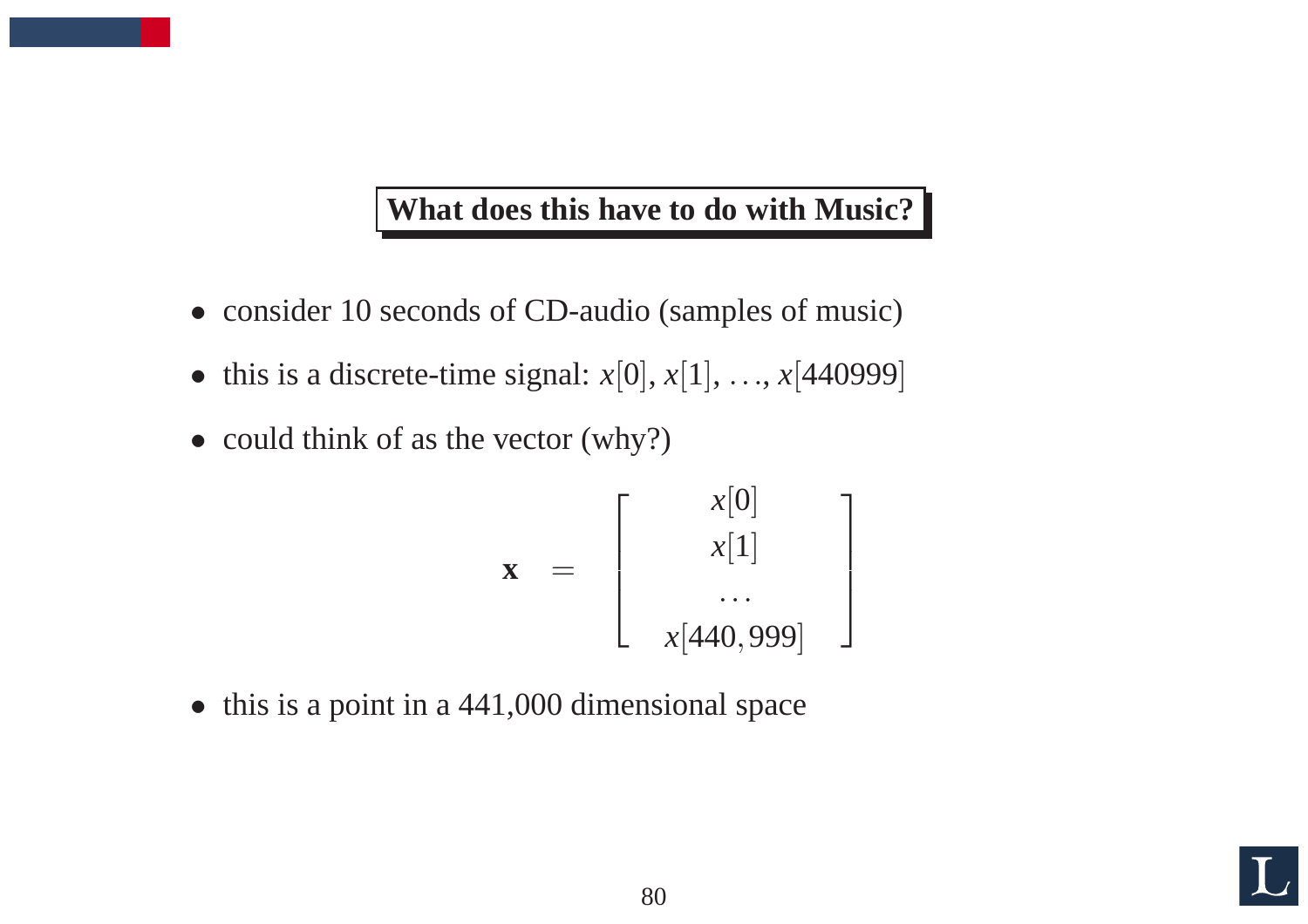#### **What does this have to do with Music? (cont.)**

- We've seen the coefficients to describe <sup>a</sup> vector depend on the *basis vector* set we choose.
- If we choose the **time samples** as the basis vectors we could represent our music as

$$
\mathbf{x} = x[0] \begin{bmatrix} 1 \\ 0 \\ 0 \\ \vdots \\ 0 \end{bmatrix} + x[1] \begin{bmatrix} 0 \\ 1 \\ 0 \\ \vdots \\ 0 \end{bmatrix} + \dots + x[440,999] \begin{bmatrix} 0 \\ 0 \\ 0 \\ \vdots \\ 1 \end{bmatrix}
$$
  
=  $x[0] \vec{e}_0 + x[1] \vec{e}_1 + \dots + x[440,999] \vec{e}_{440,999}$ 

• we have chosen a *different* basis set, say  $\{\phi_0, \phi_1, \dots, \phi_{440,999},\}$ ,

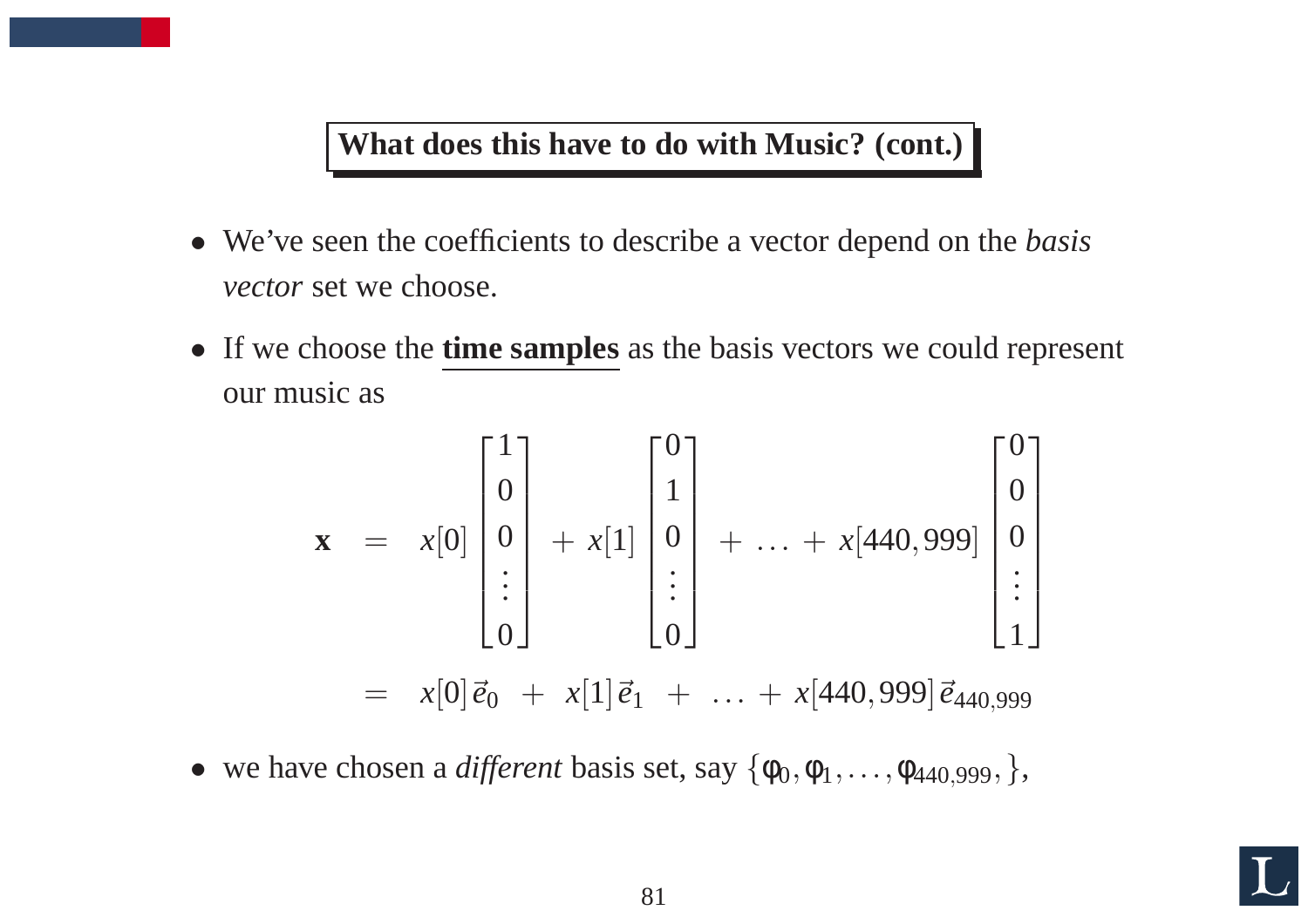#### **What does this have to do with Music? (cont.)**

- Remember the coefficients to describe <sup>a</sup> vector depend on the *basis vector* set we choose.
- using the natural basis vectors (times samples)  $\{e_0, e_1, \ldots, e_{440,999},\}$ , we have

$$
\mathbf{x} = x[0]\vec{e}_0 + x[1]\vec{e}_1 + \ldots + x[440,999]\vec{e}_{440,999} = \sum_{i=0}^{440,999} x[i]\vec{e}_i
$$

• using the basis vectors  $\{\phi_0, \phi_1, \ldots, \phi_{440,999},\}$ , we have

$$
\mathbf{x} = \beta_0 \vec{\phi}_0 + \beta_1 \vec{\phi}_1 + \ldots + \beta_{440,999} \vec{\phi}_{440,999} = \sum_{i=0}^{440,999} \beta_i \vec{\phi}_i
$$

• note: the coefficients  $x[i]$  and  $\beta_i$  would be different

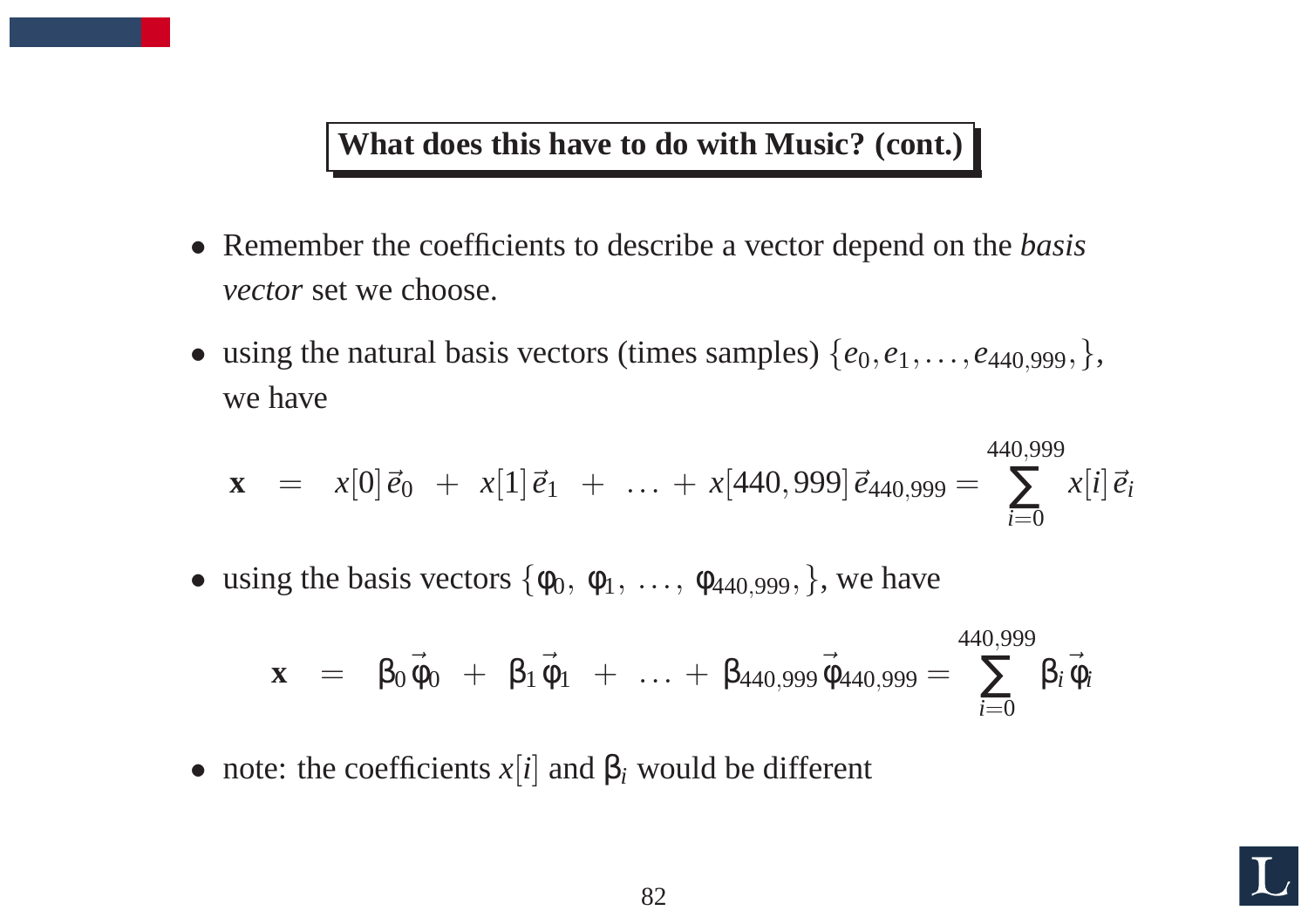## **Think of approximation**

• Example, point in 3D, (take biggest coordinates)



- Example, music using natural basis (*Name that tune!*)
	- $\diamond$  take biggest samples  $\dots$  same as taking biggest coefficients with respect to basis set  $\{e_0, e_1, \ldots, e_{440,999}\}\$
- Example, music again, but using **Fourier basis**, (*Name that tune!*)
	- <sup>⋄</sup> ...same as taking biggest coefficients with respec<sup>t</sup> to basis set  $\{\phi_0, \phi_1, \ldots, \phi_{440,999}\}$

*We GET TO CHOOSE our basis set!*

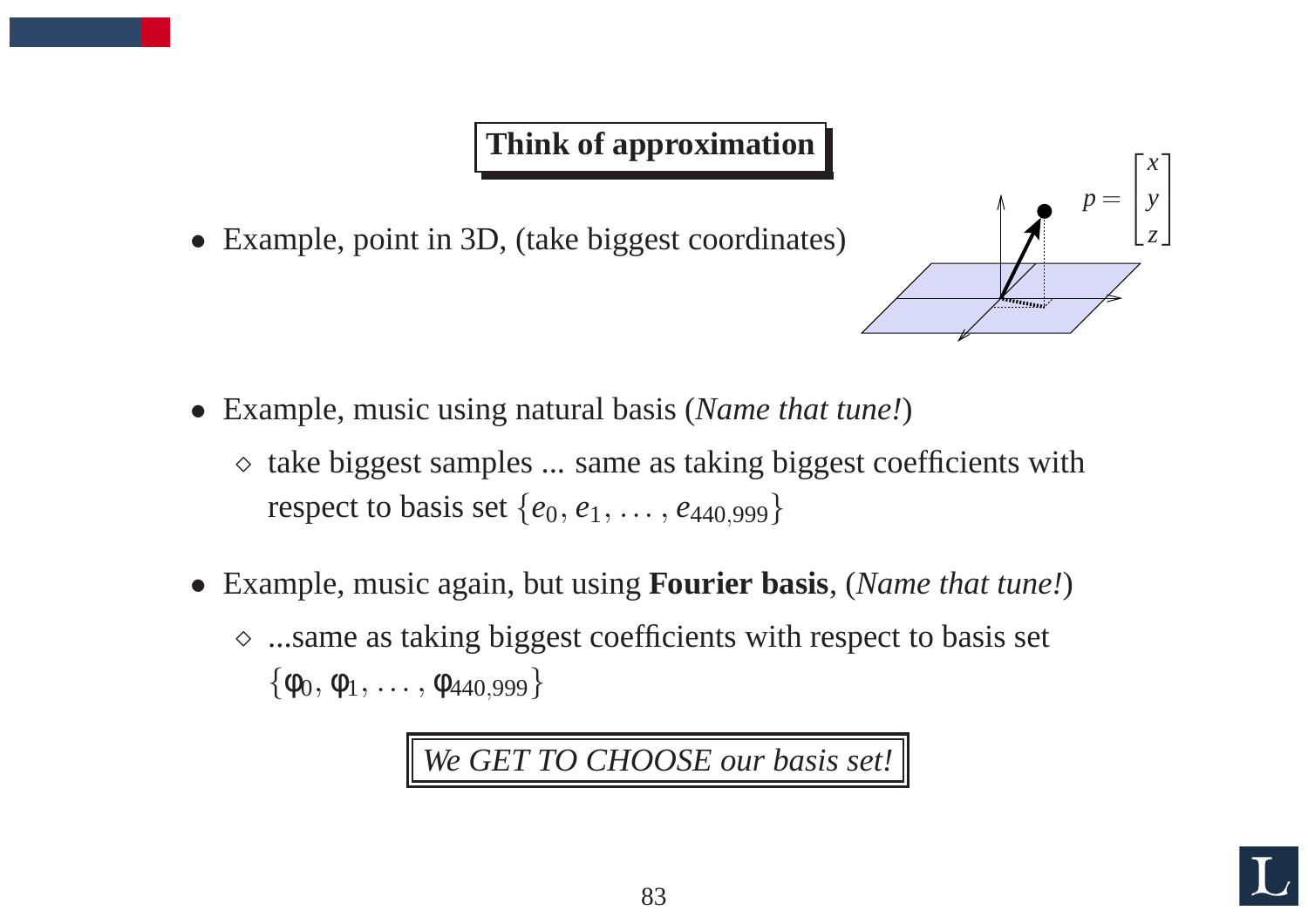#### **Name that tune!**

- The idea of the game: I give you a partial description of song, you try to guess what song it is
- One way to play: I give you a partial description in the time domain:
	- $\diamond$  the biggest time-sample
	- $\diamond$  the 10 biggest time-samples
	- $\diamond$  the 100 biggest time-samples ...
- Another way: I give you a partial description in the frequency domain:
	- $\diamond$  the biggest sine wave component
	- $\diamond$  the 10 biggest sine wave components
	- $\Diamond$  the 100 biggest sine wave components ...

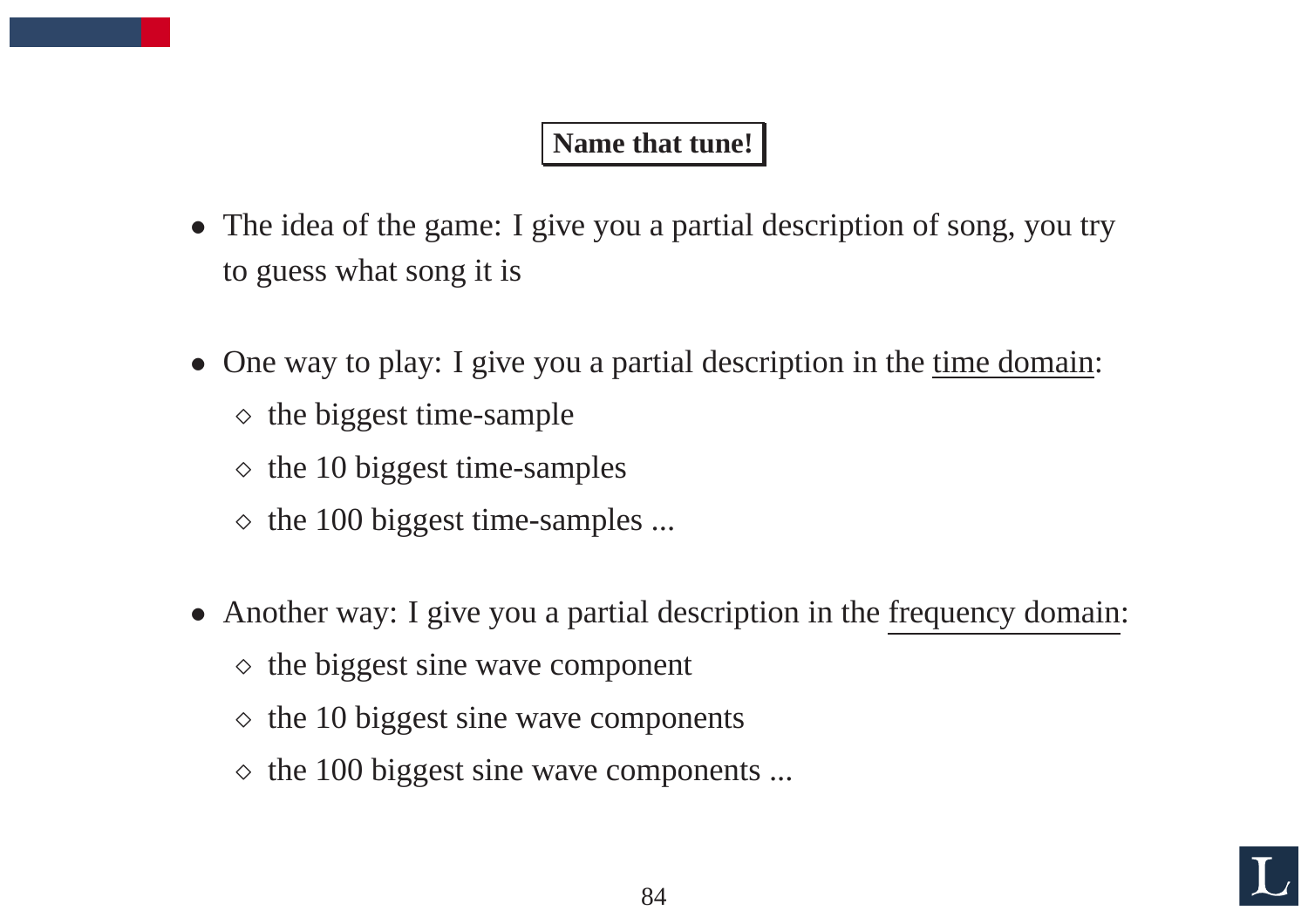

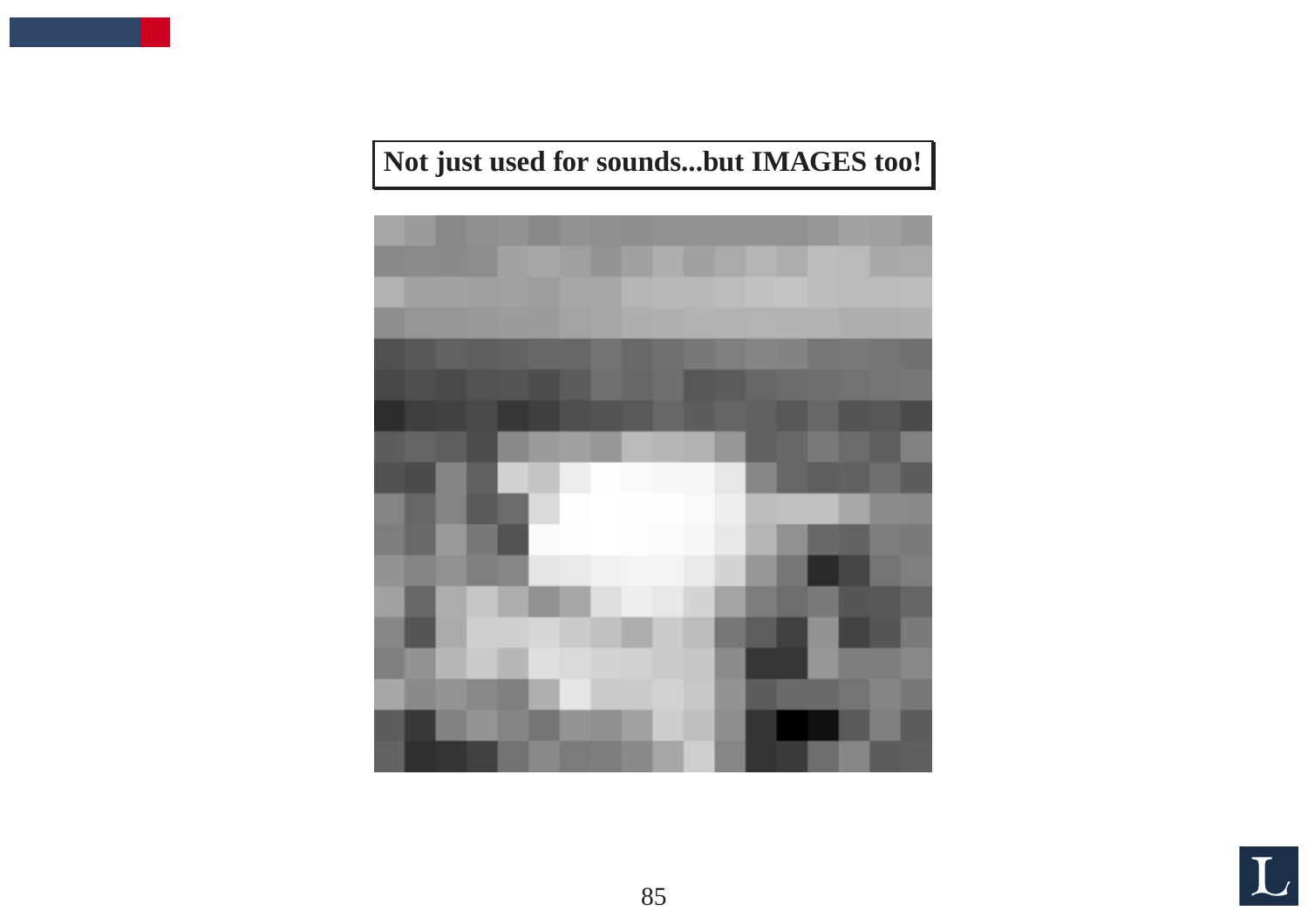

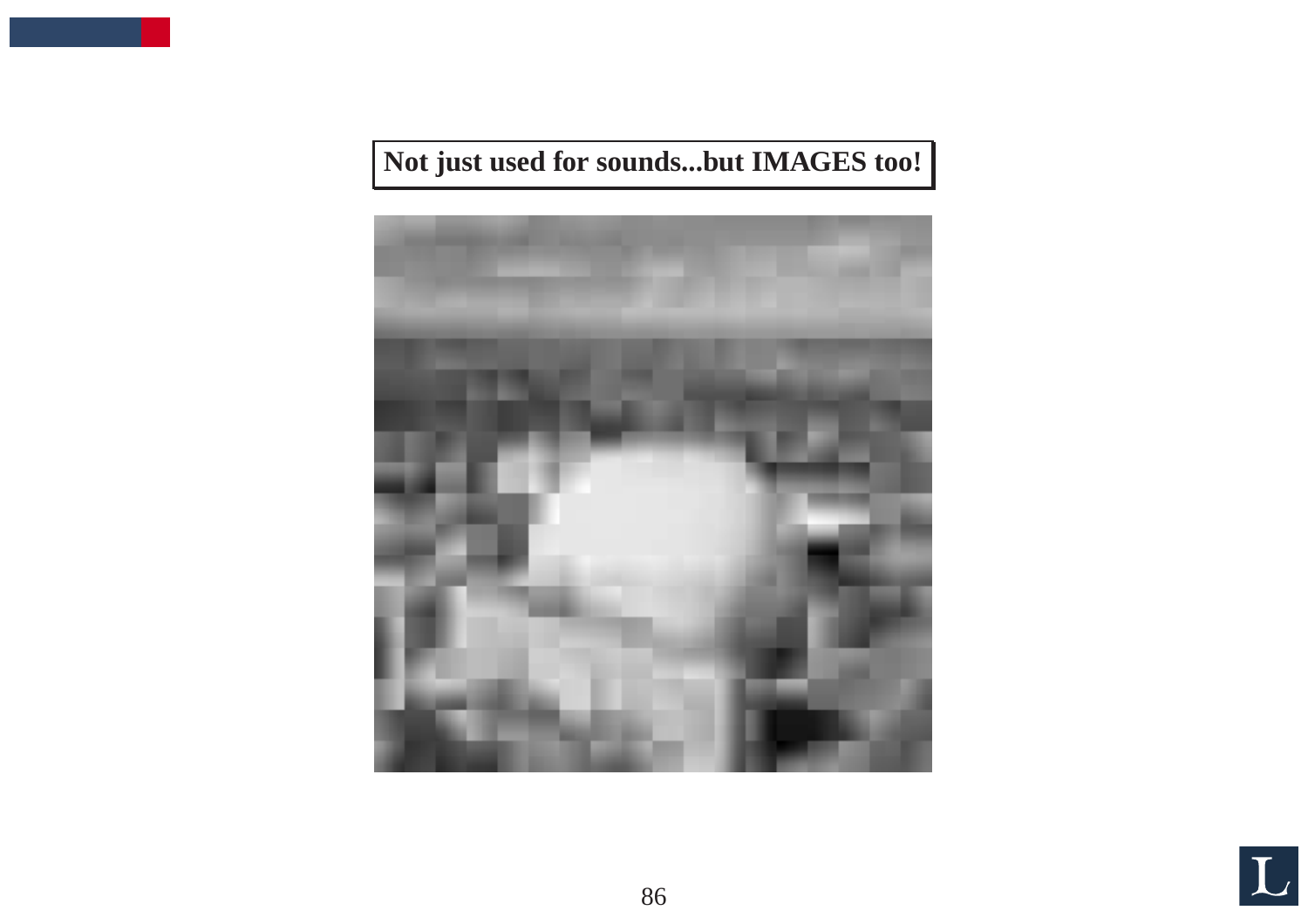

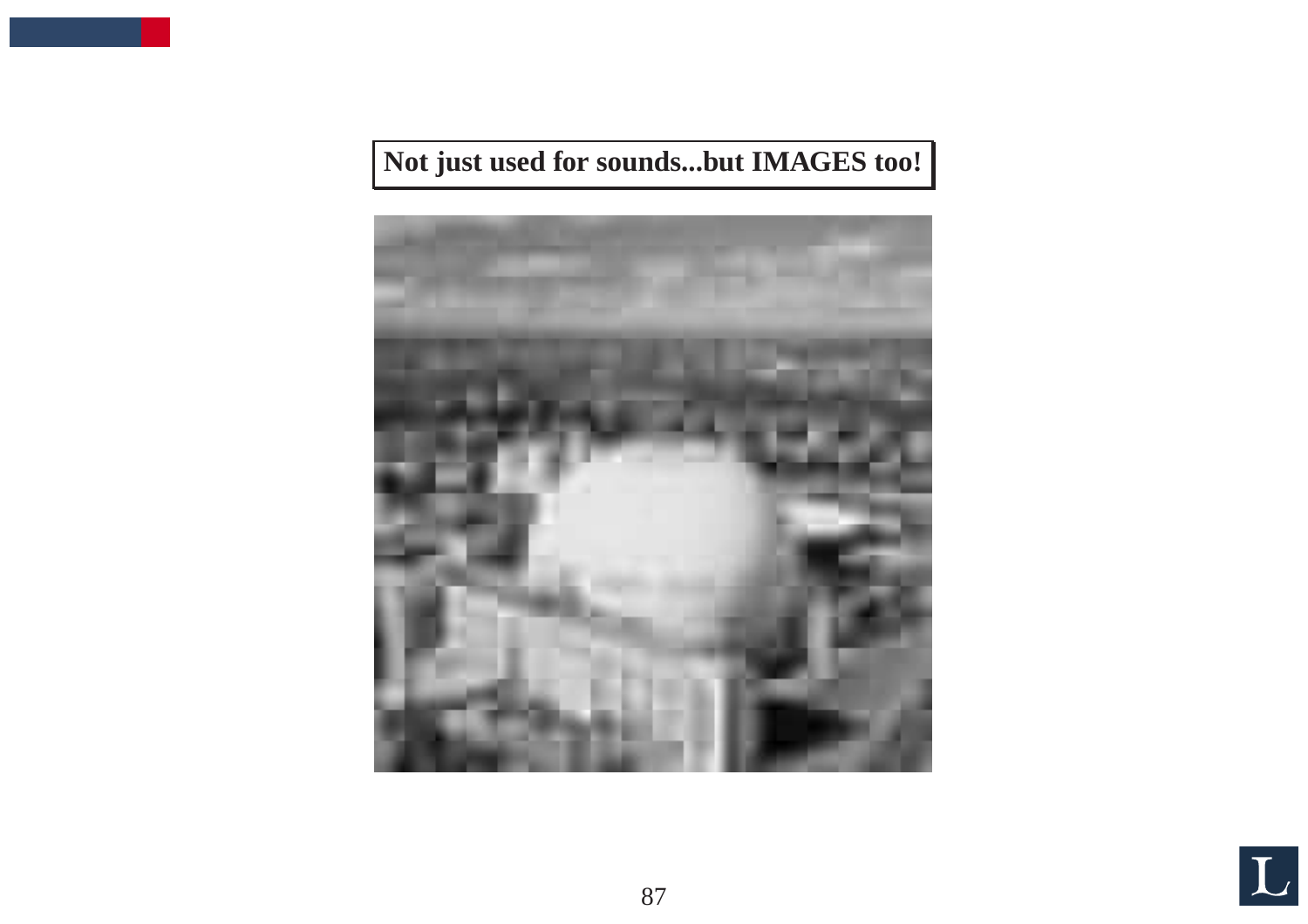

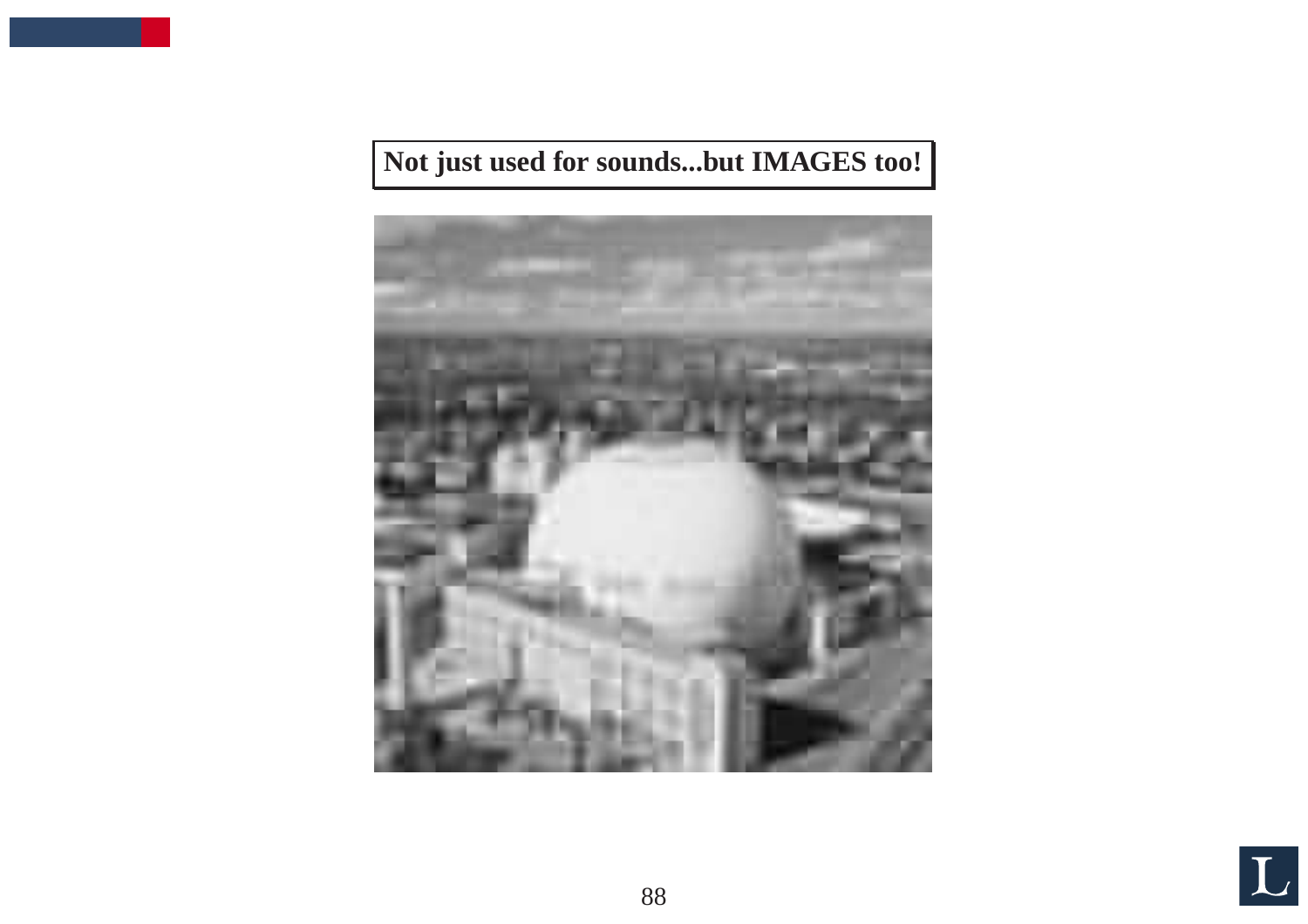#### **Points in Space: 2-D**

- Given a vector in 2D and a orthonormal set of basis vectors  $\vec{\phi}_0$  and  $\vec{\phi}_1$ , how do we find the coordinates?
- Given  $\vec{q} = 2\vec{e}_0 + 1\vec{e}_1$ , what are coordinates of  $\vec{q}$  w. r. t. basis  $\vec{\phi}_0$ ,  $\vec{\phi}_1$  ?
- for the case  $\vec{e}_0 = \begin{bmatrix} 1 \\ 0 \end{bmatrix}$ ,  $\vec{e}_1 = \begin{bmatrix} 0 \\ 1 \end{bmatrix}$ ,  $\vec{\phi}_0 = \begin{bmatrix} \frac{1}{\sqrt{2}} \\ \frac{1}{\sqrt{2}} \end{bmatrix}$ , and  $\vec{\phi}_1 = \begin{bmatrix} \frac{-1}{\sqrt{2}} \\ \frac{1}{\sqrt{2}} \end{bmatrix}$  it looks

like this



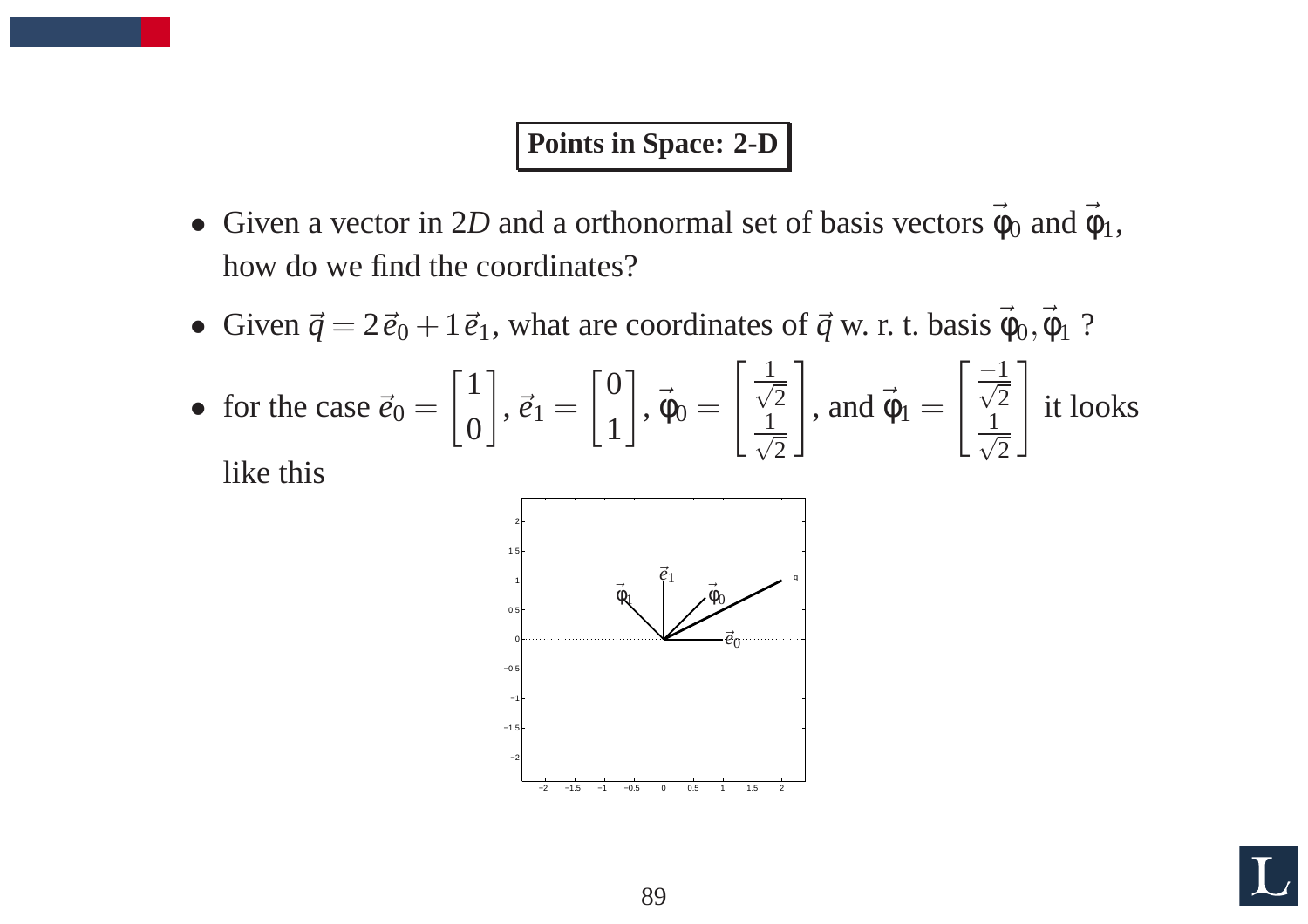

- Use *dot product* (also known as *inner product*)
- Given  $\vec{q} = 2\vec{e}_0 + 1\vec{e}_1 = \begin{bmatrix} 2 \\ 1 \end{bmatrix}$ , we seek  $\beta_0$  and  $\beta_1$ , such that  $\vec{q} = \beta_0 \vec{\phi}_0 + \beta_1 \vec{\phi}_1.$

$$
\beta_0 = \vec{q} \cdot \vec{\phi}_0 = \vec{q}^T \vec{\phi}_0 = [2 \quad 1] \begin{bmatrix} \frac{1}{\sqrt{2}} \\ \frac{1}{\sqrt{2}} \end{bmatrix} = \frac{3}{\sqrt{2}} \approx 2.12
$$
  

$$
\beta_1 = \vec{q} \cdot \vec{\phi}_1 = \vec{q}^T \vec{\phi}_1 = [2 \quad 1] \begin{bmatrix} \frac{-1}{\sqrt{2}} \\ \frac{1}{\sqrt{2}} \end{bmatrix} = \frac{-1}{\sqrt{2}} \approx 0.707
$$

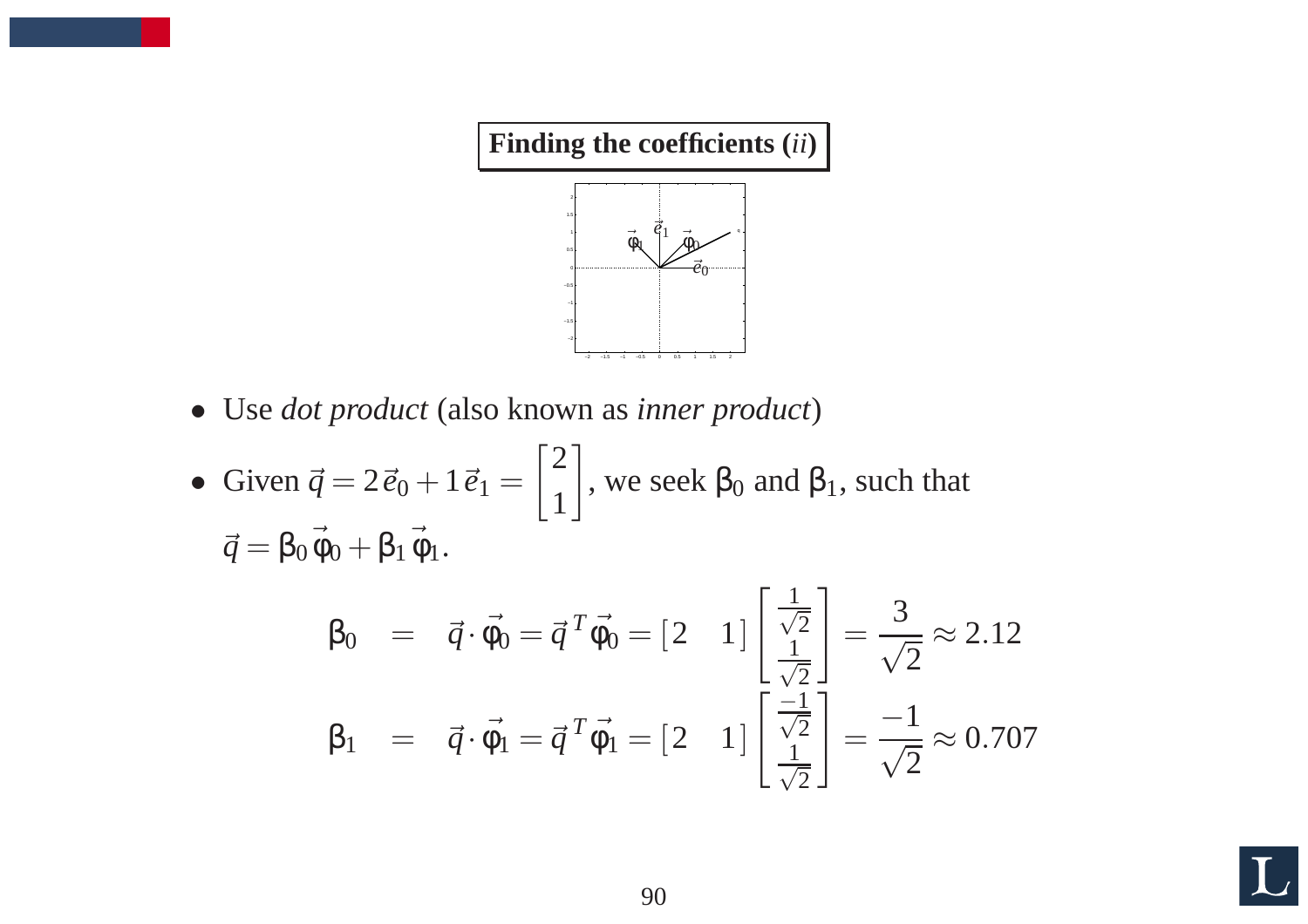#### **Inner product (***i***)**

• to find coefficient  $\beta_0$ , took inner product of  $\vec{q}$  with basis vector  $\vec{\phi}_0$ .

$$
\beta_0 = \vec{q} \cdot \vec{\phi_0} = \vec{q}^T \vec{\phi_0} = \begin{bmatrix} 2 & 1 \end{bmatrix} \begin{bmatrix} \frac{1}{\sqrt{2}} \\ \frac{1}{\sqrt{2}} \end{bmatrix} = \sum_{i=0}^{1} q(i) \phi_0(i)
$$

• if our vector instead lived in in *N* dimensions? Concept is the same...

$$
\beta_0 = \vec{q} \cdot \vec{\phi}_0 = \sum_{i=0}^{N-1} q(i) \phi_0(i)
$$

• If our vector was *infinite dimensional* ...concept is the same

$$
\beta_0 = \vec{q} \cdot \vec{\phi_0} = \sum_{i=0}^{\infty} q(i) \phi_0(i)
$$

• If our vector was *infinite dimensional* and defined on interval  $0 < t < T$ ...concep<sup>t</sup> is the same

$$
\beta_0 = \vec{q} \cdot \vec{\phi_0} = \int_0^T q(t) \phi_0(t) dt
$$

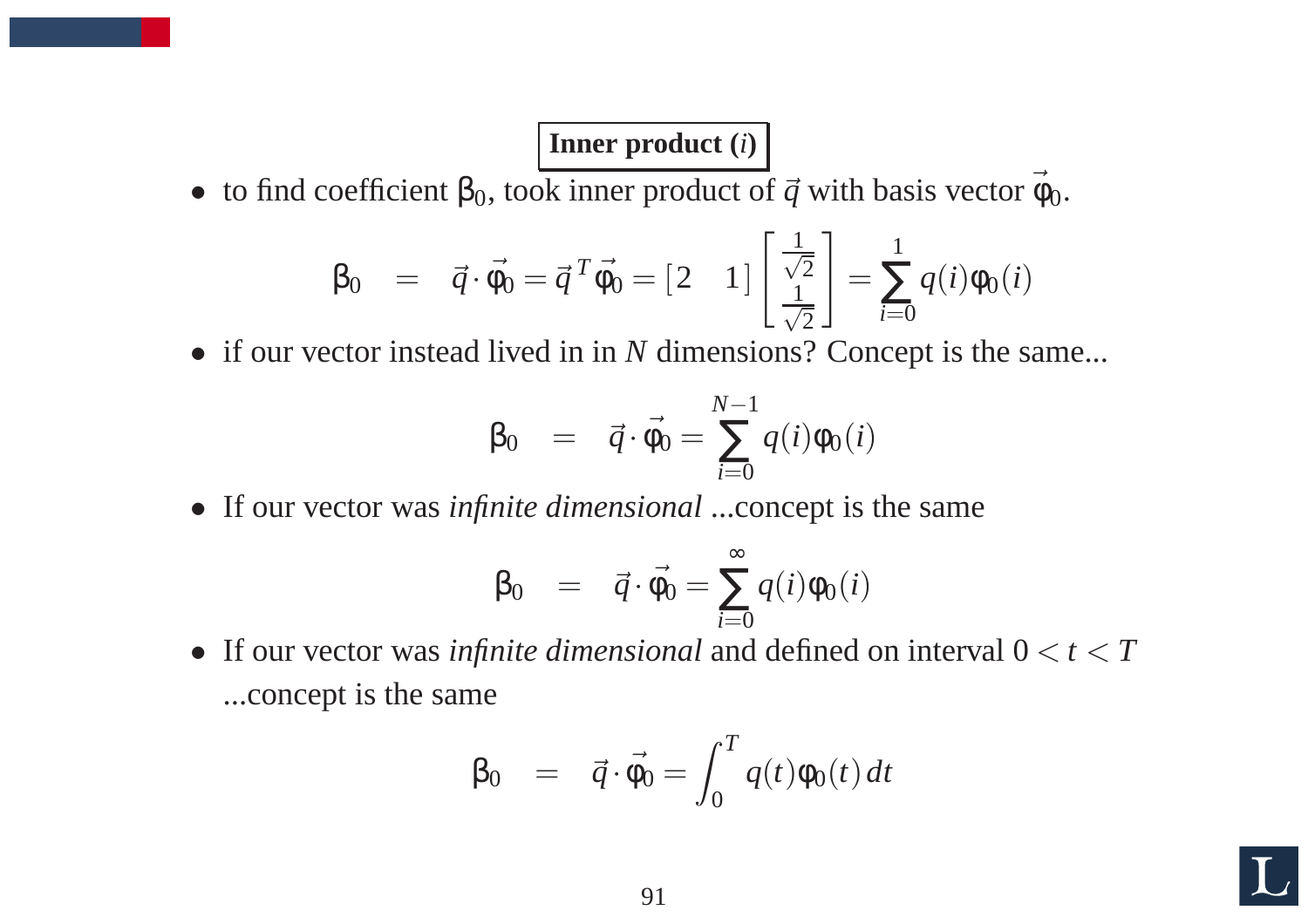#### **Fourier Transform is same Concept!**

- The Fourier Transform can be used to represent
- Fourier Transform uses the orthog basis "vectors" over  $-\infty < t < \infty$  $\Diamond e^{j\omega t} = \cos(\omega t) + i\sin(\omega t)$
- Fourier Transform "coefficients" found by inner products

$$
X(\omega) = \int_{-\infty}^{\infty} x(t)e^{-i\omega t}dt
$$

$$
= \mathcal{F}\left\{x(t)\right\}
$$

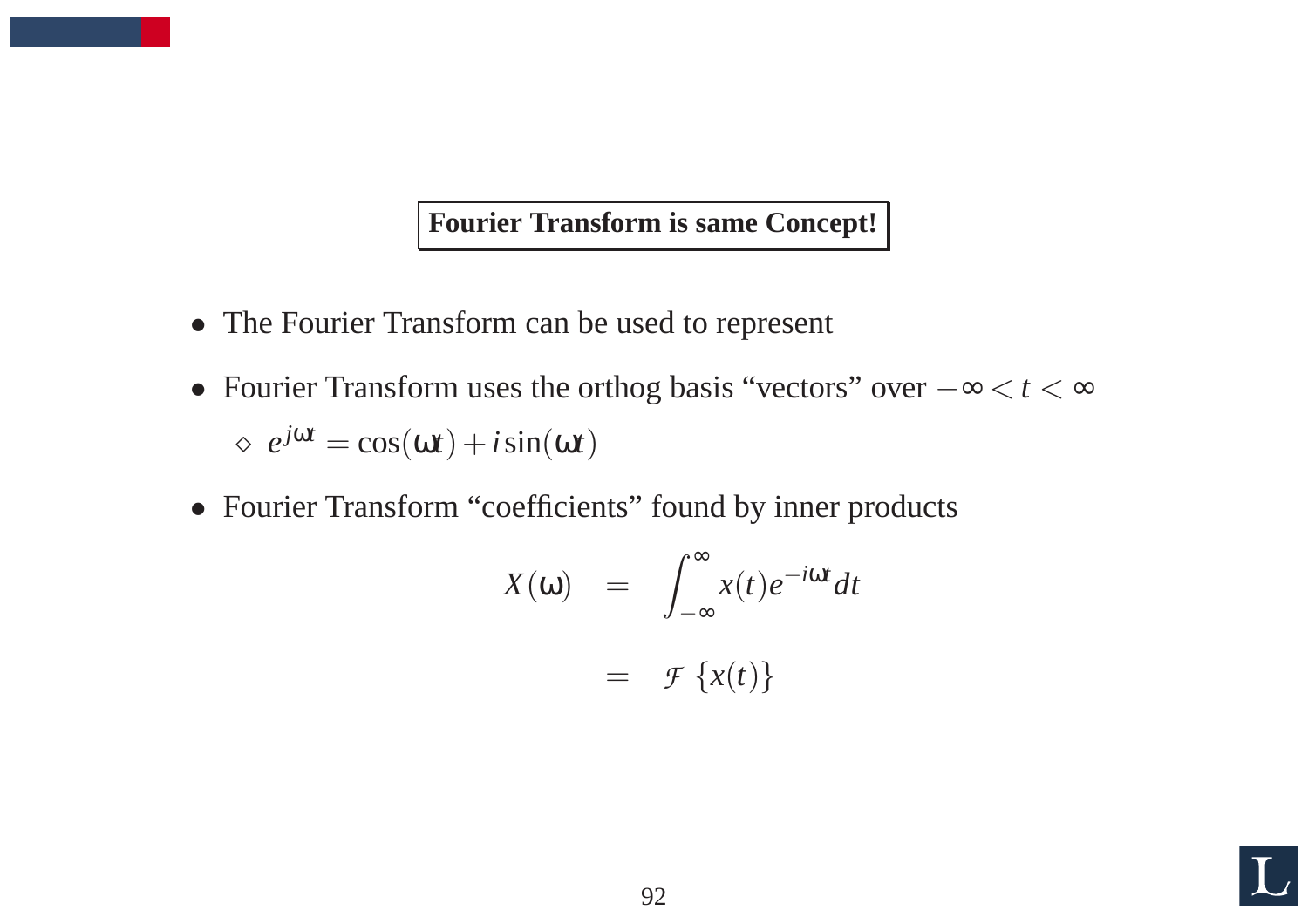#### **Fourier Transform**

- Let's us think either in frequency domain or time domain
- Fourier Transform:  $X(\omega) = \mathcal{F}\{x(t)\}$ • Inverse Fourier Transform:  $x(t) = \mathcal{F}^{-1}\left\{X(\omega)\right\}$ • Fourier Transform Pair:  $x(t) \stackrel{\mathcal{F}}{\leftrightarrow} X(\omega)$

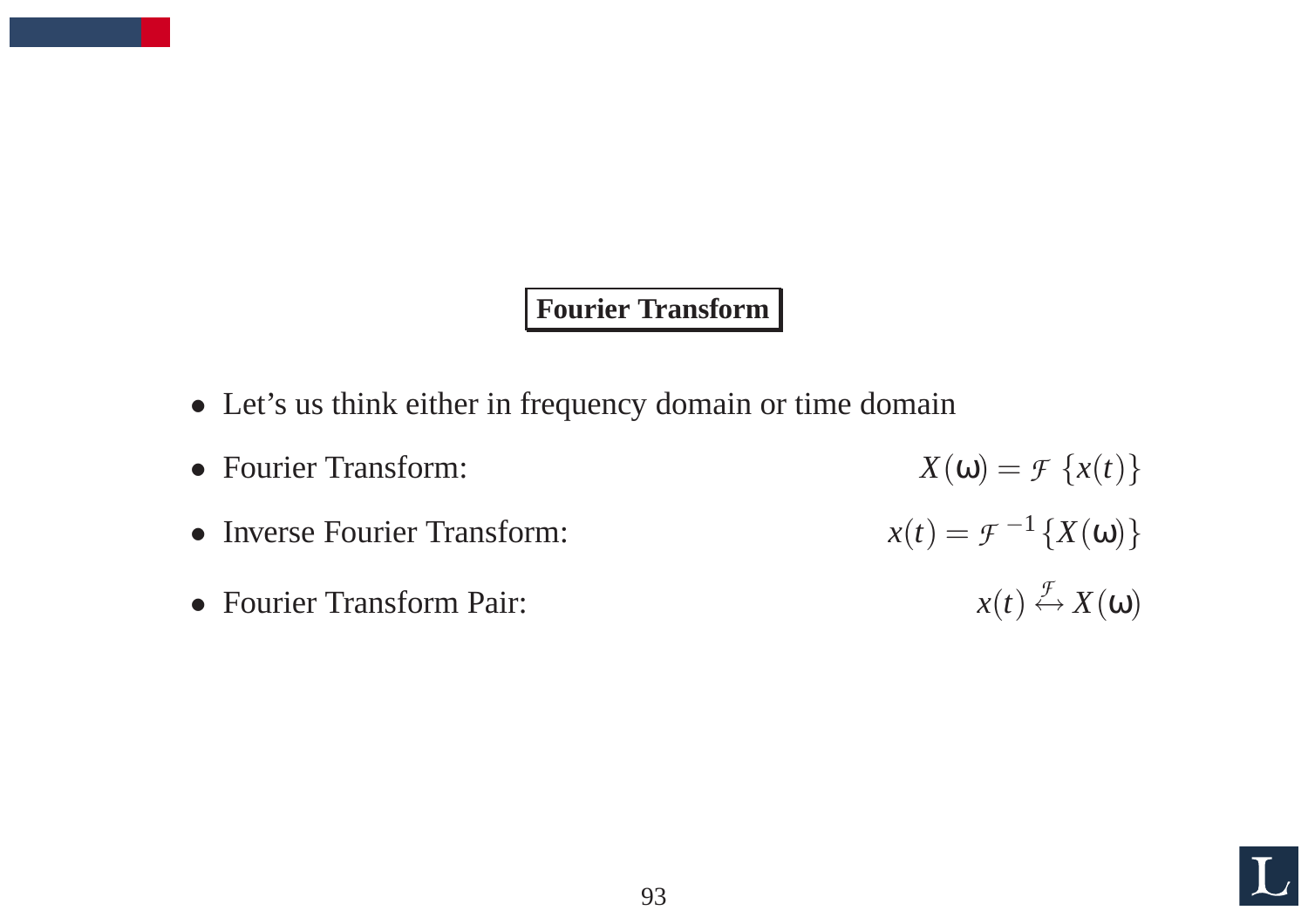## **An Audio Example**

• Look at the Fourier Transform of 7 seconds audio shown below:



- Can you "see" how it should sound?
	- $\Diamond$  it's a bit of a problem
	- $\Diamond$  we see how much of each sinusoid (each 7 seconds long) is needed to make the audio...

... but that's not how we (as humans) interpret the sound!

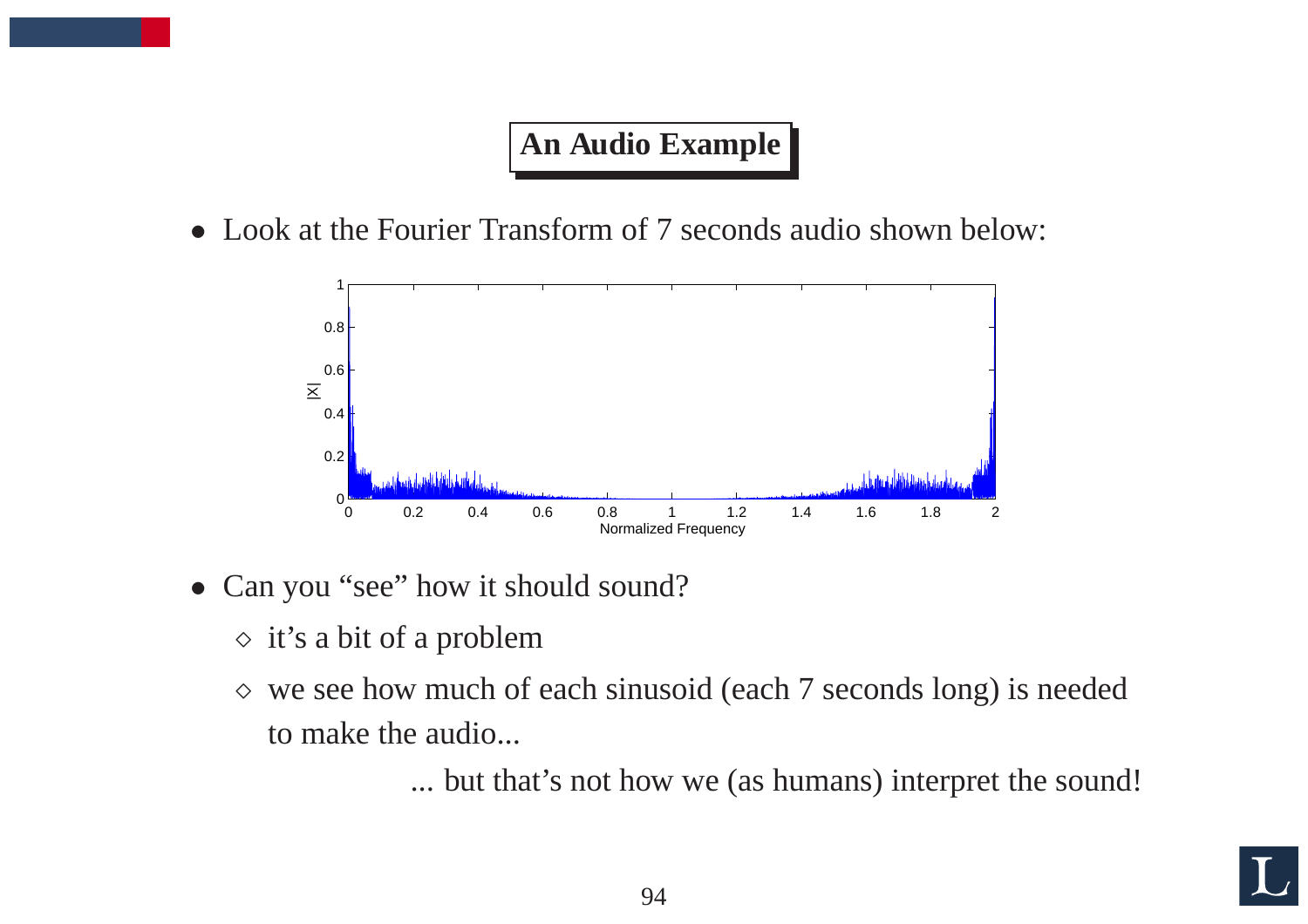## **Variation on the Theme**

Frequency content over <sup>a</sup> shorter period of time.

- Why not segment the audio into short time frames?
- Perform the FFT analysis on each short segment
- This is called the **periodogram**

Create an image by

- Placing each FFT vertically
- Encode large |*X*| values as "hot"
- Can now see evolution of spectra, as time progesses

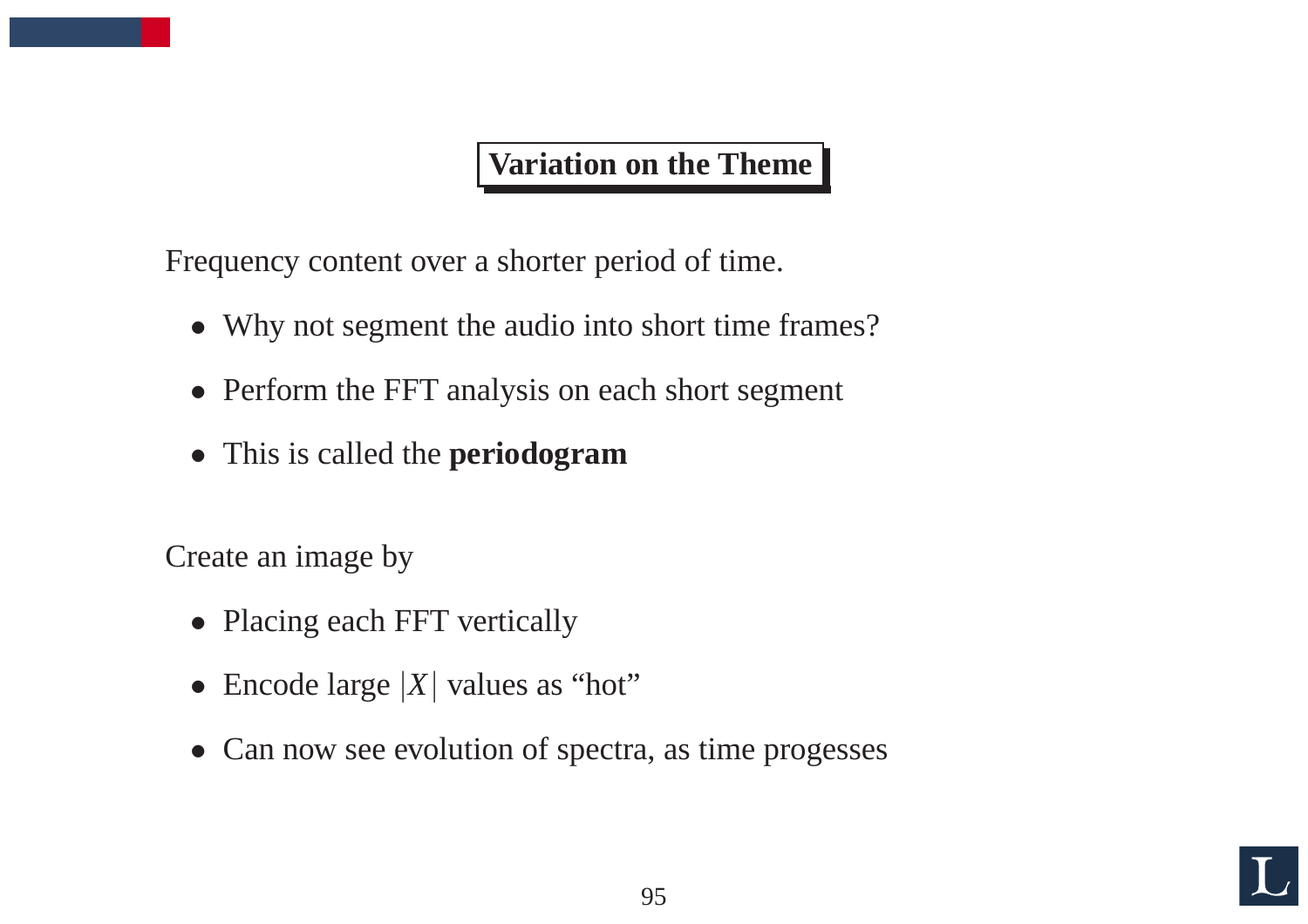# **Audio Example Revisited**

• A Periodogram of our audio signal



- What can we understand about signal now?
- Let's listen to it!

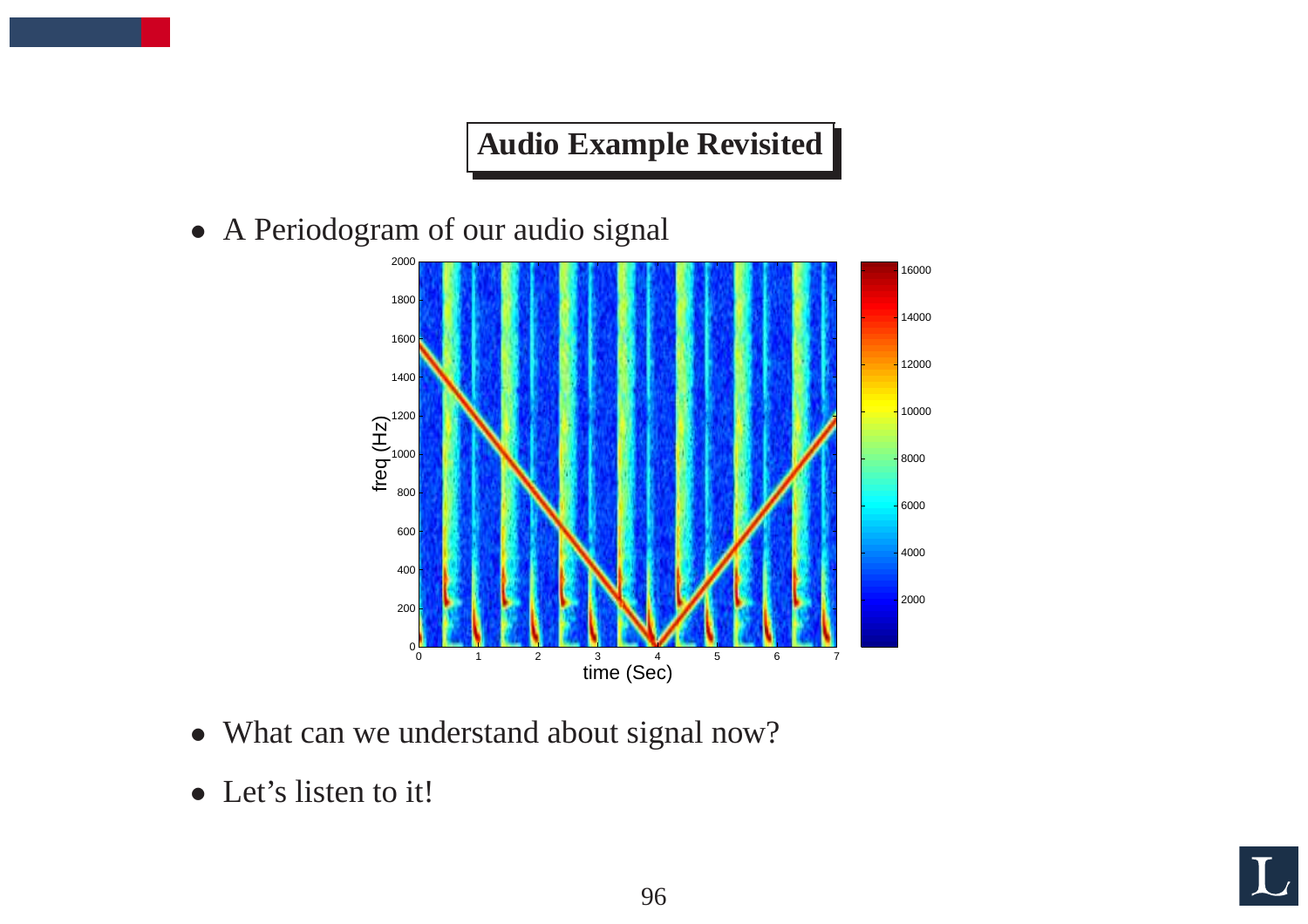# **Periodogram**

- By segmenting our data, we can "see" time evolution of the spectra.
- We obtained this new capability by:
	- <sup>⋄</sup> moving away from using <sup>a</sup> set of "global basis function" (defined over the time duration of the signal)...
	- <sup>⋄</sup> ... to <sup>a</sup> set of basis functions that are active only in "local regions"